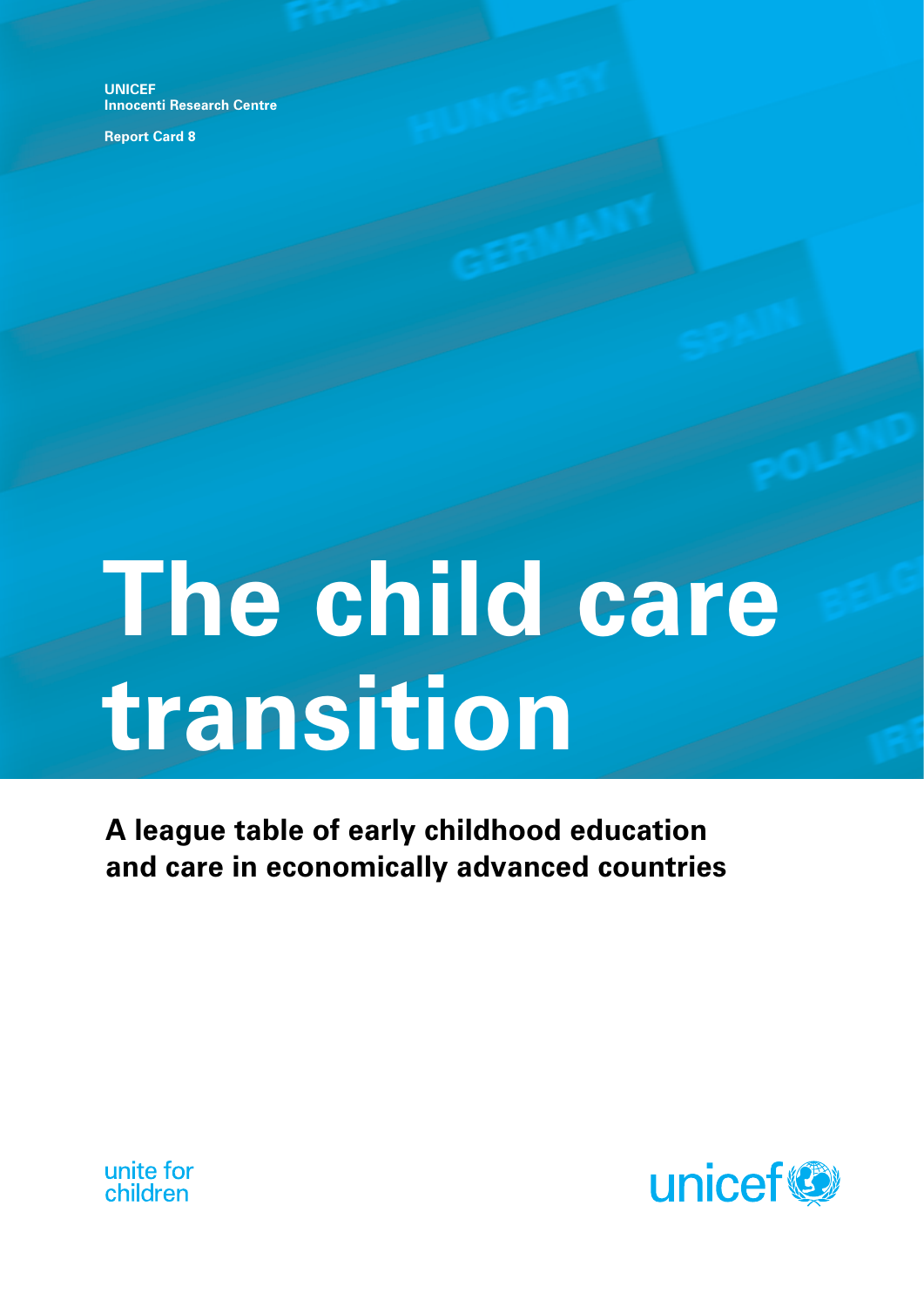This *Innocenti Report Card* was written by Peter Adamson drawing on research, data and background papers provided by John Bennett. The project was coordinated by UNICEF's Innocenti Research Centre and assisted by an international panel of advisors (see page 36). Research for *Report Card 8* was completed at the end of April 2008.

Full text and supporting documentation, including two background papers to this report, can be downloaded from the UNICEF Innocenti Research Centre website: www.unicef-irc.org

Any part of the *Innocenti Report Card* may be freely reproduced using the following reference:

UNICEF, *The child care transition, Innocenti Report Card 8*, 2008 UNICEF Innocenti Research Centre, Florence.

© The United Nations Children's Fund, 2008

The support of the German Committee for UNICEF in the development of *Report Card 8* is gratefully acknowledged. Additional support was provided by the United Kingdom Committee for UNICEF, and by the Andorran National Committee for UNICEF.

The *Innocenti Report Card* series is designed to monitor and compare the performance of the OECD countries in securing the rights of their children.

The UNICEF Innocenti Research Centre in Florence, Italy, was established in 1988 to strengthen the research capability of the United Nations Children's Fund (UNICEF) and to support its advocacy for children worldwide.

The Centre (formally known as the International Child Development Centre) generates research into current and future areas of UNICEF's work. Its prime objectives are to improve international understanding of issues relating to children's rights and to help facilitate the full implementation of the United Nations Convention on the Rights of the Child in both industrialized and developing countries.

The Centre's publications are contributions to a global debate on child rights issues and include a wide range of opinions. For that reason, the Centre may produce publications that do not necessarily reflect UNICEF policies or approaches on some topics.

The views expressed are those of the authors and do not necessarily reflect the policy or views of UNICEF.

UNICEF Innocenti Research Centre Piazza SS. Annunziata, 12 50122 Florence, Italy Tel: (+39) 055 20 330 Fax: (+39) 055 2033 220 florence@unicef.org www.unicef-irc.org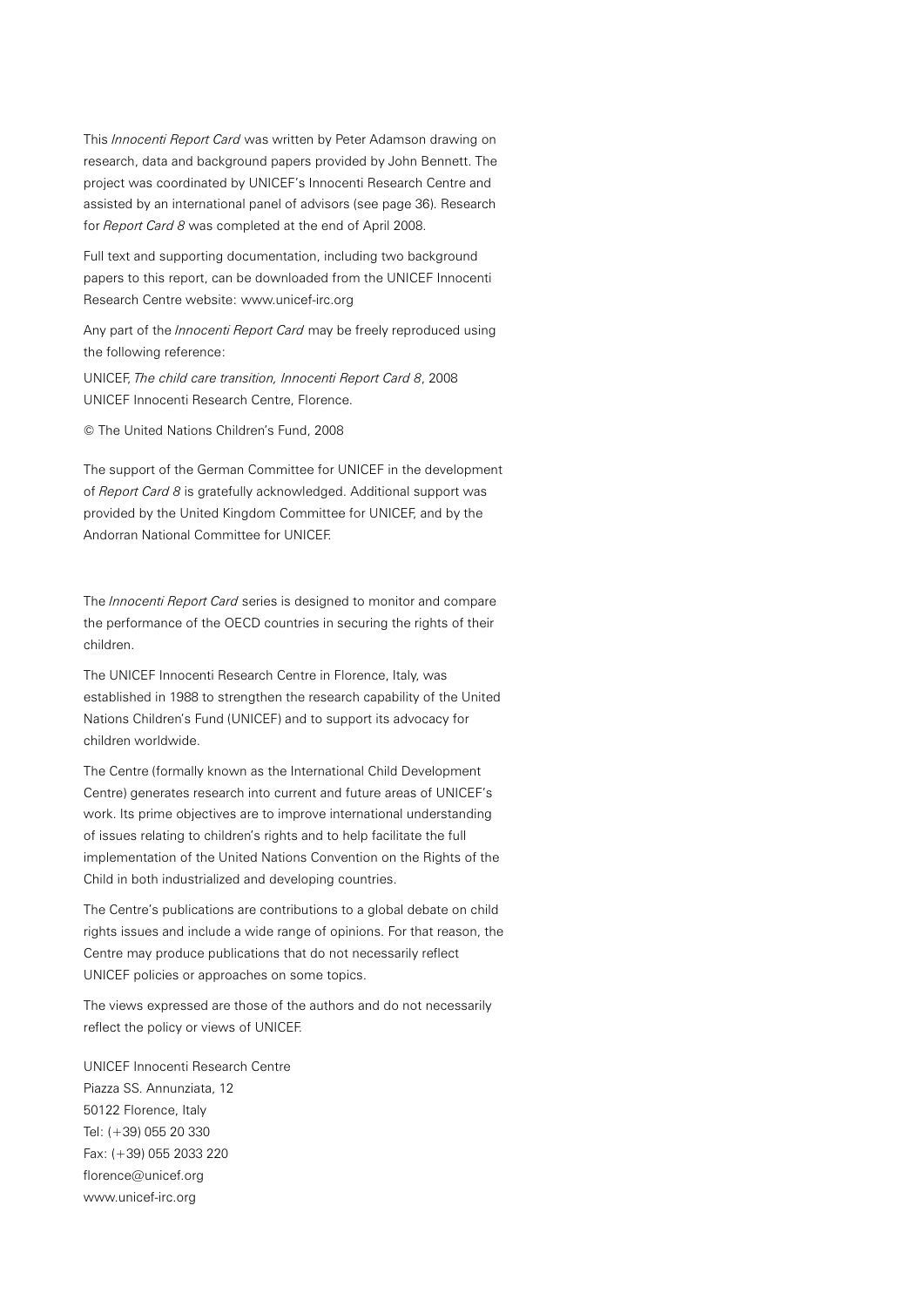**UNICEF Innocenti Research Centre**

*A great change is coming over childhood in the world's richest countries.* 

*Today's rising generation is the first in which a majority are spending a large part of early childhood in some form of out-of-home child care.*

*At the same time, neuroscientific research is demonstrating that loving, stable, secure, and stimulating relationships with caregivers in the earliest months and years of life are critical for every aspect of a child's development.* 

*Taken together, these two developments confront public and policymakers in OECD countries with urgent questions.* 

*Whether the child care transition will represent an advance or a setback – for today's children and tomorrow's world – will depend on the response.*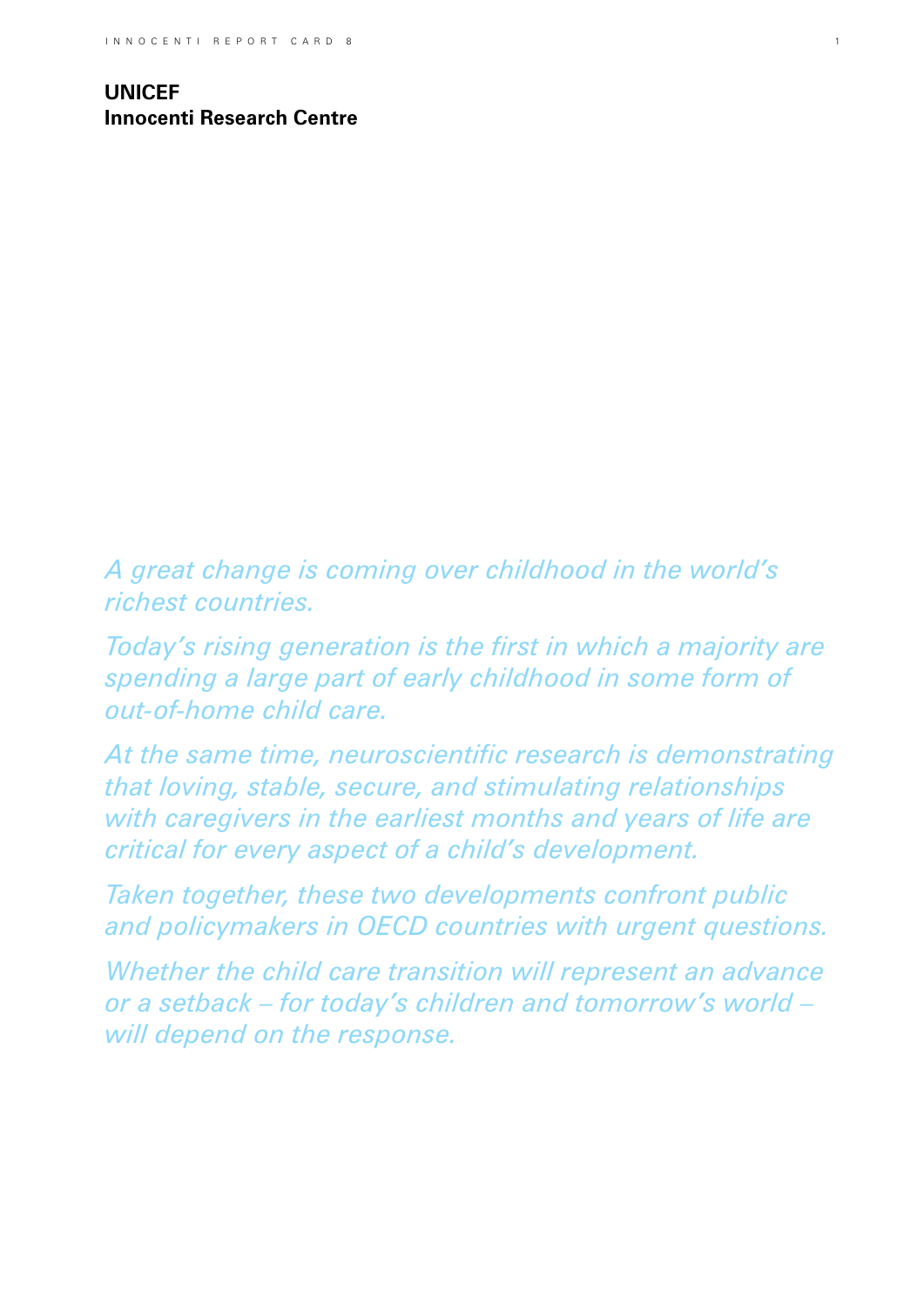## **Fig. 1 Early childhood services – a league table**

This *Report Card* discusses the opportunities and risks involved in the child care transition, and proposes internationally applicable benchmarks for early childhood care and education – a set of minimum standards for protecting the rights of children in their most vulnerable and formative years.

The table below shows which countries are currently meeting the suggested standards, and summarizes this first attempt to evaluate and compare early childhood services in the 25 OECD countries in which data have been collected.

| <b>Benchmark</b>          |                               | 1                                            | $\overline{2}$                                              | 3                                                                              | 4                                                                               | $\overline{5}$                      | $6\phantom{a}$                                                                                          | 7                                                                  | $\bf{8}$                                         | $\boldsymbol{9}$                 | 10                                                            |
|---------------------------|-------------------------------|----------------------------------------------|-------------------------------------------------------------|--------------------------------------------------------------------------------|---------------------------------------------------------------------------------|-------------------------------------|---------------------------------------------------------------------------------------------------------|--------------------------------------------------------------------|--------------------------------------------------|----------------------------------|---------------------------------------------------------------|
|                           | Number of benchmarks achieved | Parental leave of 1 year at<br>50% of salary | A national plan with priority for<br>disadvantaged children | child care services for 25%<br>Subsidized and regulated<br>of children under 3 | Subsidized and accredited<br>early education services<br>for 80% of 4 year-olds | 80% of all child care staff trained | educated with relevant qualification<br>50% of staff in accredited early<br>education services tertiary | Minimum staff-to-children ratio of<br>1:15 in pre-school education | 1.0% of GDP spent on early<br>childhood services | Child poverty rate less than 10% | essential child health services<br>Near-universal outreach of |
| Sweden                    | 10                            | $\checkmark$                                 | $\checkmark$                                                | $\checkmark$                                                                   | $\checkmark$                                                                    | $\checkmark$                        | ✓                                                                                                       | $\checkmark$                                                       | $\checkmark$                                     | $\checkmark$                     | $\checkmark$                                                  |
|                           |                               |                                              |                                                             |                                                                                |                                                                                 | ✓                                   |                                                                                                         |                                                                    |                                                  |                                  |                                                               |
| Iceland                   | $\boldsymbol{9}$              |                                              |                                                             | ✓<br>✓                                                                         |                                                                                 |                                     |                                                                                                         | ✓                                                                  |                                                  | ✓                                |                                                               |
| Denmark                   | 8                             |                                              |                                                             |                                                                                | V                                                                               | ✓                                   |                                                                                                         |                                                                    |                                                  | ✓                                |                                                               |
| Finland<br>France         | 8<br>8                        |                                              |                                                             | ✓                                                                              | √                                                                               |                                     | V                                                                                                       |                                                                    | ✓                                                |                                  |                                                               |
|                           | 8                             |                                              |                                                             |                                                                                |                                                                                 |                                     |                                                                                                         |                                                                    |                                                  |                                  |                                                               |
| Norway                    |                               |                                              |                                                             |                                                                                |                                                                                 |                                     |                                                                                                         |                                                                    |                                                  |                                  |                                                               |
| <b>Belgium (Flanders)</b> | $\boldsymbol{6}$              |                                              | $\checkmark$                                                | $\checkmark$                                                                   | V                                                                               |                                     | V                                                                                                       |                                                                    |                                                  | $\checkmark$                     | $\checkmark$                                                  |
| Hungary                   | $\bf 6$                       |                                              | ✓                                                           |                                                                                |                                                                                 |                                     | V                                                                                                       |                                                                    |                                                  |                                  |                                                               |
| New Zealand               | $\bf 6$                       |                                              | $\checkmark$                                                |                                                                                |                                                                                 |                                     | $\checkmark$                                                                                            |                                                                    |                                                  |                                  |                                                               |
| Slovenia                  | $6\phantom{1}6$               | ✓                                            | ✓                                                           |                                                                                |                                                                                 |                                     | V                                                                                                       |                                                                    |                                                  |                                  |                                                               |
| Austria                   | 5                             |                                              | ✓                                                           |                                                                                | $\checkmark$                                                                    |                                     |                                                                                                         | ✓                                                                  |                                                  | ✓                                |                                                               |
| Netherlands               | 5                             |                                              |                                                             | ✓                                                                              |                                                                                 |                                     |                                                                                                         | $\checkmark$                                                       |                                                  |                                  |                                                               |
| United Kingdom*           | 5                             |                                              | ✓                                                           |                                                                                |                                                                                 |                                     |                                                                                                         |                                                                    |                                                  |                                  |                                                               |
| Germany                   | 4                             |                                              |                                                             |                                                                                |                                                                                 |                                     |                                                                                                         |                                                                    |                                                  |                                  |                                                               |
| Italy                     | $\overline{4}$                |                                              |                                                             |                                                                                |                                                                                 |                                     |                                                                                                         |                                                                    |                                                  |                                  |                                                               |
| Japan                     | $\overline{\mathbf{4}}$       |                                              |                                                             |                                                                                | V                                                                               |                                     |                                                                                                         |                                                                    |                                                  |                                  |                                                               |
| Portugal                  | 4                             |                                              | ✓                                                           |                                                                                | V                                                                               |                                     |                                                                                                         |                                                                    |                                                  |                                  |                                                               |
| Republic of Korea         | $\overline{\mathbf{4}}$       |                                              |                                                             |                                                                                |                                                                                 | ✓                                   |                                                                                                         |                                                                    |                                                  |                                  |                                                               |
| Mexico                    | $\sqrt{3}$                    |                                              | $\checkmark$                                                |                                                                                |                                                                                 |                                     | V                                                                                                       |                                                                    |                                                  |                                  |                                                               |
| Spain                     | 3                             |                                              |                                                             |                                                                                |                                                                                 | ✓                                   | $\checkmark$                                                                                            |                                                                    |                                                  |                                  |                                                               |
| Switzerland               | 3                             |                                              |                                                             |                                                                                |                                                                                 |                                     |                                                                                                         | ✓                                                                  |                                                  |                                  |                                                               |
| <b>United States</b>      | 3                             |                                              |                                                             | $\checkmark$                                                                   |                                                                                 |                                     |                                                                                                         | $\checkmark$                                                       |                                                  |                                  |                                                               |
| Australia                 | $\overline{2}$                |                                              |                                                             |                                                                                |                                                                                 |                                     |                                                                                                         |                                                                    |                                                  |                                  |                                                               |
| Canada                    | $\mathbf{1}$                  |                                              |                                                             |                                                                                |                                                                                 |                                     | $\checkmark$                                                                                            |                                                                    |                                                  |                                  |                                                               |
| Ireland                   | $\mathbf{1}$                  |                                              |                                                             |                                                                                |                                                                                 |                                     |                                                                                                         |                                                                    |                                                  |                                  |                                                               |
| Total benchmarks met      | 126                           | $6\phantom{a}$                               | 19                                                          | 13                                                                             | 15                                                                              | 17                                  | 20                                                                                                      | 12                                                                 | $6\phantom{a}$                                   | 10                               | 8                                                             |

*\*Data for the United Kingdom refer to England only.*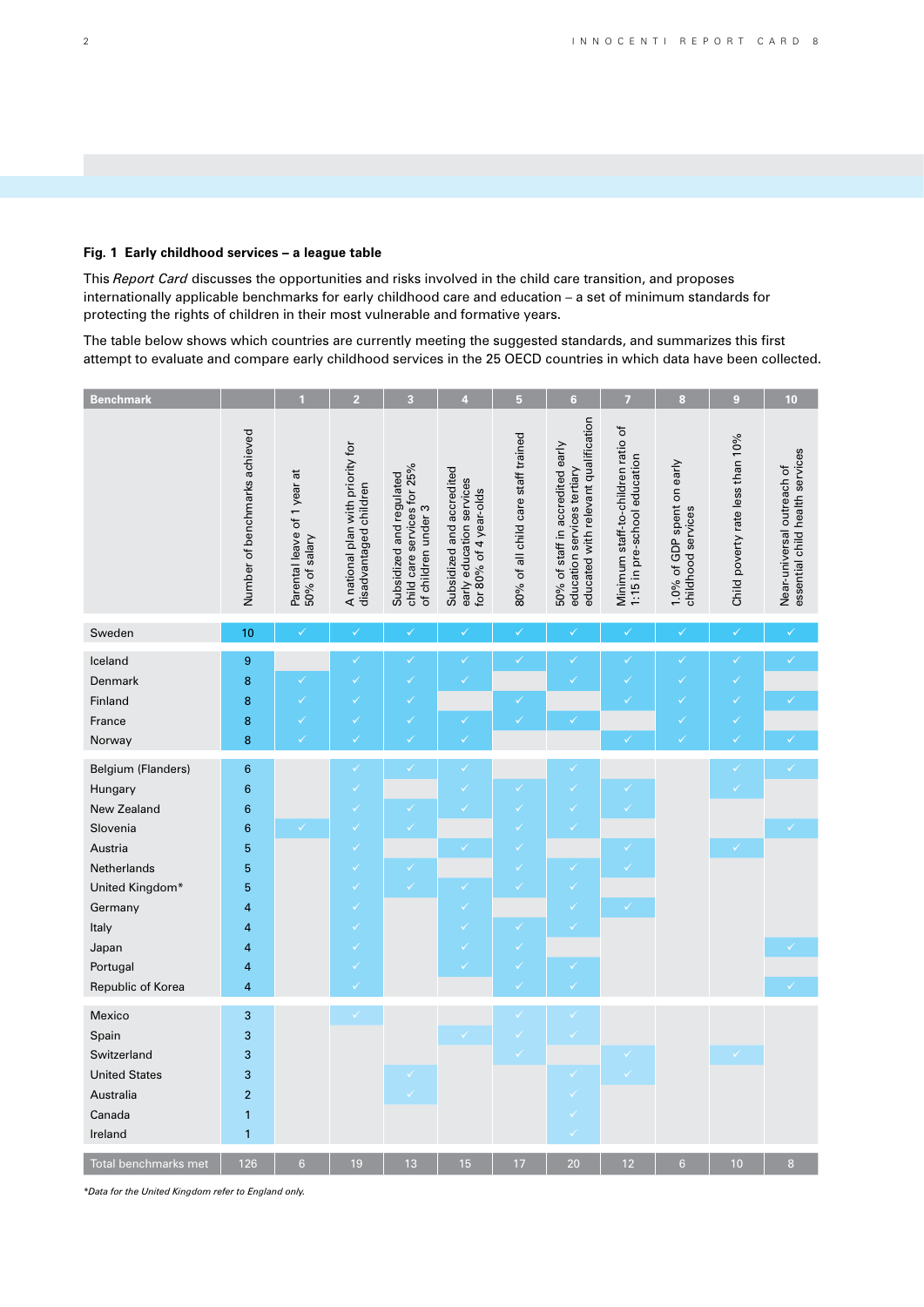# THE CHILD CARE TRANSITION

A great change is occurring in the way in which children are being brought up in the world's economically advanced countries. After centuries of being a predominantly private, family affair, the care of very young children is now becoming, in significant degree, an out-of-home activity in which governments and private enterprise are increasingly involved. Today's rising generation in the countries of the OECD\* is the first in which a majority are spending a large part of their early childhoods not in their own homes with their own families but in some form of child care.

The change is far from complete and its pattern varies from country to country. But there is no doubting the overall scale and direction of the transition. Approximately 80 per cent of the rich world's three-to-six yearolds are now in some form of early childhood education and care. For those under the age of three, the proportion using child care is now approximately 25 per cent for the OECD as a whole and more than 50 per cent in individual countries (Fig. 2). Across the industrialized nations, out-of-home child care is a fact of life for ever more children at ever earlier ages and for ever longer hours.

\* The Organisation for Economic Co-operation and Development, the international organization of the industrialized

market-economy countries

In the last decade many OECD countries have also begun to see sharp rises in the numbers of infants – those under the age of one year – being cared for outside the home. Statistics for this age group are few. But in the United Kingdom,\*\* for example, a majority of mothers are now returning to full or part time work within 12 months of giving birth.<sup> $\dot{i}$ </sup> Similarly in the United States, more than 50 per cent of under-ones are in some form of child care – three quarters of them from the age of four months or earlier and for an average of 28 hours per week.<sup>ii</sup> In Flemish Belgium, more than a third of infants are entering some form of child care within the first year of life.

Fig. 2 provides the best available nation-by-nation snapshot of the current picture. For four-year-olds, 16 out of the 24 countries for which data are available have passed the 75 per cent mark for pre-school enrolment. In Belgium, France, Italy, and Spain, enrolment of four-year-olds is now virtually 100 per cent. For children under the age of three, Denmark and Iceland have the highest rates of enrolment (around 60 per cent).

These data should be interpreted with care. The percentages given reflect

neither the quality nor the availability of the services offered. The figure for the United Kingdom, for example, refers to children using free early childhood education centres for two and a half hours per day (available for nine months of the year); the figure for Sweden, by contrast, refers to full working-day services (available, should parents wish, for 11 months of the year). It should also be emphasized that these data freeze what is in fact a rapidly changing picture.

## **Driving change**

The forces driving the child care transition are as evident as the change itself.

First, more than two thirds of all women of working age in the OECD countries are today employed outside the home. Many are postponing childbearing by a decade or more compared with mothers of previous generations and many have wellestablished careers to take into consideration. In as much as this reflects progress towards equality of opportunity for women, it is cause for celebration. But in as much as it represents mounting economic pressures, it is cause for concern. Even among the well-paid, two incomes are often necessary if housing and other expenses are to be met. Among the low-paid, a family of two adults and two children will usually need a

<sup>\*\*</sup> Unless otherwise stated, data for the United Kingdom refer to England only.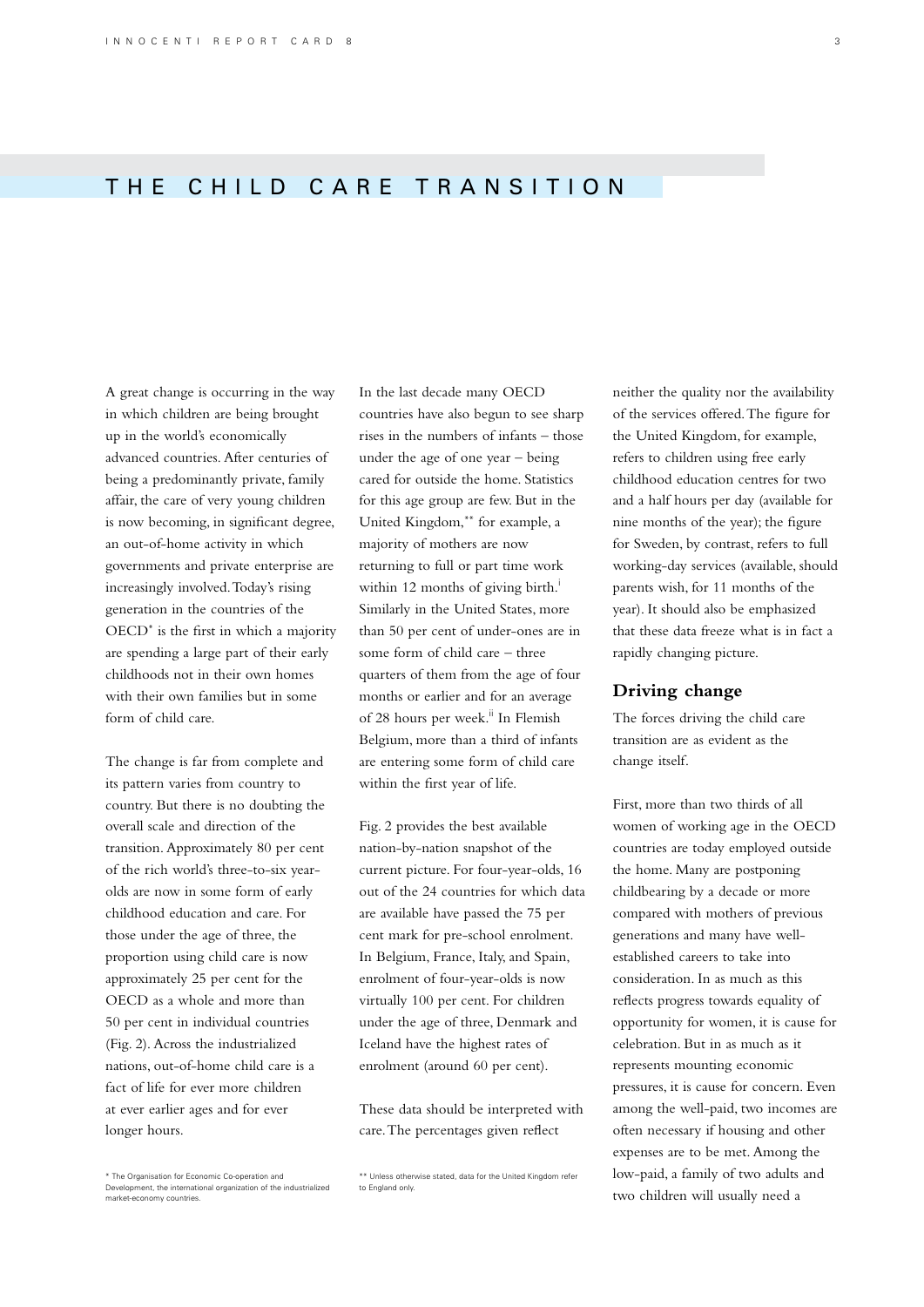## **Fig. 2**

The child care transition, an overview

Figs. 2a, 2b, and 2c provide the best current picture of the transition to child care in those OECD countries for which data are available. Unfortunately, no internationally comparable data are available for enrolment under the age of one year.

#### **Fig. 2a** Enrolment of 0-3 year-olds in child care



*Date: Text to be confirmed Source: OECD Family database and OECD Education database (2004).*

minimum of one full-time and one part-time job (at the minimum wage) just to stay above national poverty lines. Most single parents need a full time job plus benefits. And the poorer the family, the greater the pressure to return to work as soon as possible after a birth – often to unskilled, lowpaid jobs. For many millions of mothers, therefore, rising employment pressures reflect not new opportunities but new necessities.

Second, this great change in childhood is being driven by economic pressures on governments; more women in the workforce boosts GDP, increases income from taxes, and reduces welfare costs.

Third, an increasingly competitive, knowledge-based global economy is helping to convince both governments and parents that pre-school education is an investment in future academic success and employment prospects (Box 2).

Fourth, some OECD countries have come to see child care services as a prop to falling birth rates. *"If Europe is to reverse its demographic decline,"* noted the European Commission in 2005, *"families must be further encouraged by public policies that allow men and women to reconcile family life with work."*

For all of these inter-related reasons, the child care transition is everywhere being facilitated by public policy. All countries in the European Union, for example, now guarantee at least two or three years of pre-school. European Union leaders have agreed that by 2010 they should be providing free or subsidized full day-care for at least 33 per cent of children under the age of three and for 90 per cent of those aged three-to-six.\* In the United States there is at the moment no statutory right to pre-school education before the age of five, but in practice more than 60 per cent of America's 10

million pre-school children are in some form of early childhood programme. *"Pre-school enrolments,"* says the US National Research Council, *"are large, growing, and here to stay."*

These, in brief, are some of the forces pressing both governments and families in OECD countries towards radically new patterns of child care. And despite significant differences in policy and practice, it is clear that the industrialized nations as a whole are moving not only towards out-of-home care for a significant percentage of infants and toddlers but also towards systems of universal education that begin not with formal schooling at the age of five or six but with early childhood education beginning at the age of three.

Given such pressures, there is a clear danger that the child care transition may follow a course that is determined by the needs and pressures of the moment, uninfluenced by long term

<sup>\*</sup> Targets already met by Belgium (Flanders), Denmark, Finland, Iceland, Norway, and Sweden.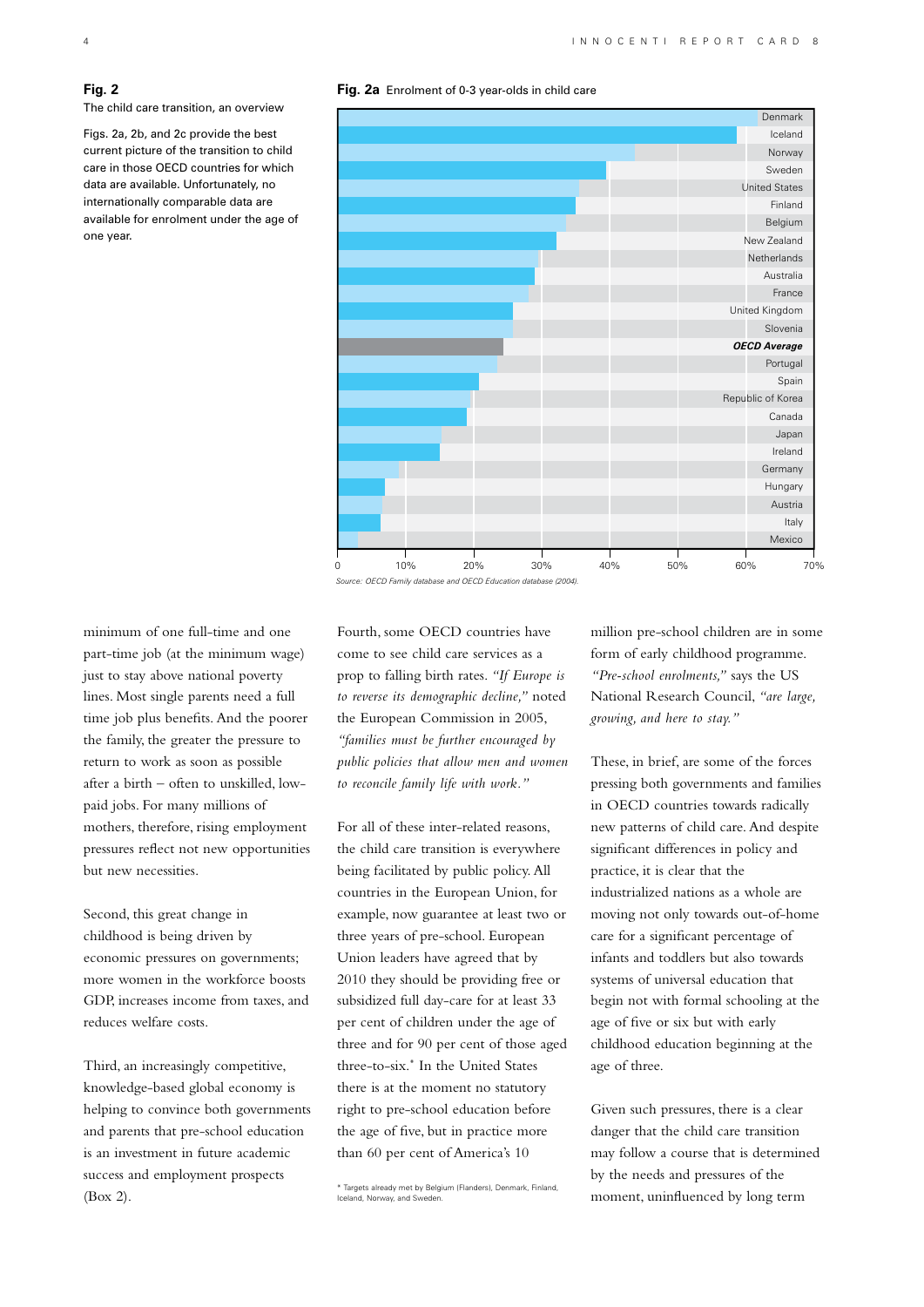## **Fig. 2b** Enrolment of 4 year-olds in early education



**Fig. 2c** Enrolment of 3-6 year-olds in early education



*Date: Text to be confirmed Source: OECD Family database and OECD Education database (2004).*

vision or choice. This *Report Card* therefore attempts a broad view of the changes coming over child care in the industrial world and highlights some of the longer-term opportunities and risks inherent in changing, on such a scale, the way in which a majority of our children are being cared for in their most formative years.

In particular, it looks at this great change from the one point of view that is in danger of being neglected and that is so clearly set out in article 3 of the Convention on the Rights of the Child – that in all actions concerning children *"the best interests of the child shall be a primary consideration."*

# **A parallel revolution**

At the same time as this great change in childhood has been stealing across the industrialized world, a parallel revolution in understanding the importance of early childhood has been quietly unfolding in the less public arena of neuroscientific research.

Box 1 summarizes some of the key concepts to emerge from this research. They include: the sequence of 'sensitive periods' in brain development; the importance of 'serve and return' relationships with carers; the role of love as a foundation for intellectual as well as emotional development; the fostering of the child's growing sense of agency; the ways in which the architecture of the developing brain can be disrupted by stress; and the critical importance of early interactions with family members and carers in the development of stress management systems. New technologies and new research tools are beginning to illuminate these processes in more detail, and have led to a widespread conviction that what is now known to the neuroscientific community should be made more widely known to politicians, press and public.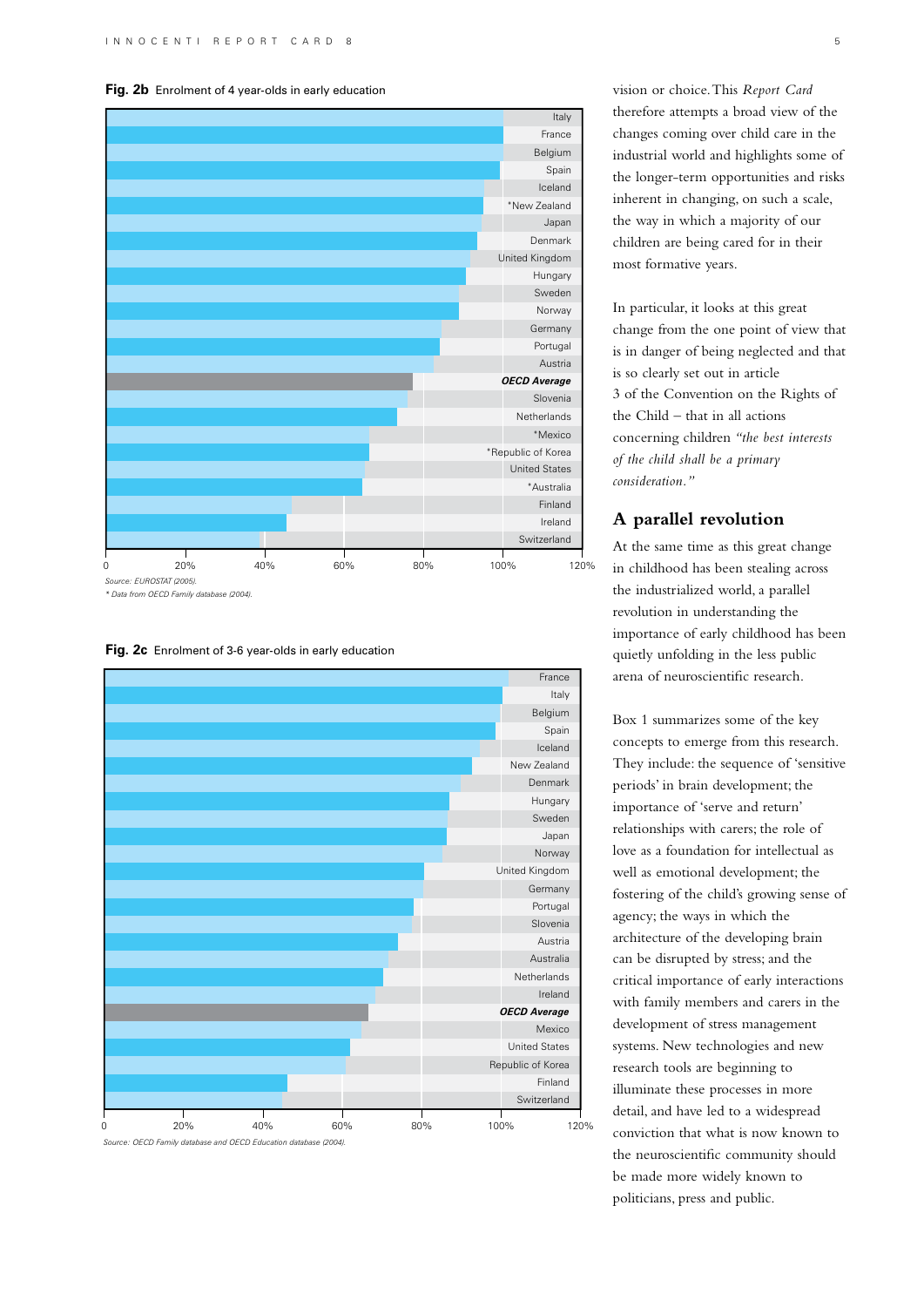For present purposes, the chief import of such findings is that it is the child's early interactions with others, and particularly with family and caregivers, that establishes the patterns of neural connections and chemical balances which profoundly influence what we will become, what we will be capable of, and how we will respond to the world around us. Working within the potential of genetic inheritance, it is early experience that is the architect of the human brain, putting in place both the foundations and scaffolding

for future development. *"All aspects of adult human capital, from workforce skills to cooperative and lawful behavior, build on capacities that are developed during childhood, beginning at birth,"* concludes a recent report by the US National Scientific Council.<sup>iii</sup>

In other words, neuroscience is beginning to confirm and explain the inner workings of what social science and common experience have long maintained – *that loving, stable, secure, stimulating and rewarding relationships* 

*with family and caregivers in the earliest months and years of life are critical for almost all aspects of a child's development.*

In relation to the change currently coming across childhood in the economically developed world, the significance of these findings can hardly be overestimated. This report will argue that it is the coming together of these two different developments – the mass movement towards out-of-home child care and

# **Box 1 Neuroscience: serve and return**

At the heart of recent research into the development of the human brain is something that seems about as far away from hard science as it is possible to get. The way that most parents respond to babies – the baby-talk, the back-and-forth smiling and gurgling, the repeating of sounds, words, gestures, the besotted rejoicing over every small step in the infant's progress – all this does not lend itself easily to scientific analysis. Yet it is exactly this kind of intimate, loving one-to-one interaction that, along with adequate nutrition, constitutes the essential input to the child's emotional, physical and cognitive development.

In an attempt to describe this process in more scientific terms, researchers have developed terms such as 'maternal/paternal sensitivity/responsivity', 'mutuality' and 'reciprocity'. They also frequently employ analogies such as 'the dance of mutual responsiveness' or 'the serve and return process'. This last, for example, is described in *The Science of Early Childhood Development* by the Center on the Developing Child at Harvard University:

*" 'Serve and return' happens when young children naturally reach out for interaction through babbling, facial expressions, words, gestures, and cries, and adults respond by getting in sync and doing the same kind of vocalising and gesturing back at them, and the process continues back and forth. Another important aspect of the 'serve and return' notion of interaction is that it works best when it is embedded in an ongoing relationship between a child and an adult who is responsive to the child's own unique individuality. Decades of research tell us that mutually rewarding interactions are essential prerequisites for the development of healthy brain circuits and increasingly complex skills."* <sup>1</sup>

A second core concept is the identification of 'sensitive periods' in the sequential development of the human brain. Each of these periods is associated with specific areas of neurological circuitry and with specific human abilities. And each builds on the circuits and skills laid down in the previous period. It is this process that sets the stage for all future cognitive and emotional development – a stage that is either sturdy or shaky depending on the kind and quality of interactions with primary caregivers in the earliest months and years of life.

Related to this is the finding that care and education are not separate processes. The close emotional interaction between parent and child is as essential for intellectual as for emotional development. Purely didactic efforts – aimed at developing a child's cognitive abilities – are likely to undermine what they seek to promote if emotional needs are neglected. The study *Eager to Learn*, 2 for example, concludes that *"Care and education cannot be thought of as separate entities in dealing with young children. …Neither loving children nor teaching them is, in and of itself, sufficient for optimal development."*

Research has also drawn attention to the importance of stress levels in the early months and years of life. According to Professor Jack Shonkoff, Director of Harvard University's Center on the Developing Child, excessive levels of stress hormones *"literally disrupt brain architecture."*

Too much or too prolonged stress at this time – and the lack of a familiar, trusted adult to provide the prompt, intimate reassurance that helps bring stress hormones back to baseline levels – can result in a mis-setting of the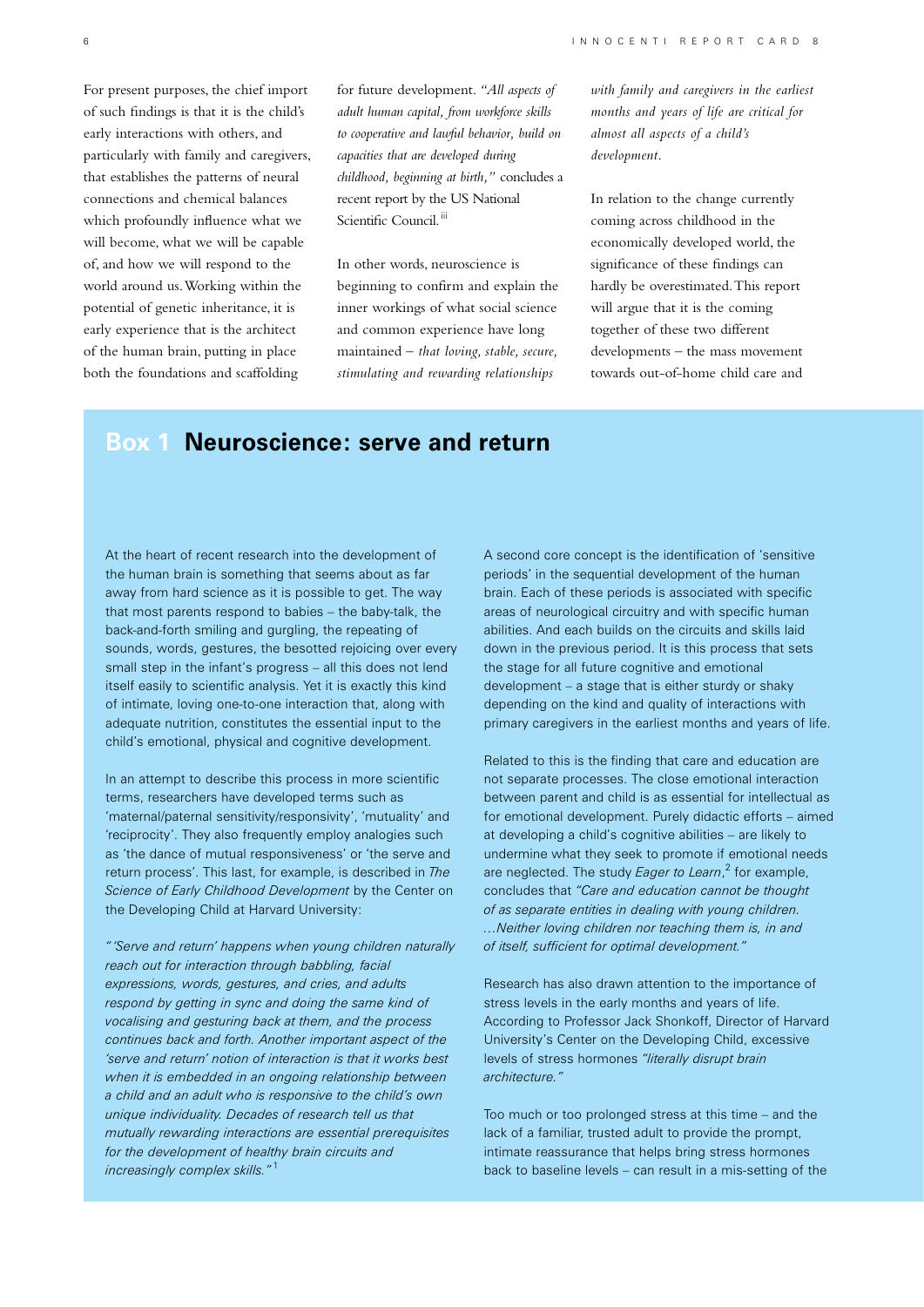today's greater understanding of what is happening to the human brain in the early months and years of life – that now present public and policymakers with large and urgent questions. Whether the child care transition will represent an advance or a setback – both for today's children and tomorrow's world – will depend on the wisdom of the response. That response must begin with increased concern for, and closer monitoring of, this great change as it gathers momentum

and begins to spread to other parts of the world.\*

# **Benchmarks**

As a contribution to this process, this *Report Card* advances the idea of an internationally applicable set of minimum standards by which the rights of young children might be protected as the transition to child care gathers momentum.

\* It should be noted that the former centrally-planned economies of Eastern and Central Europe invested heavily in child care facilities in the decades before 1990.

The 10 benchmarks suggested, drawn up in consultation with government officials and academic experts from OECD countries in Asia, Europe, and North America, with additional input from both UNICEF and the World Bank,\*\* represent a first attempt towards evaluating and comparing early childhood services

\*\* The cooperation of governments in this initiative is much appreciated. It is recognized that governments can accept no responsibility for the interpretation of the information supplied or for the selection of the benchmarks themselves. The information provided by governments is complemented by official data supplied to the OECD, and by further discussions with academic experts at national level.

## **Core concepts**

*"Four core concepts important to devising sound social policy toward early childhood have emerged from decades of independent research in economics, neuroscience, and developmental psychology. First, the architecture of the brain and the process of skill formation are influenced by an interaction between genetics and individual experience. Second, the mastery of skills that are essential for economic success and the development of their underlying neural pathways follow hierarchical rules. Later attainments build on foundations that are laid down earlier. Third, cognitive, linguistic, social, and* 

brain's stress levels. In particular, the persistent elevation of the stress hormone cortisol is known to be damaging to the delicate architecture of the developing brain, and is related to stress-related illness in later life. Mental health requires stress management systems that boost the level of the stress hormones in response to perceived threats and reduce them again when the challenge has passed. Beginning even before birth, it is in early childhood that these chemical balances are set.

Finally, research has also drawn attention to the child's emerging sense of 'agency' – the feeling of being able to influence events and situations. If this is encouraged by adult responses, then motivation, confidence and competence will tend to flourish. If it is not reinforced, or if it is actively discouraged by negative reaction or punishment, then these essential aspects of psychological development are likely to be compromised.

For all of these reasons, the relationship between infants and parents or primary caregivers is critical to the child's emotional, psychological and cognitive development. Developmental and behavioural problems – often

*emotional competencies are interdependent; all are shaped powerfully by the experiences of the developing child; and all contribute to success in the society at large. Fourth, although adaptation continues throughout life, human abilities are formed in a predictable sequence of sensitive periods, during which the development of specific neural circuits and the behaviors they mediate are most plastic and therefore optimally receptive to environmental influences."*

Heckman J. J, 'Skill Formation and the Economics of Investing in Disadvantaged Children', *Science*, vol. 312. no. 5782, pp. 1900-1902, 30 June 2006.

continuing into later life – most commonly arise from disturbances in that relationship.<sup>3</sup>

All of this has clear implications for the care and upbringing of very young children. And in the transition towards early childhood education and care, it is essential that findings such as those described here should become part of political and public awareness.

1 National Scientific Council on the Developing Child, *The Science of Early Childhood Development: Closing the gap between what we know and what we do*, Center on the Developing Child at Harvard University, Cambridge MA, 2007, p. 6.

2 National Research Council, *Eager to Learn: Educating our preschoolers*, Committee on Early Childhood Pedagogy, Bowman, B. T., M. S. Donovan and M. S. Burns (eds.); Commission on Behavioral and Social Sciences and Education, National Academy Press, Washington, D. C., 2001, p. 2.

3 National Research Council and Institute of Medicine, *From Neurons to Neighborhoods: The science of early childhood development*, Committee on Integrating the Science of Early Childhood Development, Shonkoff, J. P. and D. A. Phillips (eds.), Board on Children, Youth and Families, Commission on Behavioral and Social Sciences and Education, National Academy Press, Washington, D.C., 2000, p. 28.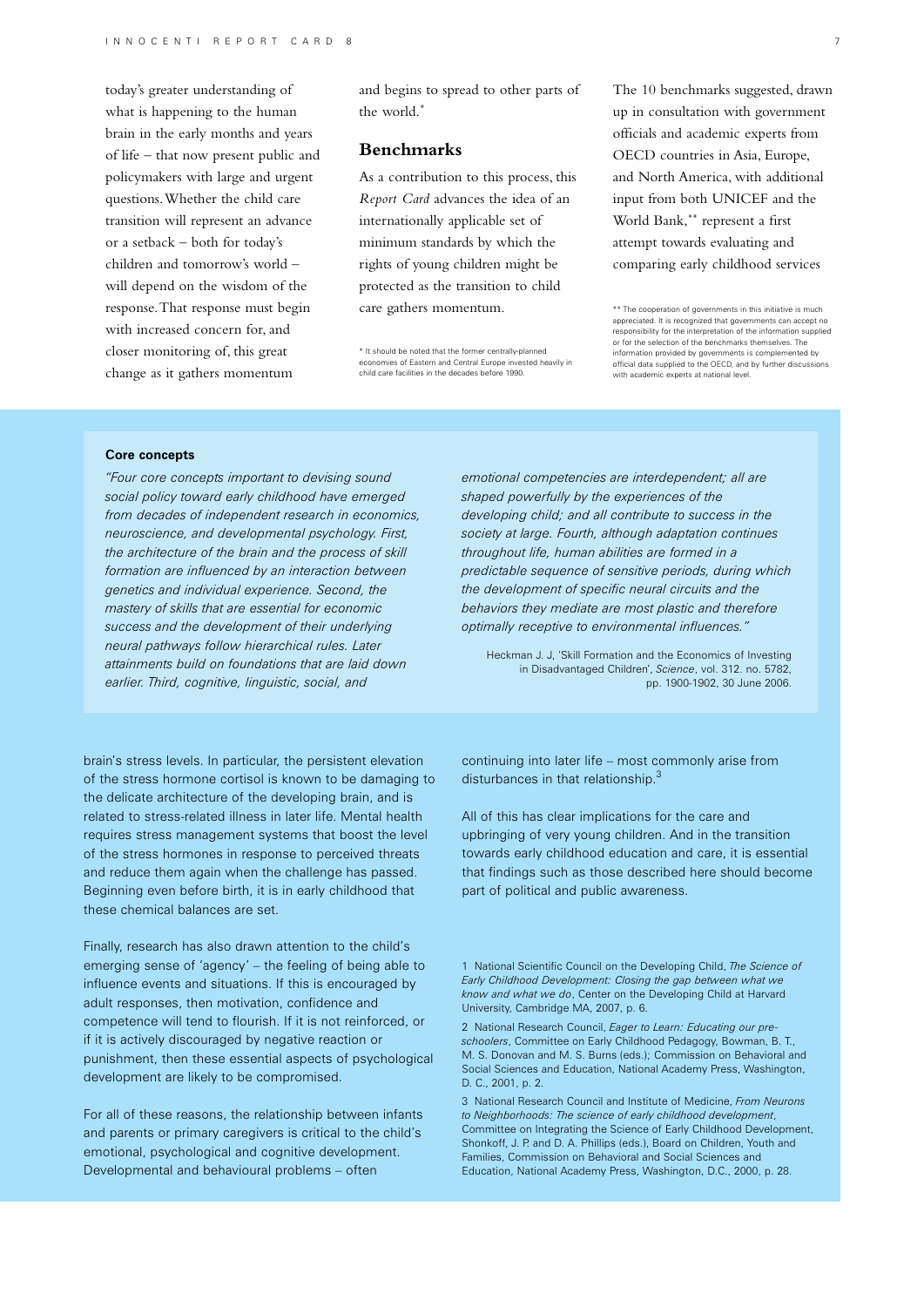in the 25 countries in which data have been collected. The resulting benchmarks table (Fig. 1) shows which of those countries are currently meeting the suggested standards and which are not.

Overall, Sweden tops the table by meeting all 10 benchmarks, followed closely by Iceland which meets 9, and by Denmark, Finland, France, and Norway which meet 8. Only three countries – Australia, Canada, and Ireland – meet fewer than 3.

At this stage, there is an inevitable crudeness about such a table, born of the fact that the selection of indicators and the evaluation of country performance are circumscribed by the availability of data. A number of important caveats are therefore necessary:

- **The benchmarks represent basic** minimum standards rather than a guarantee of high quality early childhood services.
- They relate, for the most part, to out-of-home, centre-based child care rather than to informal, homebased or neighbourhood day-care centres.
- They take no account of other significant services such as social welfare programmes, home visiting programmes designed to reach out to children at risk, or programmes aimed at supporting good parenting.
- They offer no measure of parental involvement in early childhood services.
- **They are directed towards what** governments can do to ensure that the child care transition is managed in the best interests of both children and their societies' futures.

This last point is particularly important. It is parents who carry the

main responsibility for the education and care of their children, and in the OECD countries today parents are making use of a wide variety of informal and often unrecorded child care arrangements (Box 3). Those arrangements are largely beyond the scope of this report – except to note that that new knowledge about the importance of the early childhood period applies to all forms of early childhood education and care; today, care without education is not care.

## **Common standards**

Despite these limitations, the proposed benchmarks represent an initial step towards an OECD-wide monitoring of what is happening to children in the child care transition. If this process can be continued, and refined through better definition and data collection, then there is much to be gained.

First, the benchmarks begin the process of establishing a common core of minimum standards for early childhood services. In fields such as health care, employment law, and the education of older children, common standards have stimulated and supported sustained progress. Backed by good data, cross national monitoring can: highlight the strengths and weaknesses of individual countries; illustrate what can and should be expected from advanced economies; show what leading countries have been able to achieve in practice; and direct attention towards the importance of managing the child care transition rather than allowing its course to be determined only by short-term pressures.

Second, the establishing of benchmarks is a step towards monitoring the Convention on the Rights of the Child as it applies to very young children (Box 6). Child rights do not begin at the age of five; yet the rights of very young children have often been overlooked and accountability is not possible without a clear set of minimum standards for early childhood services.

Third, the proposed benchmarks may increasingly become useful to non-OECD nations in which the child care transition is already underway. The indicators proposed are likely to be relevant for most countries, although the particular values attached to such indicators might need to be recalibrated in order to reflect different economic levels and different stages in the development of early childhood services.

## **The positive potential**

Despite the concerns that will be raised in this report, it should be said from the beginning that the move towards early childhood education and care brings with it an enormous potential for good. Box 2 briefly summarizes several of the studies that demonstrate this potential.

For the children themselves, child care can mean enjoying and benefiting from interaction with other children and with child care professionals. Cognitive, linguistic, emotional, and social development can be enhanced, and the effects appear to be longlasting. For immigrant and 'second language' children, good quality child care can help with integration and language skills and reduce disadvantage on entry into the formal education system (Box 5). For many millions of women, child care can erode one of the last great obstacles to equality of opportunity. For many millions of parents, child care can help reconcile the competing demands and pleasures of income-earning and family life. For national economies, the availability of child care that allows parents to return to work can increase GDP and public revenues, cut poverty rates, reduce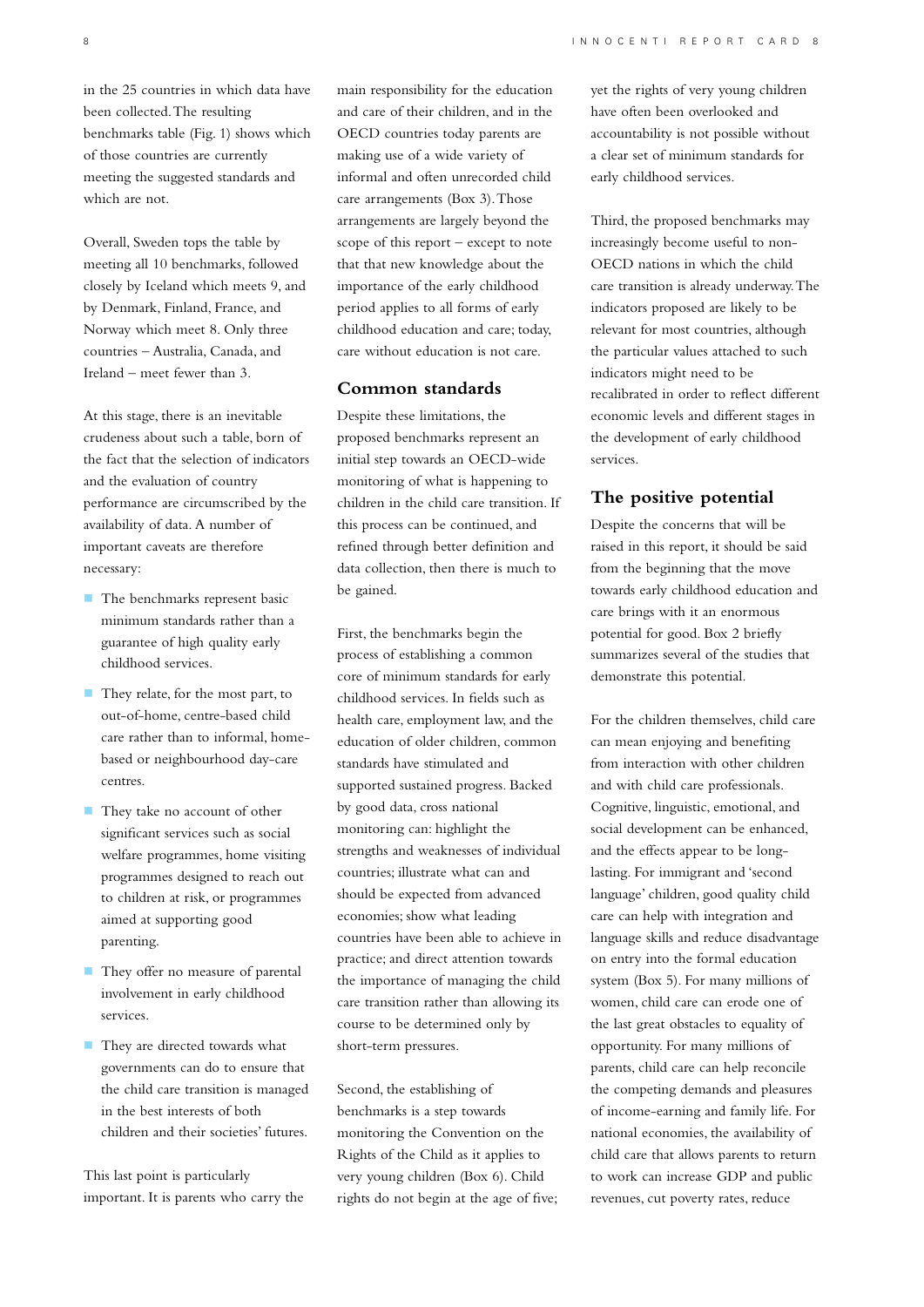welfare budgets, and boost returns on public investments in education.

Most important of all, early childhood education and care also offers an opportunity for societies to attempt a further significant reduction in poverty, inequality, and disadvantage.

As previous reports in this series have shown, educational disadvantage is strongly associated with home background and becomes measurable even before formal schooling begins. Three-year-old children of more educated parents, for example, often have double the vocabulary of children from poorer, less educated homes and are significantly more likely to achieve higher qualifications by the age of  $15.^{iv}$ 

Potentially, the transition to early childhood education and care could help to break this cycle; it could help to give all children, not just the winners in the lottery of birth, a strong start in life. And in so doing, it could help to reduce the educational, developmental and behavioural problems that are so often faced by disadvantaged children and their societies.

Common sense – and a significant body of research – supports the idea that extending the benefits of good quality early education and care to *all* children tends to reduce disadvantage. In a detailed review of the costs and benefits in OECD countries, for example, Canadian researchers Cleveland and Krashinsky found that: *"Although early childhood education and care benefits all children, much of the evidence suggests that the largest benefits flow to children from the most disadvantaged families…good childcare can compensate, at least partially, for a disadvantaged home life."*<sup>v</sup>

Similarly, a report by the US National Research Council concludes that child care can *"protect children from familybased risk"* and from *"the detrimental effects of both poverty and maternal depression"* as well as domestic conflict. Carefully designed interventions, says the report, *"have been shown to influence the developmental trajectories of children whose life course is threatened by socioeconomic disadvantage, family disruption, and diagnosed disabilities."*vi

The same conclusion has been reached by the 2006 review of early childhood services by the OECD: *"Research from a wide range of countries shows that early intervention contributes significantly to putting children from low income families on the path to development and success in school."*vii

Disadvantaged children can be identified by the *accumulation* of wellestablished warning signs. Individual 'at risk' signals include: a home in which there is persistent poverty and unemployment; or in which parents have little education; or in which there is a history of substance abuse, mental illness or depression; or in which families are struggling to be integrated into the prevailing language and culture. Identification of the at-risk child is therefore not the primary problem. And if the child care transition is to narrow rather than widen inequalities of opportunity, then it is at-risk children who must be given priority in the planning of early childhood services. As a recent (2007) report from the Center on the Developing Child at Harvard University puts the case: *"The need to address significant inequalities in opportunity, beginning in the earliest years of life, is both a fundamental moral responsibility and a critical investment in our nation's social and economic future."*viii

The practical difficulties of realising this potential are formidable. Home background is and will continue to be the single most powerful influence on a child's development, and even high quality early childhood education and care cannot be expected to compensate fully for poverty or poor parenting. But if disadvantaged children are given first call on early childhood services, if those services are of sufficiently high quality, and if services also reach out to communities with parenting support, then countries undergoing the child care transition have a rare opportunity to mitigate the effects of poverty and disadvantage on the futures of many millions of children.

In practice this will be a long and difficult road. But no challenge makes a more legitimate claim on societies' ingenuities and resources than the task of using what is now known about early childhood development to ensure that all children have the best possible start and the best possible chance to become all that they are capable of.

Nor can it be convincingly argued that it cannot be afforded. Cost-benefit analyses of early childhood interventions have shown, in different settings, that the returns on early childhood education and care can be as high as \$8 for every \$1 invested. The conclusions from such studies are perhaps best summed up by James Heckman in a landmark article in *Science* (2006):

*"Investing in disadvantaged young children is a rare public policy initiative that promotes fairness and social justice and at the same time promotes productivity in the economy and in society at large. Early interventions targeted toward disadvantaged children have much higher returns than later interventions such as reduced pupil-teacher ratios, public job training, convict rehabilitation programs, tuition subsidies, or expenditure on police. At current levels of resources, society over invests in remedial skill investments at later ages and under invests in the early years."*ix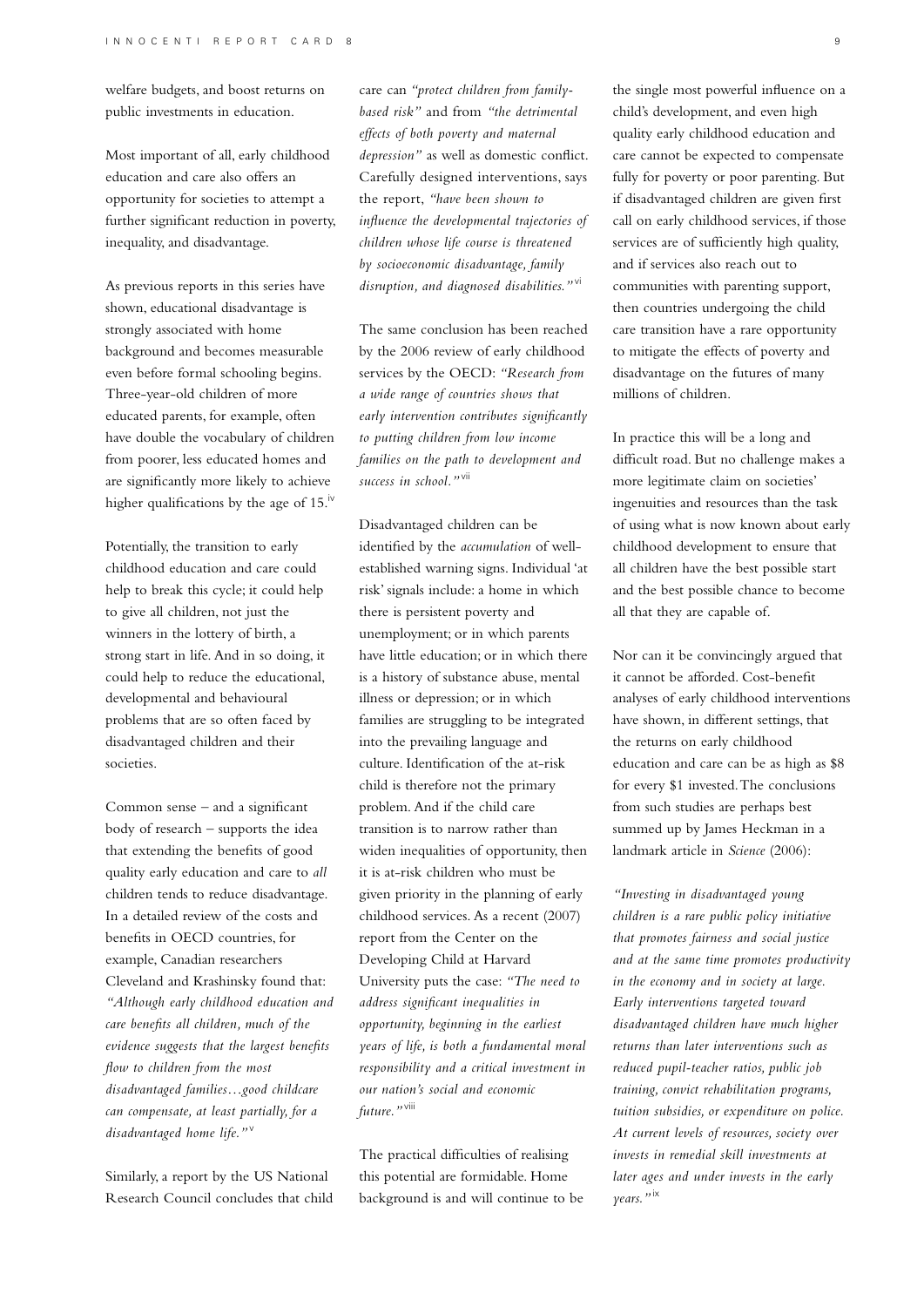# **Box 2 Benefits: the evidence**

*Evidence for the advantages of high quality early childhood education and care is accumulating as longterm evaluations become available. Some examples:*

#### **Sweden**

One of the first long-term studies of the effects of early childhood services was conducted in Sweden in the early 1990s. Based on an assessment of children in 128 low and middle income families in two of Sweden's largest cities, the study concluded that early childhood education and care was associated with an improvement in academic performance at the age of 13. Study director Bengt-Erik Andersson concluded: *"early entrance into day-care tends to predict a creative, socially confident, popular, open and independent adolescent."*

### **France**

A study of more than 20,000 pre-school children found that the longer the child attended pre-school, the more positive the results in all grades of elementary education. Positive effects were lasting – being greater in fifth grade than in first – and the benefits were greatest for children from disadvantaged homes.

## **United States**

A 2005 study of the effectiveness of the *Early Head Start* (EHS) programme in the United States, based on a random sample of over 3,000 families in 17 EHS programmes, has shown that participating children have better cognitive and language development, are more capable of sustained attention, and behave less aggressively towards others.

Surveying all of these and other long-term studies, Canadian researchers Cleveland and Krashinsky conclude: *"Overwhelmingly, these studies have found that good child care can have very positive effects on these children and that these advantages can be long-lasting. In particular, good child care can compensate, at least partially, for a disadvantaged home life."*

## **North Carolina, United States**

A generation ago, the North Carolina *Abecedarian Project* enrolled 112 disadvantaged children in a five year, full day, five days a week programme of child care beginning, in some cases, when the children were only three months old. Those selected for the programme were judged to be at 'high risk of developmental problems'.

Researchers have since followed their progress through school and into adult life. Compared to similar children who did not have the benefit of the programme, the *Abecedarians* showed higher levels of intelligence and school achievement, higher earnings (an additional \$143,000 when projected over a working lifetime), better health, and less dependence on welfare.

With staff-to-children ratios of 1:3 for infants, 2:7 for toddlers, and 1:6 for four and five year-olds, the costs of the project were high (\$14,000 per child in 2002 dollars – higher than the equivalent costs for secondary education). Nonetheless, the experiment is estimated to have yielded a return of \$4 to every \$1 of public money invested.

## **Ypsilanti, Michigan, United States**

The *Perry Pre-school Project* ran from 1962 to 1967 and brought pre-school education to African-American three and four year-olds from poor backgrounds. Most of the children, who were judged to be at high risk of school failure, participated in the project for one year, attending each weekday morning for two and a half hours. Afternoon visits by teachers to the homes of participating children were also a regular part of the programme.

Comparing 64 children who participated in the project with 64 similar children who did not, a long-term evaluation found that the *Perry Project* children had higher IQs, averaged almost a year extra in education, had a 44 per cent higher chance of graduating from high school, and spent an average of 1.3 fewer years in special education services.

Followed up at age 27, they were found to have had a 50 per cent lower rate of teenage pregnancy and were almost 50 per cent less likely to have spent time in jail (with a one third lower arrest rate for violent crime).

Monitored again at age 40, they were found to have a median income that was 40 per cent higher than the control group. They were also more likely to own their own homes and 26 per cent less likely to have received welfare payments.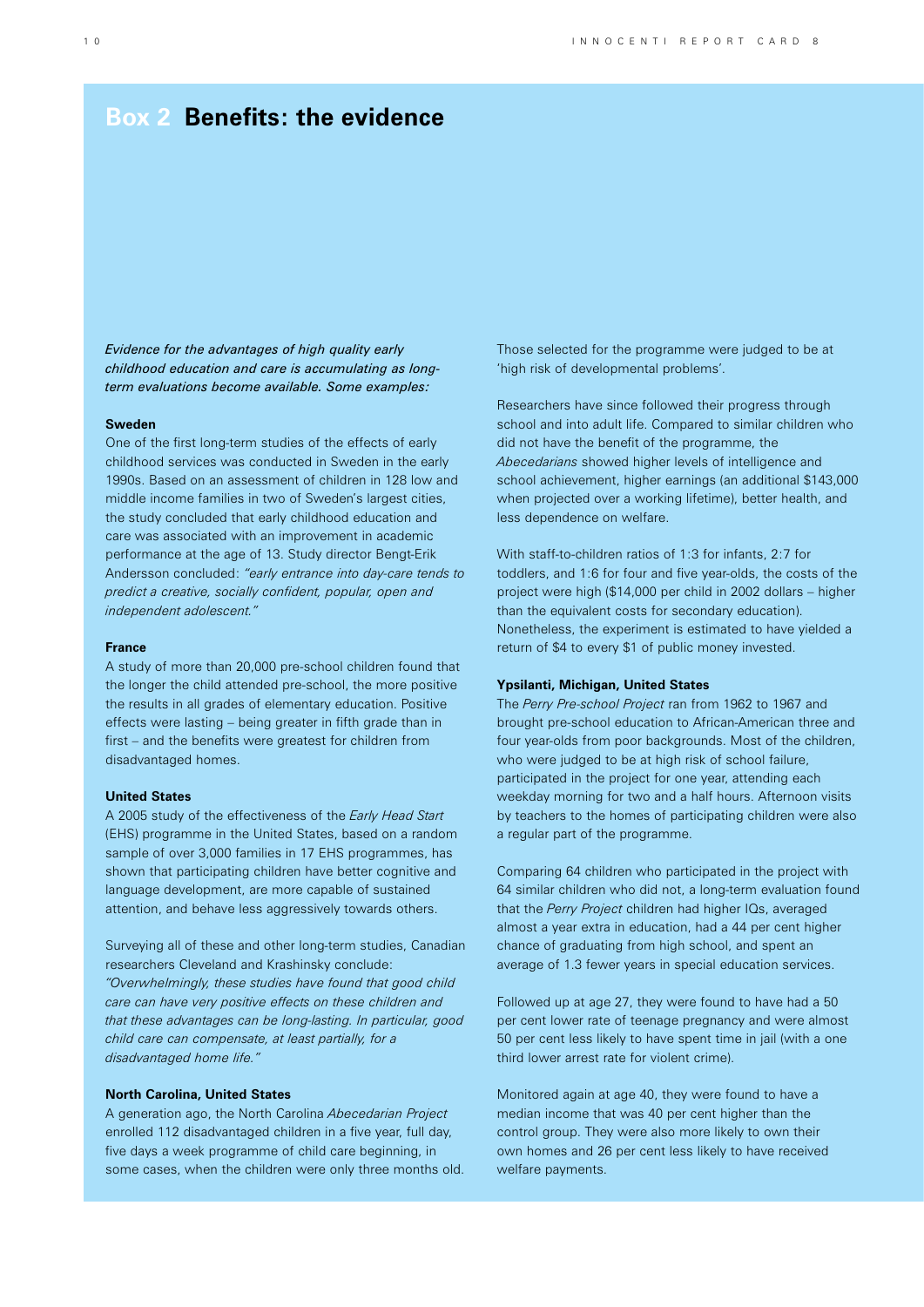The *Perry Pre-school Project* was intensively managed and well-resourced. Staff-to-children ratios averaged 1:6, with all staff educated to degree level and trained as public school teachers. Staff also made regular once-aweek home visits to support mothers and to invite their involvement in reinforcing the pre-school curriculum at home. Overall, the cost was approximately \$11,300 per child per year (in 2007 dollars). A 1995 evaluation suggested that the returns – mainly in the form of reduced welfare and reduced costs for coping with crime – amounted to approximately \$7 for every \$1 invested in the project. A further evaluation published in 2006 calculated the benefit-cost ratio (the ratio of the aggregate project benefits over the life of the child to the input costs) at more than \$8 for every \$1 invested.

### **California, United States**

The 2005 report *The Economics of Investing in Universal Preschool Education in California* found that children who attended pre-schools were more likely to graduate from high school, earned higher salaries as adults, and were less likely to become involved in crime. The authors claim that even if only 25 per cent of California's children benefited from universal pre-school education, the state could still expect a return of \$2 for every \$1 invested.

#### **New Zealand**

The latest (2004) survey of the *Competent Children Project* in New Zealand shows that 12 year-olds who participated in high quality early childhood education performed better in reading and math. The differences remained even after family income and parental education were taken into account.

## **United Kingdom**

The *Effective Provision of Pre-school Education (EPPE)*  is a long-term study of young children's development. Based on a random sample of the UK's child population, the 2003 *EPPE* report concludes that pre-school enhances children's cognitive and social development and that the effects are greatest for disadvantaged children – especially if pre-schools bring together children of mixed backgrounds. Benefits are positively correlated with measures of programme quality and staff qualifications.

## **Summing up**

In a presentation to the United States Congress in 2003, Jeanne Brooks-Gunn, Professor of Child Development at Columbia University, New York, summarized the benefits of early childhood education as follows:

- High quality centre-based programmes enhance the school-related achievement and behaviour of young children.
- These effects are strongest for poor children and for children whose parents have little education.
- Positive benefits continue into late elementary school and high school years, although effects are smaller than they were at the beginning of elementary school.
- Programmes that are continued into primary school, and that offer intensive early intervention, have the most sustained long-term effects.
- If properly linked to other services, early childhood services can be expected to deliver additional outcomes, such as enhanced maternal employment, less family poverty, better parenting skills and greater family and community cohesion.

These and other studies on the effectiveness of early childhood education and care are summarized and referenced in chapter III of the background paper to this report – Early Childhood Services in the OECD Countries*, Innocenti Working Paper 2008-01* (www.unicef-irc.org).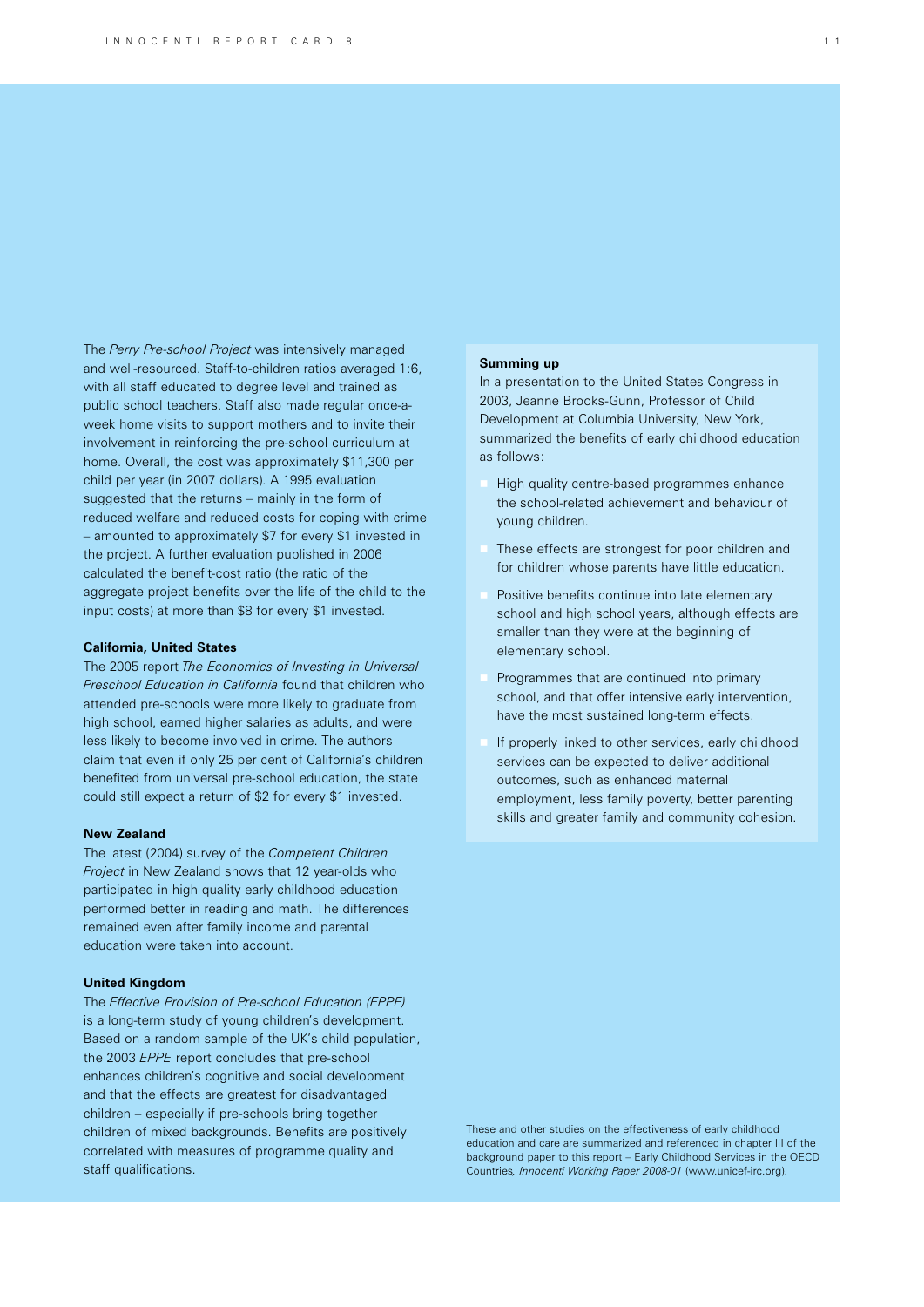# **The potential for harm**

Alongside the potential for good, it will be equally evident that the transition to child care also brings with it the potential for harm.

Box 1 shows that, for babies and infants, a lack of close interaction and care with parents can result in the mis-setting of the body's stress management systems in ways that can make it more difficult for the child to regulate his or her responses to the world. In some instances, and for some children, the long-term effects may include depression, withdrawal, inability to concentrate, and other forms of mental ill health. In a larger number of less obvious cases, the result is likely to be less than optimal cognitive and linguistic development and underachievement in school.

Concern has also been expressed about whether child care may weaken the attachment between parent and child, and whether it may not be putting at risk the child's developing sense of security and trust in others. Doubts have also been raised about possible long-term effects on psychological and social development, and about whether the rise of child care may be associated with a rise in behavioural problems in school-age children.

Today, a number of long-term studies are beginning to clarify these issues. The earliest of these – initiated in 1991 by the US National Institute of Child Health and Human Development (NICHD) – has monitored the child care experiences and later outcomes of over 1,300 children in the United States. Overall, the study found that child care was associated with relatively small differences, negative or positive, on either abilities or behaviours. However, it noted among its conclusions:

*"The more time children spent in child care from birth to age four-and-a-half, the more adults tended to rate them…as less likely to get along with others, as more assertive, as disobedient and as aggressive."*<sup>x</sup>

This negative association appears to be related to the length of time spent in child care and holds good whatever the quality of the care experienced; but it is worth repeating that the effects recorded were not large and that the quality of parenting was found to be a far more significant influence than time spent in child care (indeed negative effects were not found at all in children who benefited from good parenting).

Some have argued that the effects noted in the NICHD study are too small to be significant. Others have countered that even a small but widespread rise in aggressive and disruptive behaviours could have significant effects on classroom ethos, on the difficulties faced by teachers, and on the learning environment for all children.

Europe's first major long-term study was launched in 1997 in the United Kingdom with the aim of tracking the progress of over 3,000 children from age 3 to age 7. In its final report – *Effective Provision of Pre-school Education* – the study found that preschool education for three and four year-olds improved both cognitive and social skills, but noted that *"high levels of 'group care' before the age of three (and particularly before the age of two) were associated with higher levels of antisocial behaviour at age 3."*xi

The degree to which such findings are relevant to countries other than the United Kingdom and the United States is debated. But as yet, few other countries have conducted long-term studies on the effects of child care.

Penelope Leach, child care specialist for more than four decades and codirector of another large-scale UK study – *Families, Children and Child Care* – offers the following overview of the evidence to date:

*"It is fairly clear from data from different parts of the world that the less time children spend in group care before three years, the better. Infants spending as little as 12 hours a week in day nurseries… showed slightly lower levels of social development and emotional regulation (less enthusiastic cooperation, concentration, social engagement and initiative) as toddlers. …Somewhere after two years, as the children begin to relate more to each other than to the adult, then high-quality, group-based care becomes an unequivocal benefit."*xii

At present, therefore, the most important generalization to be made is that the younger the child and the longer the hours spent in child care the greater the risk. In particular, long hours of child care for those under the age of one year is widely regarded as inappropriate. Inadequate care at this most critical of all stages may result in weak foundations and shaky scaffolding for future learning; and what is true of cognitive and linguistic skills is also true of psychological and emotional development.

Overall, there is a broad consensus that child care that is 'too early and for too long' can be damaging.

# **Responses of governments**

In sum, the two-way potential of the large-scale movement to out-of-home child care poses a challenge to all parents and to all countries currently going through the child care transition.

Most OECD governments have responded by formulating policy and investing public resources in the provision of early childhood education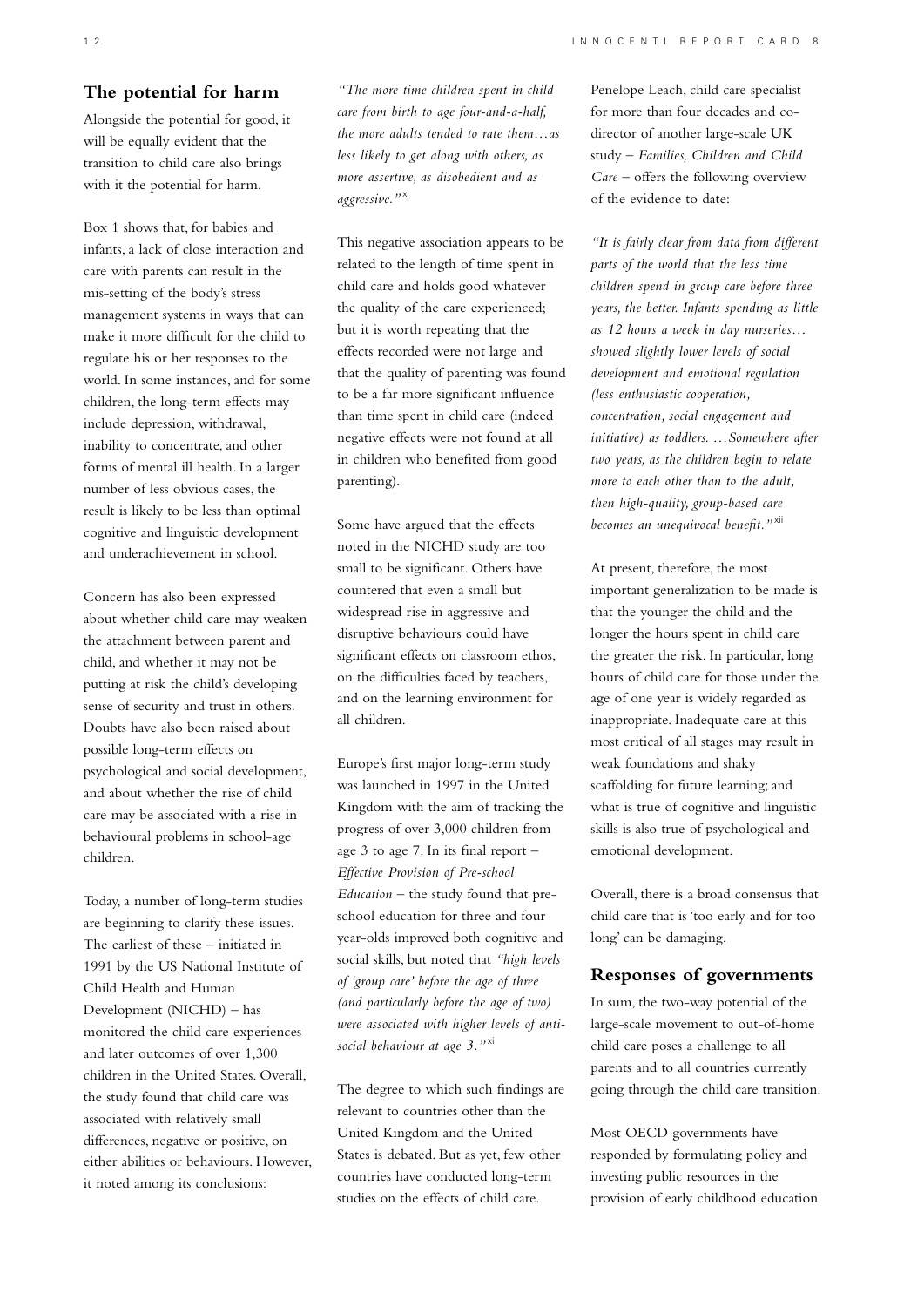and care. In almost every industrialized country, support for parents in the bringing up of children is now regarded as a duty of governments and is explicitly recognized as such by the Convention on the Rights of the Child which almost all OECD countries have ratified (Box 6). Article 18 of the Convention states, for example, that governments should *"render appropriate assistance to parents and legal guardians in the performance of their child-rearing responsibilities and shall ensure the development of institutions, facilities and services for the care of children."* The Convention also calls on all governments to *"take all appropriate measures to ensure that children of working parents have the right to benefit from child-care services and facilities for which they are eligible."*

The approach to the task, however, varies considerably from country to country. In some, early childhood services are as well established and well funded as primary schools. In others, they are often muddled in purpose, uneven in access, patchy in quality, and lacking systematic monitoring of access, quality, staff-to-children ratios, or staff training and qualification. According to the 2006 OECD review *Starting Strong* for example: *"Much of the child care sector is private and unregulated, with staff training and pedagogical programming being particularly weak. …Early childhood services are particularly important for children with diverse learning rights…however, programmes for their benefit are often irregular, underfunded and non-inclusive."*

From the point of view of the child, this is clearly unsatisfactory. And from the point of view of society as a whole, the stakes are simply too high for the mass movement towards out-of-home child care to be seen as just another shake of the kaleidoscope in the rapidly changing lifestyles of advanced industrial economies.

It is therefore a clear responsibility of OECD governments to monitor the child care transition. The results of that monitoring are an essential input to the debate that should be taking place on this issue among political leaders, child care professionals, press and public in all economically developed societies.

Action at the national level is the most important part of this process. The benchmarks proposed, discussed in more detail below, seek to make a contribution to this process from a cross-national perspective.

## **The benchmarks**

The benchmarks set out in Fig. 1 have been selected to represent key attributes of early childhood services. Inevitably, the choice of such indicators is influenced by the likely availability of unambiguous, internationally comparable data. For each indicator, a value has been chosen as a minimum acceptable standard for OECD countries. While attempting to keep the rights of children front and centre, the values selected attempt to recognize the realities facing both parents and governments.

Existing data were then used to part complete a questionnaire for 24 OECD countries plus Slovenia.\* The questionnaire was then sent to the relevant departments of the 25 governments for review, feedback, and further analysis. The result of this process is presented in Fig. 1.

The 10 benchmarks fall under the broad headings of policy framework  $(1 \text{ and } 2)$ , access  $(3 \text{ and } 4)$ , quality (5, 6, 7 and 8), and supporting context (9 and 10).

The benchmarks are:

# **1. A minimum entitlement to paid parental leave**

*The minimum proposed standard is that, on the birth of a child, one parent be entitled to leave of at least a year (to include pre-natal leave) at 50 per cent of salary (subject to upper and lower limits). For parents who are unemployed or self-employed, the income entitlement should not be less than the minimum wage or the level of social assistance. At least two weeks parental leave should be specifically reserved for fathers.*

# **2. A national plan with priority for disadvantaged children**

*All countries going through the child care transition should have undertaken extensive research and evolved a coherent national strategy to ensure that the benefits of early childhood education and care are fully available, especially to disadvantaged children (see discussion below). This dimension of early childhood services cannot currently be assessed and compared in a satisfactory way. Rather than omit such a critical factor, benchmark 2 records, as a proxy measure, whether governments have at least drawn up a national plan for the organization and financing of early childhood services.*

# **3. A minimum level of child care provision for underthrees**

*The minimum proposed is that subsidized and regulated child care services should be available for at least 25 per cent of children* 

*under the age of three.* \* Slovenia is not yet a member of the OECD. Along with Chile, Estonia, Israel, and the Russian Federation, it has been given the green light for the accession talks to begin. Other references to '25 OECD countries' should also be interpreted as '24 OECD countries plus Slovenia'.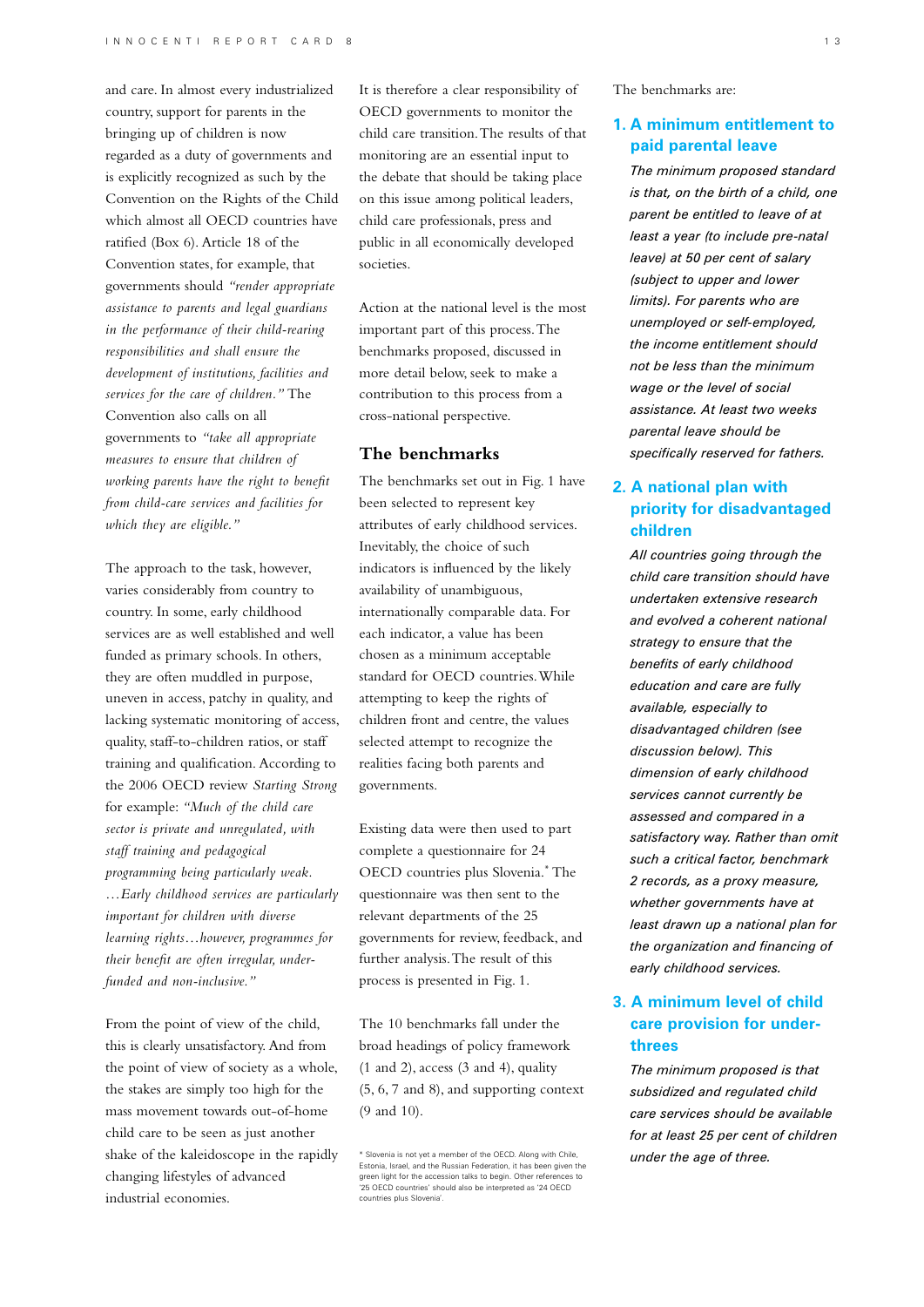# **4. A minimum level of access for four-year-olds**

*The minimum proposed is that at least 80 per cent of four-year-olds participate in publicly subsidized and accredited early education services for a minimum of 15 hours per week.*

# **5. A minimum level of training for all staff**

*The minimum proposed is that at least 80 per cent of staff having significant contact with young children, including neighbourhood and home-based child carers, should have relevant training. As a minimum, all staff should complete an induction course. A move towards pay and working conditions in line with the wider teaching or social care professions should also be envisaged.* 

# **6. A minimum proportion of staff with higher level education and training**

*The minimum proposed is that at least 50 per cent of staff in early education centres supported and accredited by governmental agencies should have a minimum of three years tertiary education with a recognized qualification in early childhood studies or a related field.* 

# **7. A minimum staff-tochildren ratio**

*The minimum proposed is that the ratio of pre-school children (four-to-five year-olds) to trained staff (educators and assistants) should not be greater than 15 to 1, and that group size should not exceed 24.*

# **8. A minimum level of public funding**

*The suggested minimum is that the level of public spending on early childhood education and care (for children aged 0 to 6 years)* 

*should not be less than 1 per cent of GDP.* 

These eight proposed benchmarks are supplemented by two further indicators designed to acknowledge and reflect wider social and economic factors critical to the efficacy of early childhood services.

# **9. A low level of child poverty**

*Specifically, a child poverty rate of less than 10 per cent. The definition of child poverty is that used by the OECD – the percentage of children growing up in families in which income, adjusted for family size, is less than 50 per cent of median income.* 

## **10. Universal outreach**

*To reinforce one of the central tenets of this report – that early childhood services should also be available to the children of disadvantaged families – this last benchmark attempts to measure and compare demonstrated national commitment to that ideal. As no direct measure is currently possible, the suggested proxy measure is the extent to which basic child health services have been made available to the most marginalized and difficult-to-reach families.* 

*Specifically, the benchmark of 'universal outreach' is considered to have been met if a country has fulfilled at least two of the following three requirements: a) the rate of infant mortality is less than 4 per 1,000 live births b) the proportion of babies born with low birthweight (below 2,500 grams) is less than 6 per cent and c) the immunization rate for 12 to 23 month-olds (averaged over measles, polio and DPT3 vaccination) is higher than 95 per cent.* 

# **Critical issues**

The 10 benchmarks have been drawn up with a core of critical questions in mind:

- At what age can out-of-home education and care begin to benefit children?
- **If today's knowledge suggests that** children under the age of one are best cared for by parents, what policies can best support today's parents in that task?
- What should be the underlying aims and priorities of early childhood services?
- How is quality in early childhood education and care to be defined and monitored?
- **What systems can make available** high quality services to all and ensure that disadvantaged and at-risk children are included?
- Is the wider social and economic context supportive? Or are early childhood services being asked to row upstream against powerful currents of child poverty, persistent disadvantage, and family-unfriendly policies in the economy and workplace?

# **Parental leave**

The question of the appropriate age at which early childhood education and care can be of benefit to children is one of the most controversial issues in the child care debate. Many see nothing wrong with out-of-home child care beginning at three months – providing that the care is of an acceptable quality. Others consider that the critical developmental needs of the first year of life demand nothing less than the constant, loving, one-to-one interaction of parental care. And for millions of working parents in OECD countries, this is a question that must be answered under pressure of career demands and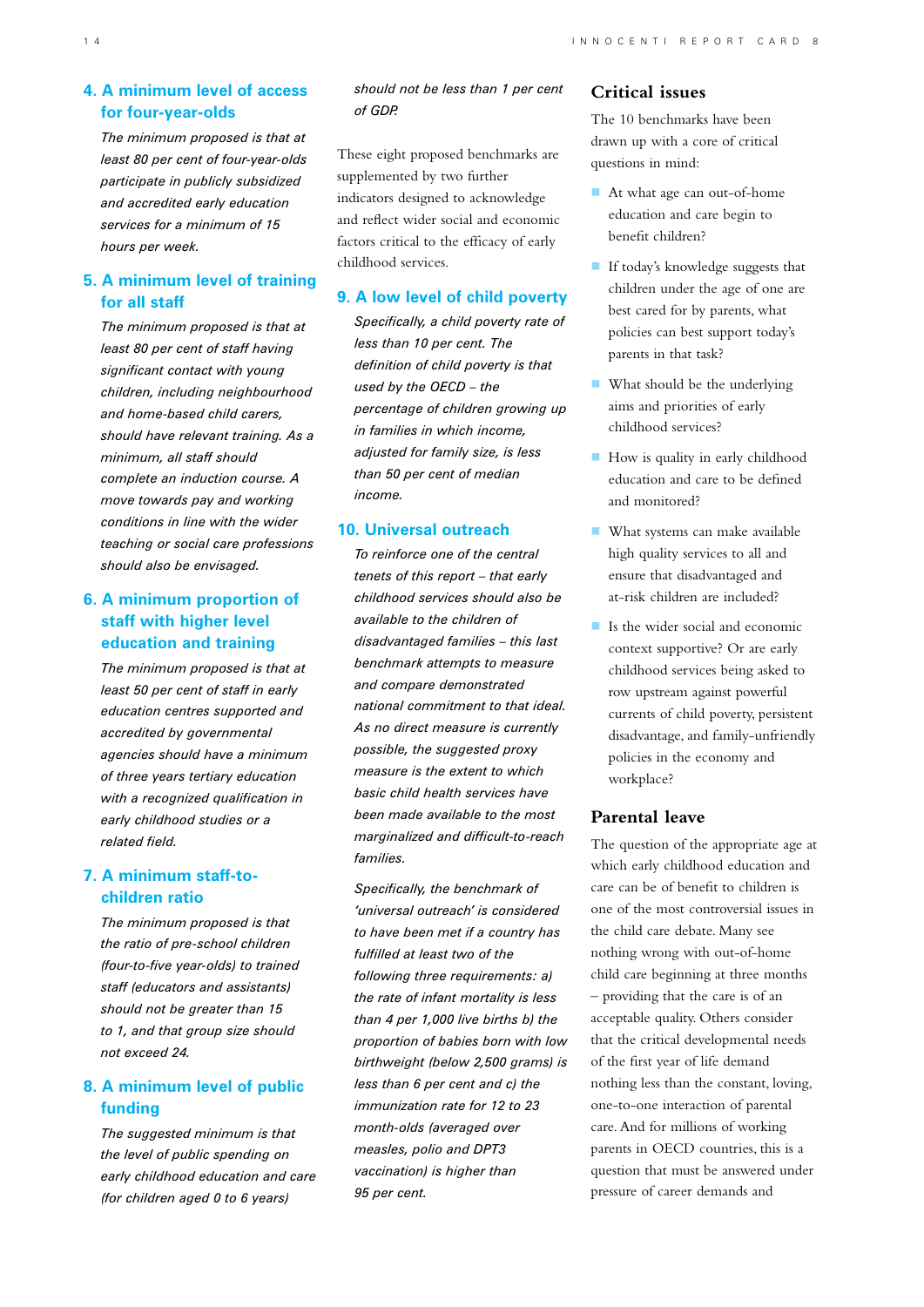household budgets. It is therefore a question that is almost inseparable from the issue of parental leave entitlement (Benchmark 1 and Box 3).

All but two OECD countries – Australia\* and the United States – currently provide an entitlement to some form of *paid* leave to employed parents following the birth of a child. The average duration of that entitlement in OECD countries, at varying levels of pay, is now approaching one year (including prenatal and maternity leave).

But within individual countries, different views on the 'age question' have been one factor contributing to very different policies and practices.

In the United Kingdom and the United States, for example, a majority of children under the age of one year are now in some form of child care for a substantial portion of each working day. Australia also appears to be moving in the same direction. By contrast, in Finland, Norway, and Sweden, out-ofhome care is now a rarity during the first year of a child's life.

Where parents themselves have the choice – and the support to make that choice real (Box 3) – they have tended to vote with their feet. In the Sweden of 20 years ago, for example, infant care was heavily subsidized and widely used. But with the introduction of 12 months parental leave at 80 per cent of salary,\*\* the use of nurseries declined steeply and child care is today rare for Swedish children under the age of 18 months (fathers and mothers are each

entitled to 60 days parental leave with a further 360 days available to either parent.)

Box 1 summarizes recent neuroscientific support for extended and well remunerated parental leave entitlements. In brief, such entitlements, in addition to supporting breastfeeding, help to create the conditions for the constant, intimate, reliable, reassuring, one-to-one interaction with parents that all infants need. It may be argued that it is not only parents who are able to meet such needs; but even if this point were to be conceded in principle, there are clearly enormous practical and financial difficulties in recruiting, training, remunerating, retaining, and supervising the large numbers of skilled staff that would be needed to guarantee adequate care and stimulation for the under-ones. And in countries where out-of-home infant care is becoming the norm, it is impossible not to question whether today's knowledge of the critical developmental needs of the very young child is being fully taken into account.

In the light of both neuroscientific advances and recent experience, it would therefore seem that the interests of the very young are best served by policies that make it easier for at least one parent to care for the child during the first 12 months of life. Accordingly, the value of the first benchmark – parental leave entitlement – has been set at a level of one year's leave at 50 per cent of earnings (subject to a floor for low-income parents and a ceiling for the more affluent).

In line with the Convention on the Rights of the Child, which states that governments *"shall use their best efforts to ensure recognition of the principle that both parents have common responsibilities for the upbringing and development of the child"*, several OECD countries

have brought in an additional 'fathers only' entitlement to parental leave. Usually short and paid at 100 per cent of salary, such leave is available on a 'use it or lose it' basis. In support of this, benchmark 1 is not considered to be met unless at least two weeks of paternal leave is also specifically provided for.

As Fig. 1 shows, the parental leave benchmark is currently met by 6 of the 25 countries for which data are available. Iceland is the only Nordic country to fall short of the required standard.

Box 3 offers a more detailed picture by attempting to compare *effective* parental leave entitlements in OECD countries (weighting the length of leave by the proportion of salary paid).

Unfortunately, even generous parental leave entitlement may fail to benefit many of the OECD's most vulnerable children. New parents on low incomes are usually under severe economic pressure to return to work. And those whose employment is informal and unregulated are of course ineligible for parental leave entitlement. In part, this deficiency is compensated for by benchmark 9, which reflects efforts to support low-income families.

Finally, generous parental leave entitlements and return to work guarantees need to go hand-in-hand with support for employers, and especially for small businesses, which may otherwise be reluctant to employ or promote women of childbearing age.

## **Defining aims**

Most experts and most long-term studies agree that the effects of early childhood education and care, for most children, become unequivocally positive at some point between the ages of two and three – providing that the hours are not too long and that the

<sup>\*</sup> Under Australia's Workplace Relations Act (1996), permanent employees who have 12 months continuous service with an employer have a minimum entitlement to 52 weeks of shared unpaid parental leave following the birth or adoption of a child. In practice, many employed parents in both Australia and the United States have the right to paid parental leave under the terms of their employment. In addition, all new parents in Australia are entitled to a one-off birth payment which is currently the most generous in the OECD.

<sup>\*\*</sup> The period of parental leave entitlement in Sweden qualifies as employment in the calculation of retirement and pension rights.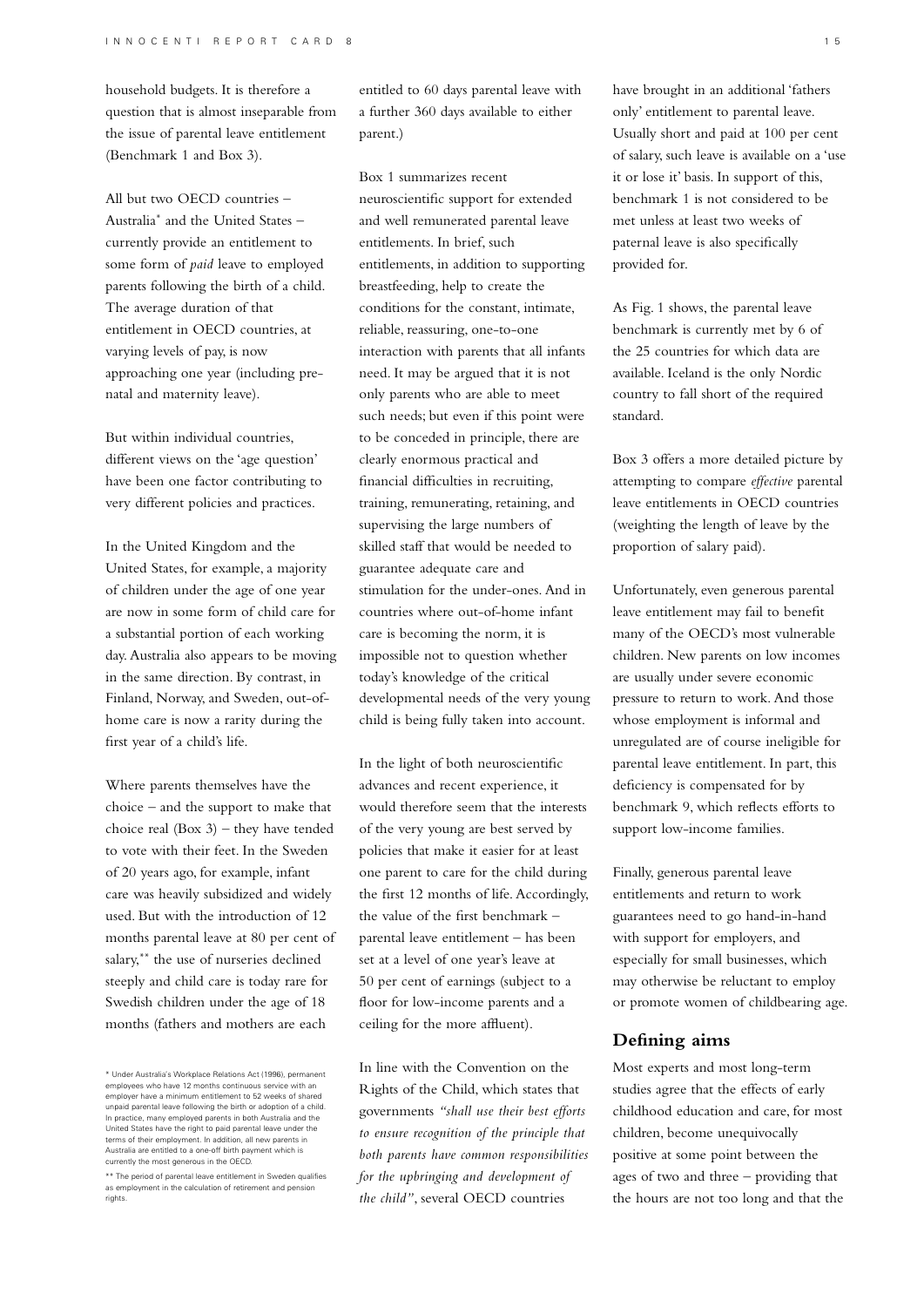# **Box 3 Effective parental leave: a league table**

The table *(right)* presents a more detailed comparative picture of parental leave entitlements for those in formal employment. Its measure is the level of 'effective parental leave' – calculated by weighting the duration of leave by the percentage of salary offered.

The resulting league table reveals striking differences between countries, with the index running from a high of 116 in Norway to a low of 0 in Australia and the United States. Overall, the level of effective parental leave entitlement in Norway and France, for example, is more than five times higher than in Australia, Ireland, Japan, Mexico, New Zealand, Portugal, the Republic of Korea, Spain, Switzerland, and the United States.

The weighting in the table takes into account that countries adopt different approaches. New mothers in the United Kingdom, for example, are entitled to a year's maternity leave at tapering rates of pay: the first six weeks are paid at 90 per cent of salary (after which a further 33 weeks are available at a flat rate of  $E$ 133 (\$202)\* per week followed by an entitlement to 13 weeks of unpaid leave. In Iceland, by contrast, parental leave entitlement is shorter (39 weeks)\*\* but divided equally between maternity leave, paternity leave and parental leave (available to either parent); each of these 13 week entitlement periods is paid at 80 per cent of earnings up to a ceiling of  $\epsilon$ 6,000 (\$9,112) per month with a minimum of  $\epsilon$ 630 (\$957) per month (which is also paid to women taking leave from part-time work).

Other countries offer even longer entitlements to parental leave at lower levels of pay. Finland, France, Germany (paid for one year only), Hungary, Norway, and Spain (unpaid), for example, offer leave entitlements until the child's third birthday if parents choose not to use early childhood services (these leave entitlements are included in the above table).

In sum, remuneration as well as duration is critical to the impact of parental leave entitlements on the childbearing and child caring decisions of parents. Although in some ways a means and measure of continued progress towards the goal of equality of opportunity for women, leave that is 'too long and too maternal' can undermine progress towards gender equality, as extended leave may make the return to work more difficult for both mothers and employers.

### **Effective parental leave**



Entitlement to paid maternity leave (weeks)

Length of other leave (weeks)

Effective parental leave (duration of leave multiplied by per cent of salary paid)†

*Source: Bennett (2008), updated from Moss & Wall (2007).*

*† Effective parental leave = duration of leave multiplied by per cent of salary paid. For example, 40 weeks replaced by 100 per cent of earnings has a coefficient of 40; at 50 per cent of earnings, a coefficient of 20.*

*Please note that the calculations are approximate as parental leave in some countries can run concurrently with maternity leave. In addition, some countries offer a percentage of salary while others offer only a percentage of average or minimum wage.* These figures must be interpreted with caution. In Canada and the European Union, for example, the figures reflect statutory rights to parental leave; in Australia and the United States (excepting California), on the other hand, there is no legal entitlement to paid parental leave and the ratings given are a reflection of what usually happens in practice. In the case of the Republic of Korea, the figure reflects entitlements which, in practice, are not taken up by the majority of mothers.

 $*$  Based on the  $\epsilon$ /\$ exchange rate as at 4 March 2008.

\*\* The extension of parental leave to one year is currently under discussion in Iceland.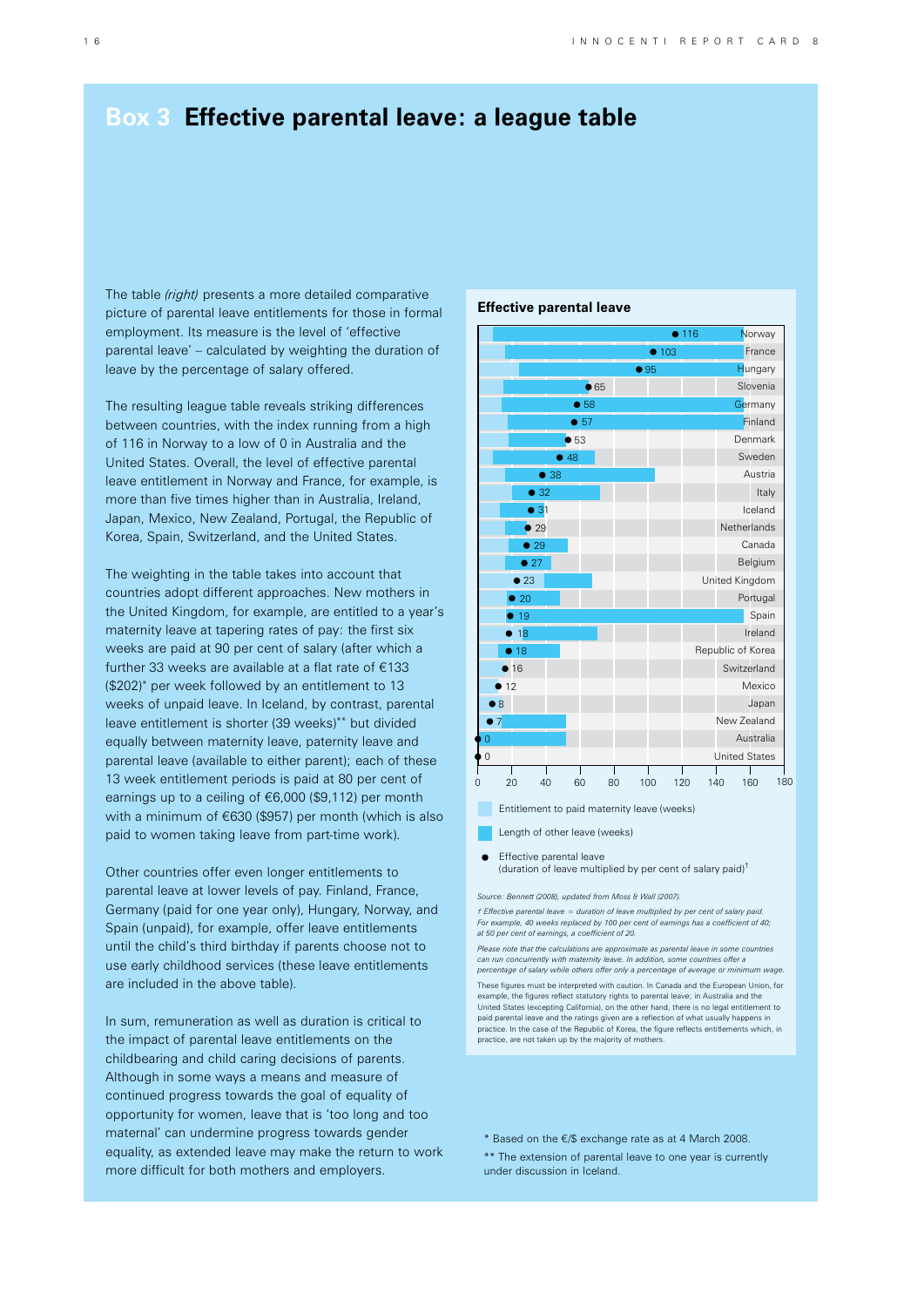quality of care can be assured. But before looking at the critical issues of access and quality, important differences in the underlying aims of early childhood education and care should be made explicit.

In most OECD countries it is now widely accepted that the earliest years of life are a time of extraordinary opportunity, a time when skill builds on skill and the foundations are laid for future cognitive and social development (Box 1). The older and narrower concept of child care as a means of liberating parents for employment is therefore giving way to a more childcentred approach and an emphasis on the quality of care available.

Nonetheless, quality is being interpreted in different ways.

In France, the United Kingdom, and the United States, for example, early childhood education and care tends to be seen primarily as preparation for success in school. In countries such as Denmark, Finland, Norway, and Sweden, more ambitious aims are being embraced. The prevailing view in the Nordic countries is that the earliest years of life are a critical opportunity not only for the development of cognitive and linguistic skills but also for the social skills of self-regulation and a developing awareness of the emotions, needs, and rights of others. The planning of early childhood services, including the training of staff and the development of curricula, reflects these concerns. Early childhood education and care is therefore conceived as an investment not only in success at school but in society and citizenship.

No clear correlation can yet be established between different systems of early childhood education and later outcomes. But it is worth noting that a broader approach to early childhood

education does not appear to disadvantage the Nordic countries when it comes to later academic achievement. Finland and Sweden, for example, despite rejecting the 'schoolification' of the early years and delaying the beginning of primary school education until the age of seven,\* regularly top international league tables for academic achievement at age 15. Finnish 15 year-olds outperform the students of every other industrialized country in average levels of proficiency in maths and science and are outperformed in literacy only by pupils in the Republic of Korea. It is also worth noting that educational disadvantage – whether measured by the proportion of students who fail to reach a certain minimum standard or by the gap between the lowest achievers and the average – is lower in Finland than in any other OECD country.<sup>xiii</sup>

These differences in fundamental approach to early childhood education and care do not easily lend themselves to measurement. Benchmark 2 therefore adopts a less ambitious approach. It asks whether countries have researched and published a national plan for early childhood services, and whether that plan includes a strategy for ensuring that the benefits of early childhood education and care are available to disadvantaged children. Perhaps unsurprisingly, 19 of 25 OECD countries are able to answer 'yes' to this question, though not Australia, Canada, Ireland, Spain, Switzerland, or the United States.

## **Targeted services**

Beyond these fundamental considerations, OECD governments are also faced with a wide choice of strategies and systems for financing

and delivering early childhood services that are accessible to all at an affordable cost. Should services be targeted or universally available? Free to all, or subsidized according to family income? Delivered by government agencies or private providers? Financed directly by funding providers or via vouchers or cash benefits to enable parents to purchase child care in the market place?

To promote equity while containing costs, many OECD countries have decided that public spending on early childhood education and care should be concentrated, at least initially, on the poorest families. Otherwise, it is argued, resources will be spread too thinly and the benefits, instead of promoting equity, will accrue largely to the better off. For these reasons, large scale programmes such as *Head Start* in the United States and *Sure Start* in the United Kingdom are targeted towards disadvantaged groups (and include both centre-based care and parental support programmes).

There are, however, arguments against basing early childhood services only on targeting particular groups of children.

First, universal early childhood services have many of the same advantages as universally available education for older pupils; in particular, universal services tend to bring together children from different backgrounds rather than reinforcing concentrations of disadvantage. This is widely recognized as being of significant benefit to all children, and is regarded by many governments as a means of preventing social exclusion.

Second, universally available services usually command broader and more sustainable public support and engender greater public concern for quality. Too often, services for the poor have meant poor services.

<sup>\*</sup> At age six, Finnish and Swedish children begin a 'transition' or preparatory school-readiness year. Until then, early education focuses primarily on social and emotional development and play-based learning.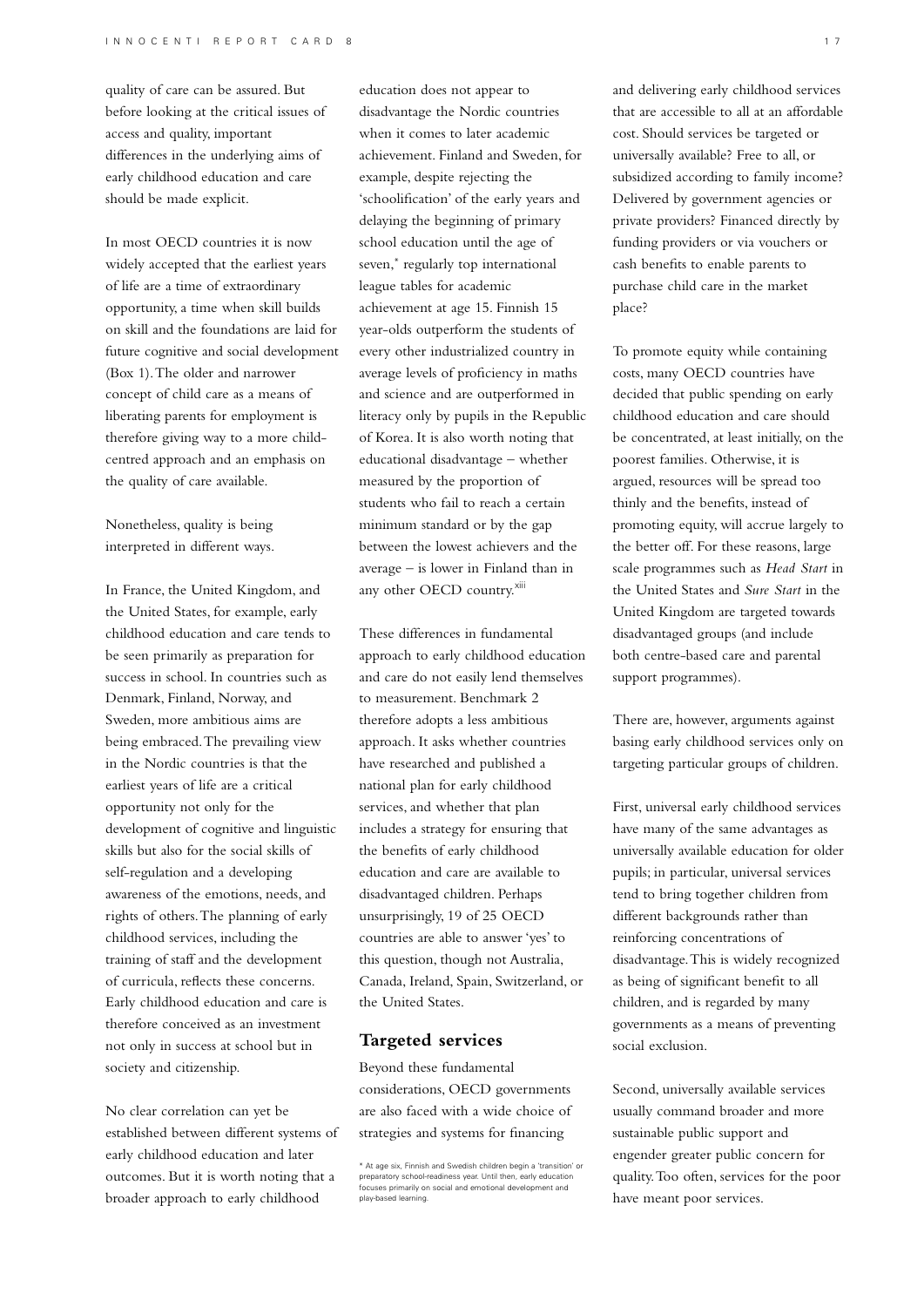Third, universal systems can still give priority to disadvantaged children by channelling additional funds to child care centres that serve low income children or children with special educational needs. Incentives can also be provided to help steer the most capable teachers to the most disadvantaged children.

Fourth, children at risk of developing behavioural or learning problems are to be found in all socio-economic groups rather than being confined to certain geographical areas. Programmes targeted only on the basis of income or geography may fail to reach the smaller proportion – but often larger absolute number – of vulnerable children who fall outside the target area. It has been estimated, for example, that the *Head Start* and *Sure Start* programmes in the US and the UK are currently reaching only about a third to a half of their intended target groups (though this is in part a result of inadequate funding rather than targeting strategies *per se*).

These arguments suggest that where possible the way forward lies down the road adopted by countries such as the Netherlands – universal services, but with flexible financing systems that can give priority to the disadvantaged by increasing per capita expenditures where need is greatest.

## **Private provision**

Basic differences in approach are also evident in the strategies by which different OECD governments fund and deliver early childhood services, whether targeted or universal.

A mix of private and public child care services is available in most countries. But some governments lean towards free or subsidized services run directly by government or government-funded providers, while others favour private provision of child care services

subsidized either directly by government or indirectly by vouchers or tax breaks to enable parents to purchase child care from private providers. In many OECD countries, the not-for-profit sector is also a major provider of early childhood services and in many cases has led the way in promoting community involvement and investment. It is clearly important that such services meet the quality standards laid down by governments; but given that proviso, the not-forprofit sector will continue to be critical in increasing availability, affordability, choice, and quality in the provision of early childhood services.

There are also strong arguments for partnership with private enterprise in the provision of early childhood services: it can inject competition, encourage innovation, reduce bureaucracy, widen parental choice, attract investment, and reduce the cost to the taxpayer. Private providers also tend to be quicker to launch services and to respond to parents' wishes. In principle, private services can be made affordable to all via vouchers or other forms of subsidy. Licensed private providers of child care services can then be monitored to ensure compliance with standards of access, quality, training, and staff-to-children ratios (for example requiring private child care centres to accept all children from a given geographical area, including those with special needs). Finally, it can also be argued that parents are more likely to be able to decide what is best for their children than governments.

For all of these reasons, the culture of public-private partnership has become established in many OECD countries, and many private providers of child care offer high quality services.

There are also arguments against the private provision of early childhood

services. Consistent monitoring and enforcement of standards can be both expensive and fallible. Some private providers are tempted to reduce less visible costs such as training, pay, and conditions of work. And staff turnover in for-profit services tends to be higher (a factor which, from the child's point of view, translates into instability of care).

Furthermore, what is offered by private providers of child care is not a consumer product but a child's oncein-a-lifetime opportunity to pass successfully through critical stages of cognitive, emotional, and social development. As UNICEF has argued for many decades and in many contexts, the child's name is 'today'.

This gives rise to two particular problems, both of which have to do with the information available to the consumer. First, the quality of early childhood education and care being provided may not always be evident to parents – either because they have insufficient knowledge of what constitutes 'quality' or because providers fail to communicate adequately the quality of the services they offer. This problem of 'imperfect information', it may be argued, applies to all transactions in the marketplace, it being the responsibility of consumers to keep themselves informed and make correct decisions. But here a second danger arises; poor quality early childhood education and care is not a product that can be returned, repaired, exchanged, or refunded. It may take years for the lack of quality to show its effects; the cause may never become apparent; and the consequences are likely to fall not only on the child but on society as a whole.

No one delivery strategy can be signposted as the ideal way forward. The one clear and common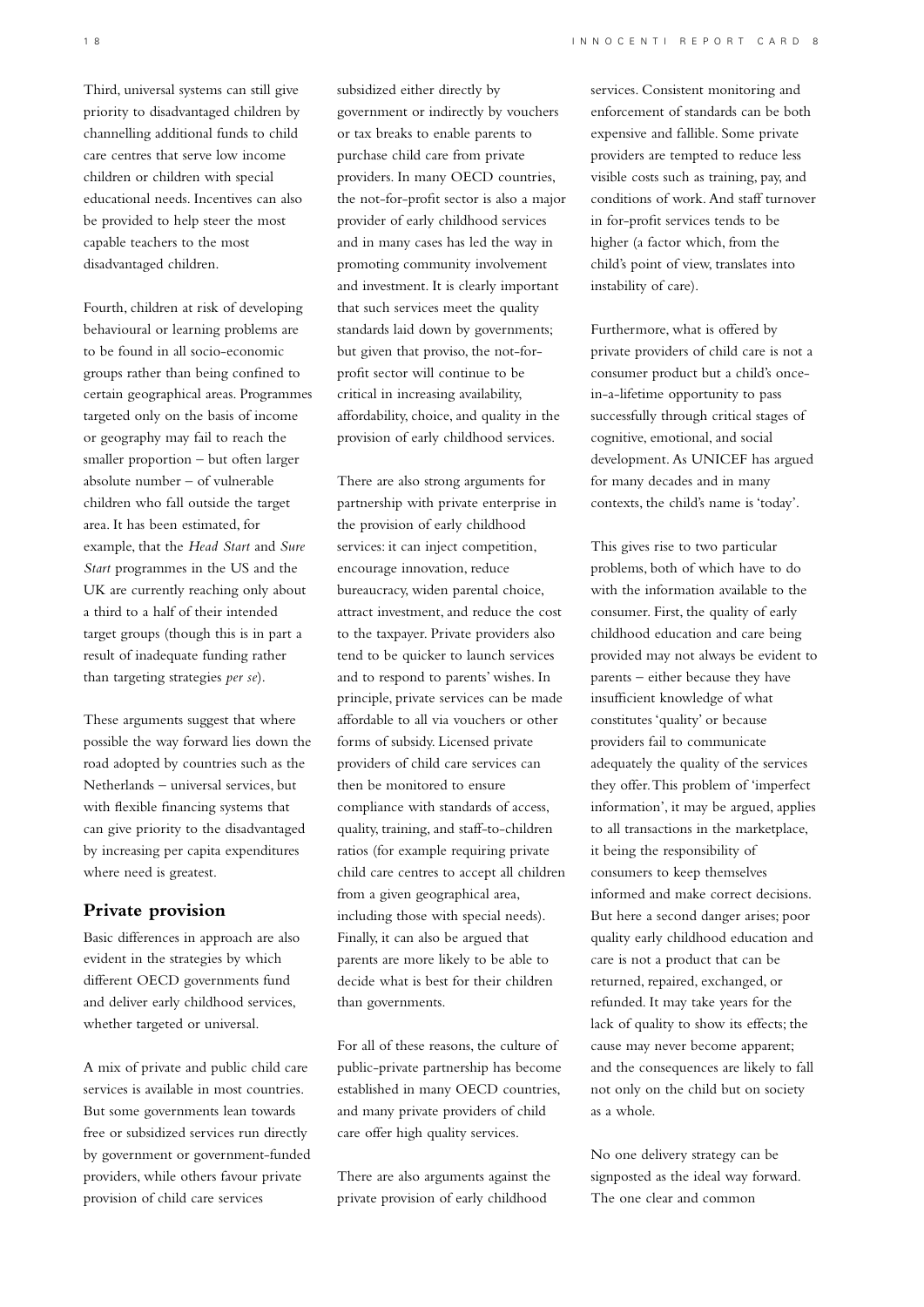# **Box 4 The critics: concerns about child care**

Concerns about the child care transition have been voiced by child psychologists and child rights activists in many countries.

One of the most influential critics is Australian psychologist Steve Biddulph, whose books on parenting have sold more than 4 million copies worldwide. Arguing that child care is inappropriate for under-threes, Biddulph centres his attack on the gap between the theory and practice of child care in the many different day-care centres and nurseries he has visited:

*"The best nurseries struggled to meet the needs of very young children in a group setting. The worst were negligent, frightening and bleak: a nightmare of bewildered loneliness that was heartbreaking to watch. Children at this age – under three – will want one thing only: the individual care of their own special person.*

*"It is a matter of balance, of getting the timing right. The first three years of life are those when children are too vulnerable, too much in need of intimate care and all it can offer, to be left to group care by strangers."* <sup>1</sup>

Oxford psychotherapist Susan Gerhardt, co-founder of the Oxford Parent Infant Project, has also spoken out against child care for the very young.

*"What seems to be most crucial for the baby is the extent to which the parent or caregiver is emotionally available and present for him, to notice his signals and to regulate his states ….*

*"The baby's mother is primed to do these things for her baby by her own hormones, and is more likely to have the intense identification with the baby's feelings that is needed, provided she has the inner resources to do so.*

*"Babies come into the world with the need for social interaction to help develop and organise their brains. If they don't get enough empathetic, attuned attention – in other words, if they don't have a parent who is interested and reacting positively to them – then important parts of their brain simply will not develop as well."*

Gerhardt also comments:

*"It is not popular these days to spell out how great the responsibilities of parenthood are, since women have struggled desperately to establish themselves as men's equals in the workplace and do not want to feel guilty about keeping their careers or pay cheques going while someone else takes care of their babies."* <sup>2</sup>

The same point has been supported by other commentators, including the Australian human rights lawyer Cathleen Sherry:

*"No one has an absolute right to a career – men or women. If you choose to have children, your major responsibility is to care for them properly, and if that affects your career, it affects your career. But no one wants to acknowledge this reality.*

*"Child care allows men to avoid responsibility for their children. Women have to pay others to look after the children because men aren't willing to cut back on their work hours to do their share of the parenting. If women go back to work, it should be men, not children, who alter their lives accordingly.*

*"In maternity hospitals, it is no longer the done thing to have newborn babies lined up in a nursery with a couple of nurses looking after them. That is seen as terrible. Mothers are strongly persuaded to have their babies with them 24 hours a day. Yet six weeks later it is OK to put ten of them in a nursery with just two carers. It doesn't make sense."* <sup>3</sup>

1 Biddulph, S., *Raising Babies: Should under 3s go to nursery?*, HarperThorsons, London, 2006.

2 Gerhardt, S., *Why Love Matters: How affection shapes a baby's brain*, Brunner-Routledge, Scarborough (Canada) and New York, 2004.

3 Biddulph, S., op. cit., pp. 32-34.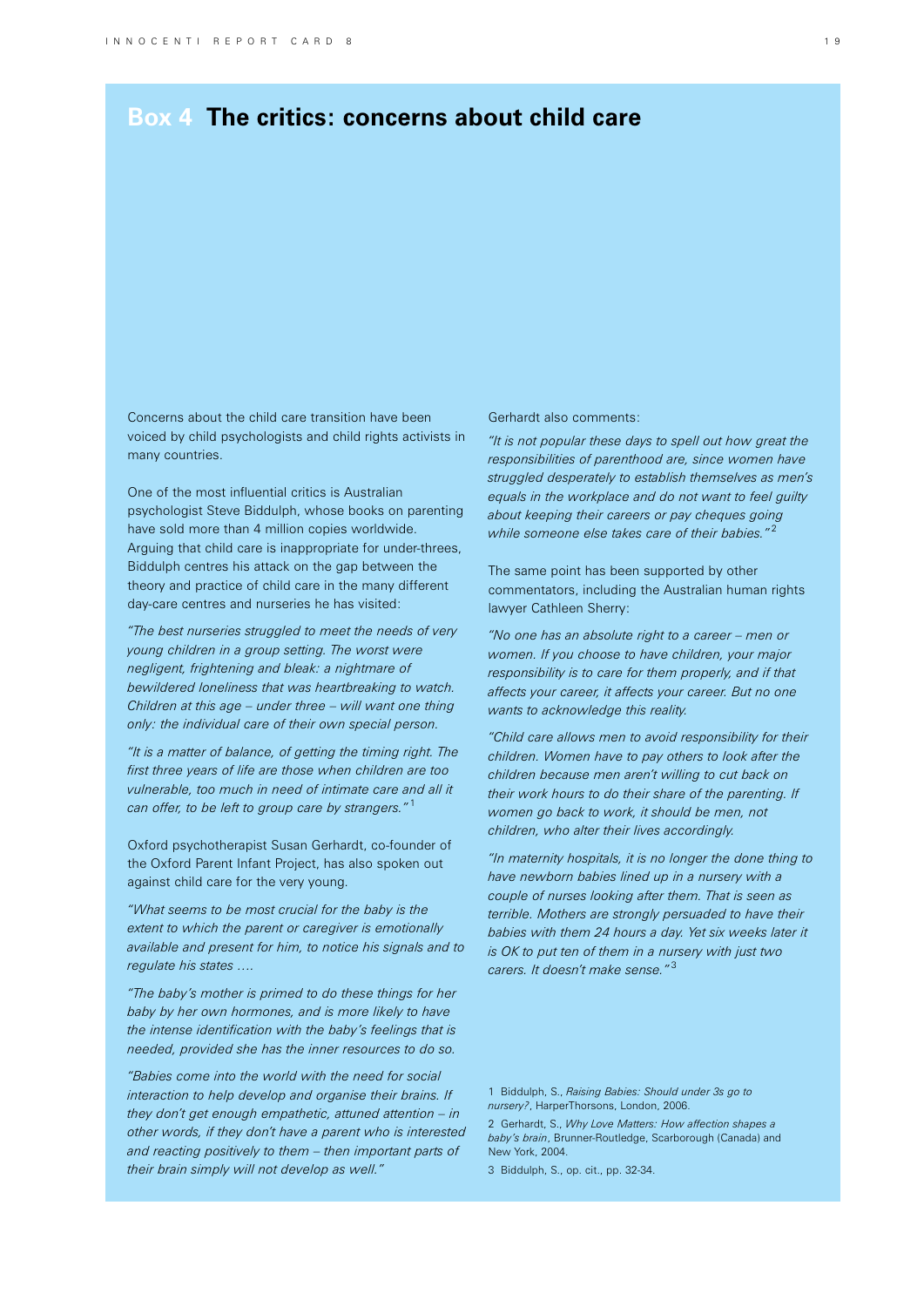requirement – whether services are targeted or universal, state run or privately provided – is that significant public subsidy, supervision, and support is necessary if services of the right quality are to be made available to all, and if priority is to be given to disadvantaged and at-risk children.

Overall there would seem to be strong arguments for focusing public policy and public funding on diversely delivered but universally available early childhood services funded and supervised by governmental agencies. This is the broad strategy that has been adopted by almost all OECD governments in response to the educational needs of older children, and there is no reason in principle to pursue a different strategy for early childhood services. *"The evidence suggests,"* says the 2006 OECD *Starting Strong* review of early childhood services, *"that direct public funding of services brings more effective governmental steering of early childhood services, advantages of scale, better national quality, more effective training for educators and a higher degree of equity in access."*xiv

Nonetheless, publicly funded and universal early childhood services are not a panacea, and do not in themselves guarantee either equitable access or high quality services. Progress towards these key goals needs to be regularly assessed and monitored – regardless of the strategy being pursued. The next group of benchmarks has therefore been selected, within the limits of the available data, to record and compare progress in access and quality in early childhood services across the countries of the OECD.

## **Access**

As has already been seen, governments of OECD countries are approaching the issue of access to early childhood education and care in different ways.

In Europe, many governments provide free and universal pre-school from the age of three (though with considerable differences in hours per week). New Zealand and the Republic of Korea are also rapidly broadening access to early childhood services as, to a lesser extent, are Australia and Japan. Mexico is making significant efforts and has become the first OECD country to make enrolment obligatory from the age of three.

In North America, Canada postpones substantial public investment in education until children reach the age of five. In the United States, where early childhood services are the responsibility of individual states, the picture is changing rapidly. In response to mounting evidence that high quality early education and care can bring significant long-term benefits – from improved school performance and higher earnings to a reduced likelihood of involvement in crime – many states have decided that pre-school programmes should be expanded. The result has been increased funding pressure on the federal government, and a commitment to increased support for pre-schools in 2008.

For children under the age of three, the differences between countries are even more marked. In Finland, Norway, and Sweden, services are organized at community level and are highly subsidized, with parents usually paying no more than 10 per cent to 15 per cent of the costs (with fees waived completely for very poor families). By contrast, the English-speaking countries have generally adopted more marketoriented approaches; parents in Ireland, the United Kingdom, and the United States, often have to meet the full financial cost for children under three.

It should again be stressed that while this report is concerned with governmental responsibility for early

childhood services, the 'child care gap' is also being bridged by a myriad of informal and unrecorded arrangements involving grandparents, friends, neighbours, local childminders, and other forms of home-based or neighbourhood group care for young children. Fig. 3 attempts, by an indirect method, to give some idea of the scale of such arrangements. It shows, for example, that in Austria, Canada, Germany, and Ireland about 60 per cent or more of women with young children are in work but that the level of enrolment of children under three in licensed child care is less than 20 per cent.

Overall access to early childhood education and care is therefore difficult to measure and compare. Should 'access' be defined only as access to accredited child care centres? Or should other forms of child care such as family day-care, playgroups, and after-school services be included? Should it mean 'half day', 'full day', 'all year' or 'school year'? And is access free and open to all or fee-paying and subject to eligibility criteria?

## **The under-threes**

For present purposes, these questions are cut through rather than answered by the extremely limited availability of internationally comparable data.

Under the heading of 'access', benchmark 3 suggests that *publicly subsidized and regulated* child care services should be available for a significant proportion of children under the age of three. The value attached to this indicator has been set at 25 per cent – a benchmark currently met by just over half of the OECD countries for which data are available. Austria, Canada, Germany, Hungary, Ireland, Italy, Japan, Mexico, Portugal, the Republic of Korea, Spain, and Switzerland all fail to meet this standard (Fig. 1).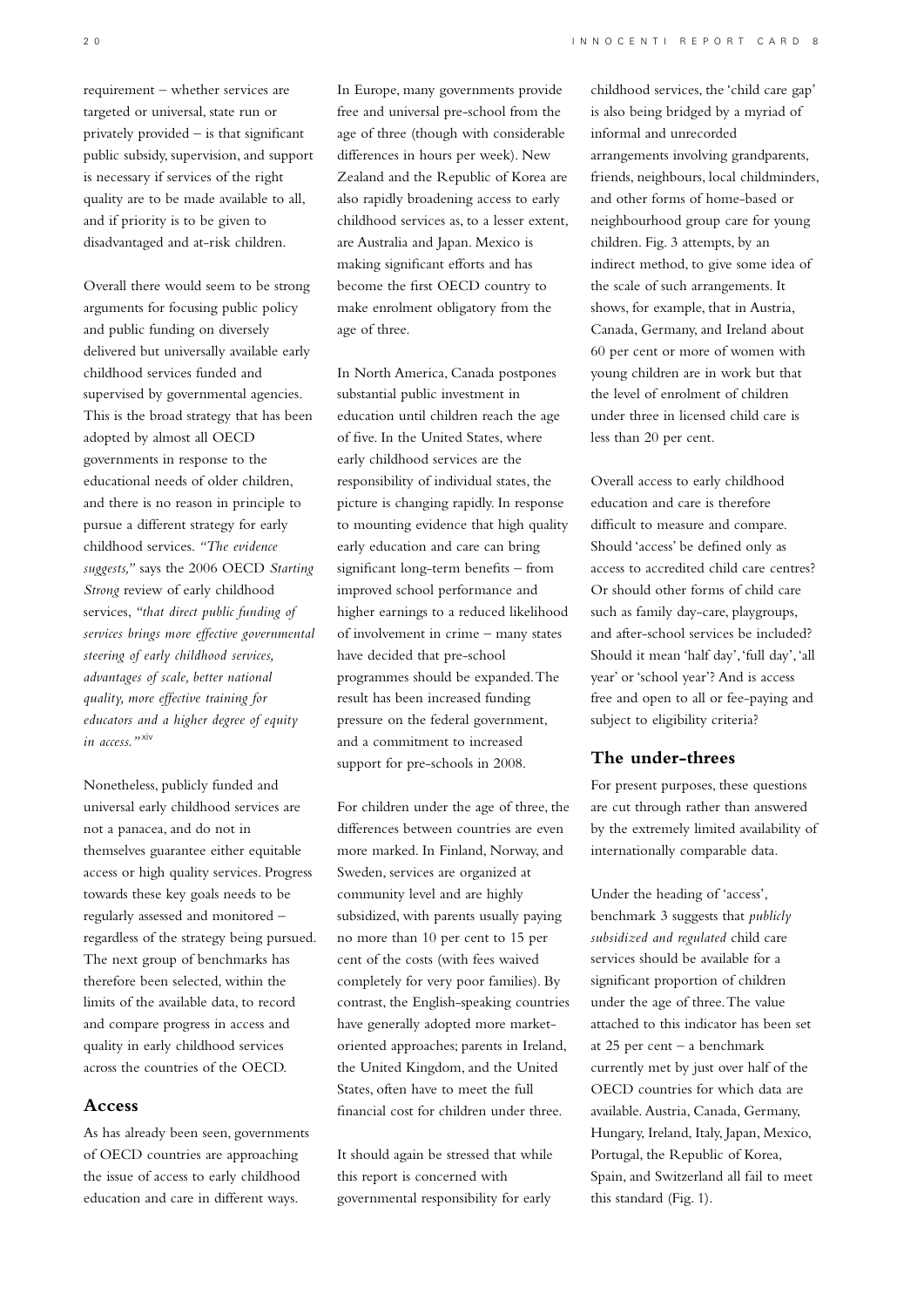#### **Fig. 3** The child care gap

The table allows comparison between the proportion of women with young children who are in work and the proportion of children under three who are enroled in licensed child care. The 'child care gap' revealed is an approximate indication of the use made of informal child care arrangements.

## Iceland **Denmark Enrolment of children 0-3 years in licensed child care, 2004 Employment rates for women with youngest child under the age of 3, 2005**



*\*\* No data available.*

*Source for enrolment of children 0-3 years in licensed child care: OECD Family database and OECD Education database.*

*Note: Data for Canada, and Germany, concern 2001; data for France reflect 2002; data for Iceland, Mexico, and Norway concern 2003; and data for Australia, Denmark, the Republic of Korea, and the United States concern 2005.*

Source for employment rates for mothers with youngest child 0-3 years:OECD (2007) Babies and Bosses – Reconciling Work and Family Life (Vol. 5); Babies and Bosses (Australia, Australian Bureau of Statistics<br>(2005); 6224.0.

Many will consider the 25 per cent level too low. First, because it is less than the proportion of under threes currently in licensed child care in the OECD as a whole (if non-subsidized, private child care services are taken into account). Second, it is lower than the 33 per cent target already agreed by leaders of the European Union. But it is important to note that the suggested 25 per cent access benchmark for children under the age of three is not intended as a measure of gross enrolment levels (or as a reflection of labour market needs) and does not include access to unlicensed services, family day-care, or nonsubsidized private child care services. It is proposed, rather, as an indicator of

government commitment to *publicly subsidized, well-regulated, high quality child care services that are accessible and affordable to all*. It recognizes that early childhood services for the underthrees are a necessity in countries where a high proportion of women are in work; but it also reflects a respect for parental choice and a recognition that in many countries parental leave entitlements are making it increasingly possible for parents to exercise that choice.

Ideally, parental leave entitlements would enable all children to be looked after at home for at least the first 12 months of life, at which point there would be the option of gradually

introducing children to subsidized, high quality child care until the age when formal schooling begins.\* The suggested benchmark figure of 25 per cent is intended to reflect government commitment to this ideal.

While being a useful basis of comparison, benchmark 3 also has clear limitations. The fact that services are subsidized by the state does not in itself guarantee quality, though experience suggests that the quality of care is likely to be higher if governments finance, monitor, and enforce basic standards of staff training,

Denmark

<sup>\*</sup> This option is currently available in several of the Nordic countries where children also have a legal entitlement to a place in a local authority early childhood service when parental leave ends.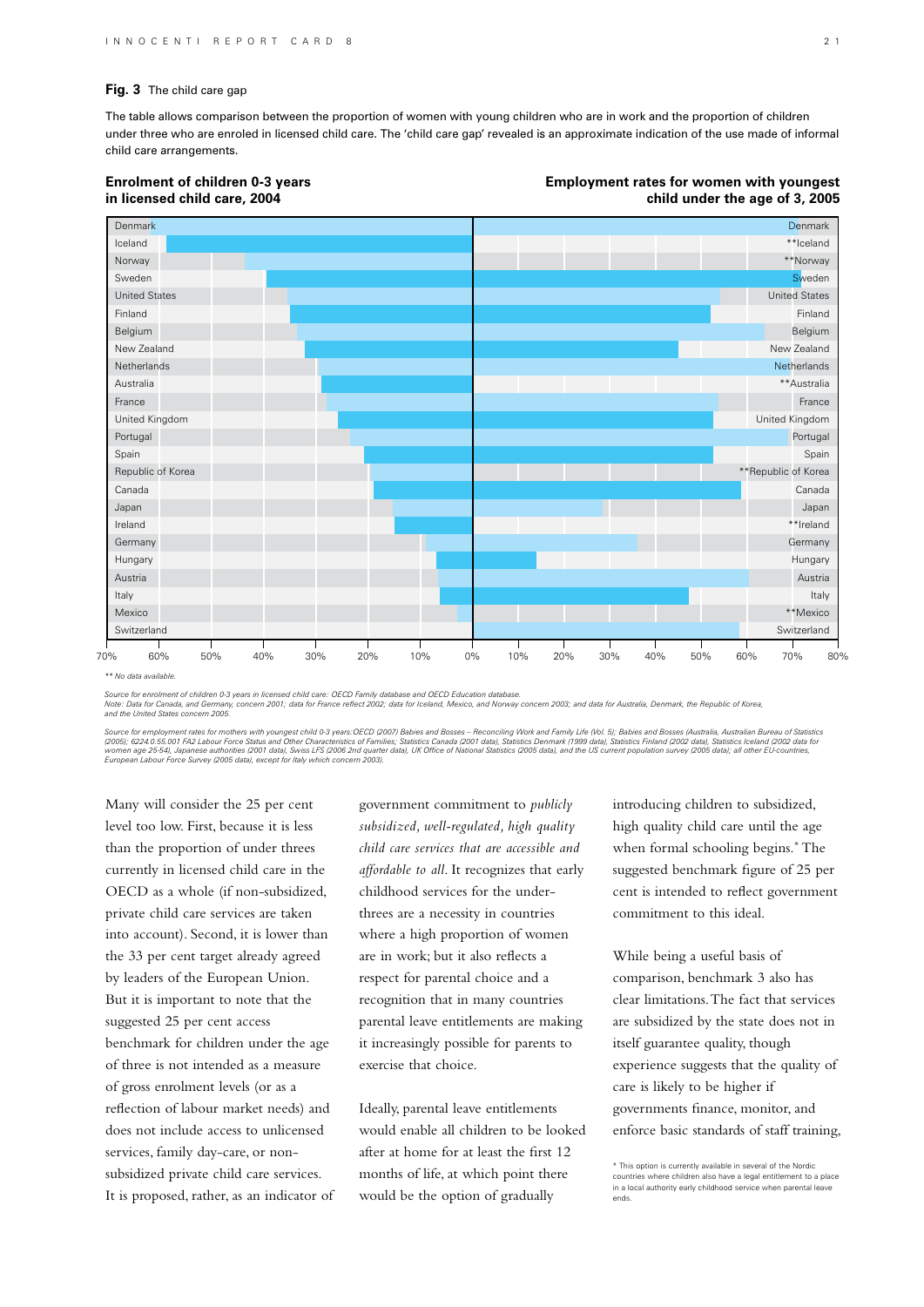# **Box 5 Germany: the children of immigrants**

In principle, the transition to out-of-home child care is an opportunity to reduce the disadvantages faced by the children of immigrant families. By promoting integration and the development of language skills, early childhood education and care ought to be able to reduce the barriers that face many immigrant children on entry into the formal education system.

No cross-national comparison of services for the children of immigrant families is yet possible. Even within individual nations, there are wide differences between different kinds of immigrants and between the kinds of disadvantage faced. Some OECD countries, however, are attempting to monitor the progress of children from immigrant families, and to evaluate the contribution of early childhood education and care.

In Germany, for example, several recent studies have attempted to define the issue more clearly.

Among the chief findings:

On average, children of immigrant families:

- Are at higher risk of growing up in poverty (in one study, the risk of poverty for immigrant children was found to be approximately double that of children with German citizenship).
- $\blacksquare$  Have less knowledge of the German language a critical factor for social integration and success at school.
- Start school significantly later than German children.
- **Obtain (on average) worse grades at primary school.**
- Fall further behind in secondary school.
- Are twice as likely to face problems with other children, for example being teased or bullied.
- Have less space and more people in the home and are less likely to have somewhere to study undisturbed.<sup>1</sup>
- Are four times more likely to have to repeat grades 1 to 3 of primary school.
- **Are more likely than children with German** citizenship to be recommended, at age 10, to the *Hauptschule* and less likely to enter the *Gymnasium*  or *Realschule*. 2
- Are less likely, on leaving school, to enter into vocational training.
- Are more likely to be overweight.
- Make less use of medical services.
- Are less likely than German children to be enrolled in pre-school.

Studies of children from immigrant families who were enrolled in pre-school have shown that:

- The longer immigrant children attend pre-school, the narrower the gap between their German language skills and those of non-immigrant children.
- Attending pre-school improved the school record of immigrant children to the point where they could be considered to have the same educational opportunity as the children of low-income German families (who, in the study concerned, were not found to have benefited significantly from preschool education).
- Children of immigrants are less likely to be proficient in German if they attend pre-school with a high proportion of children of the same ethnic group.

A number of important caveats:

- Some of the studies drawn upon are small and may not be nationally representative.
- School performance may reflect the poorer homes, poorer neighbourhoods, and less educated parents of many immigrant families. Early childhood services and the efforts of primary schools cannot, acting alone, compensate fully for these structural problems.
- The kinds of schools attended by immigrant children may also reflect their socio-economic and residential status.

Note: Information from: Clauss, S. and B. Nauck, 2008, *The Situation of Immigrant Children in Germany, a Literature Review*, a report prepared for the UNICEF Innocenti Research Centre on *Children in Immigrant Families in Rich Countries*, edited by D. Hernandez (forthcoming).

1 When children in Germany were asked to rate their own housing situation on a seven-point scale from 'very bad' to 'very good', the average score for immigrant children was 6.1, little short of the 6.5 average score recorded by non-immigrant children.

2 At the age of 10, children in the German education system are selected for one of three different kinds of secondary school -*Gymnasium, Realschule*, or *Hauptschule*. The *Gymnasium* provides the most academic education and has a near monopoly on university entry. The *Realschule* traditionally leads to white-collar training and jobs. The *Hauptschule* has the lowest status, yields the fewest options for further education, and is the usual route to blue-collar work. Few children change track after the initial selection is made.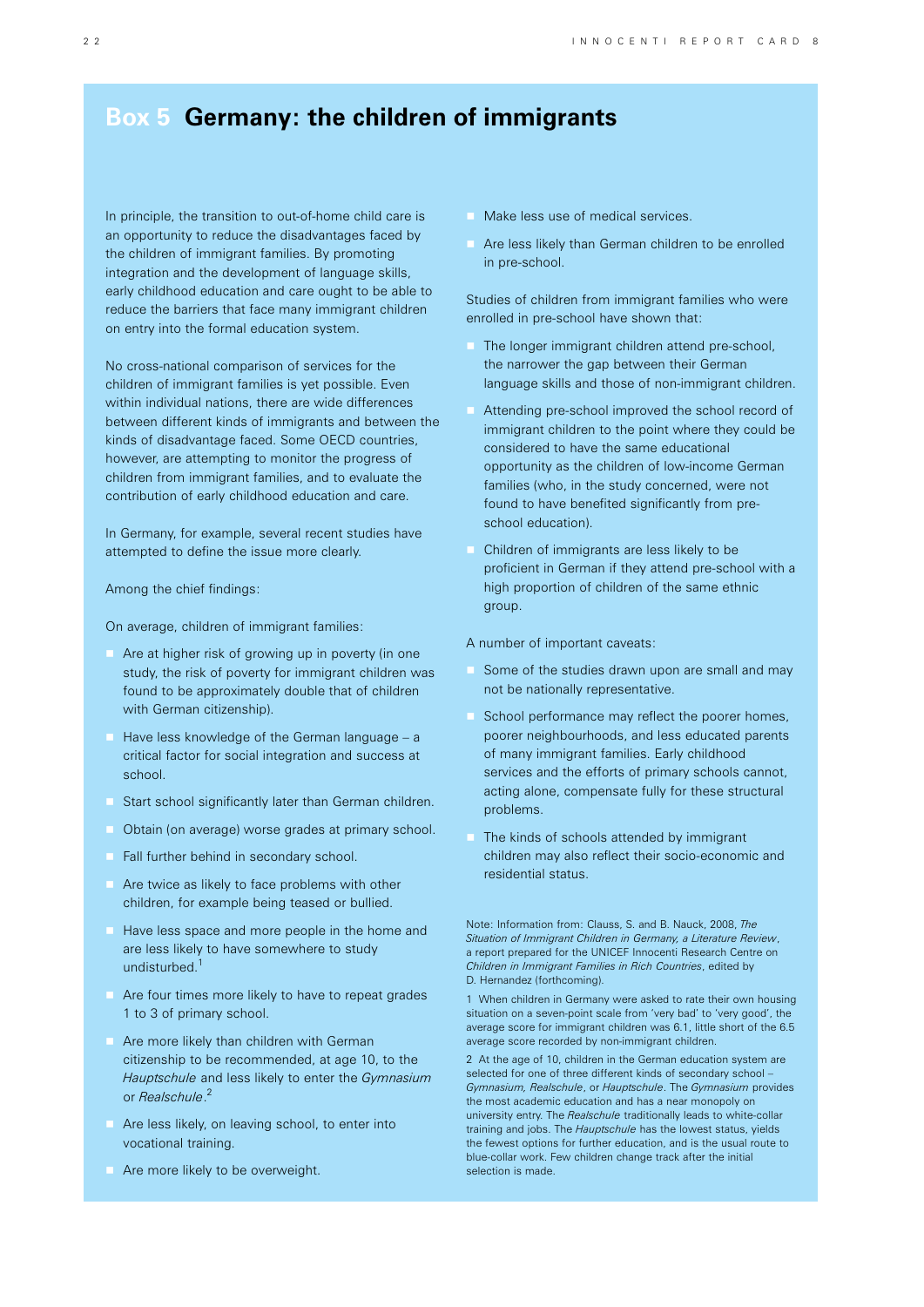qualifications, group size, and staff-tochildren ratios. Informal child care arrangements, however well intended, may not meet such standards; and the probability is that unsubsidized private services must either charge fees that exclude poorer families or seek economies in staff numbers and training.

Secondly, a 25 per cent access benchmark for the under-threes does not reflect whether or not provision is being made for disadvantaged and vulnerable children – children from the poorest homes, children from immigrant and 'second language' backgrounds (Box 5), children whose parents face exceptional problems and pressures, and children who have diagnosed disabilities and special needs. At present, very few countries have national data for benchmarking or comparing this critical factor. This lack of statistics, and of any agreed standard by which access for the disadvantaged might be monitored, therefore remains a salient deficiency in this initial attempt to construct an internationally comparable set of minimum standards for early childhood services.

## **Older children**

For older children, those aged four-tofive, the indicator chosen (benchmark 4) is the level of enrolment in publicly subsidized and accredited pre-schools for a minimum of 15 hours a week.

This is the age, the fifth year of life, when the benefits of pre-school are not in doubt. It is also an age at which almost all parents feel it is right that their children should be in some kind of regular group learning activity that helps prepare them for the beginning of formal schooling.

For these reasons, the value proposed as a minimum standard is an enrolment rate of 80 per cent for children age four-to-five. As Fig. 1

shows, this benchmark is met by 15 of the 25 OECD countries for which data are available (though, surprisingly, not by Finland)

Most European governments already guarantee a pre-school place to all four year-olds, though the number of hours per week is variable. Other OECD countries are moving at different speeds in the same direction. Ideally, enrolment of four year-olds would be virtually 100 per cent, and there is again a concern that an 80 per cent benchmark might disguise or sanction the fact that the 20 per cent who may not be served are likely to be children from disadvantaged backgrounds. Another obvious inadequacy of the benchmark is that it does not reflect the hours-per-day availability of the services offered – a critical factor for many millions of parents in full time employment.

Benchmark 4 should therefore be read as a signpost rather than a destination.

# **Quality and staff**

Access is of little merit without quality. All OECD governments therefore face a difficult challenge in defining and monitoring quality in early childhood services. Ideally, this is a task that would involve parents and communities as well as child care professionals and academic institutions.

The available research is consistent in finding that the quality of early childhood education and care depends above all else on the ability of the caregiver to build relationships with children, and to help provide a secure, consistent, sensitive, stimulating, and rewarding environment. In other words, good child care is an extension of good parenting. Or, as the already cited US National Research Council report puts it, *"If there is a single critical component of quality, it rests in the relationship between the child and the teacher/*

*caregiver, and in the ability of the adult to be responsive to the child."*xv

This, then, is the essence of 'quality' – but it is an essence that is patently difficult to measure.

It is, however, possible to measure some known preconditions of quality – principally the availability of sufficient numbers of well trained, well supervised, and well remunerated early childhood professionals. Benchmarks 5, 6, and 7 therefore set out minimum standards for, and compare current national performance against, three of the key, measurable aspects of quality in early childhood education and care.

In general, the picture is not encouraging. The 2006 OECD review *Starting Strong* concludes, for example, that there is often *"a wide pay gap between child care staff and teachers, with child care staff in most countries being poorly trained and paid around minimum wage levels. Not surprisingly, staff turnover in the child care sector is high."*

In many countries, child care professionals stand at the bottom of the wages ladder and have little in the way of either job security or opportunity for career development. In some, including Australia, the United Kingdom, and the United States, employment in nurseries and day-care centres is often seen as suitable for those who are very young, unqualified, transient, or all three. Where pay is low, staff turnover rates tend to be high (30 per cent per year among child care employees in the United States, for example, compared to under 7 per cent for school teachers). *"Such high staff turnover rates,"* comments the US National Scientific Council, *"currently undermine the relationships that young children have with the adults who provide much of their daily care*.*"*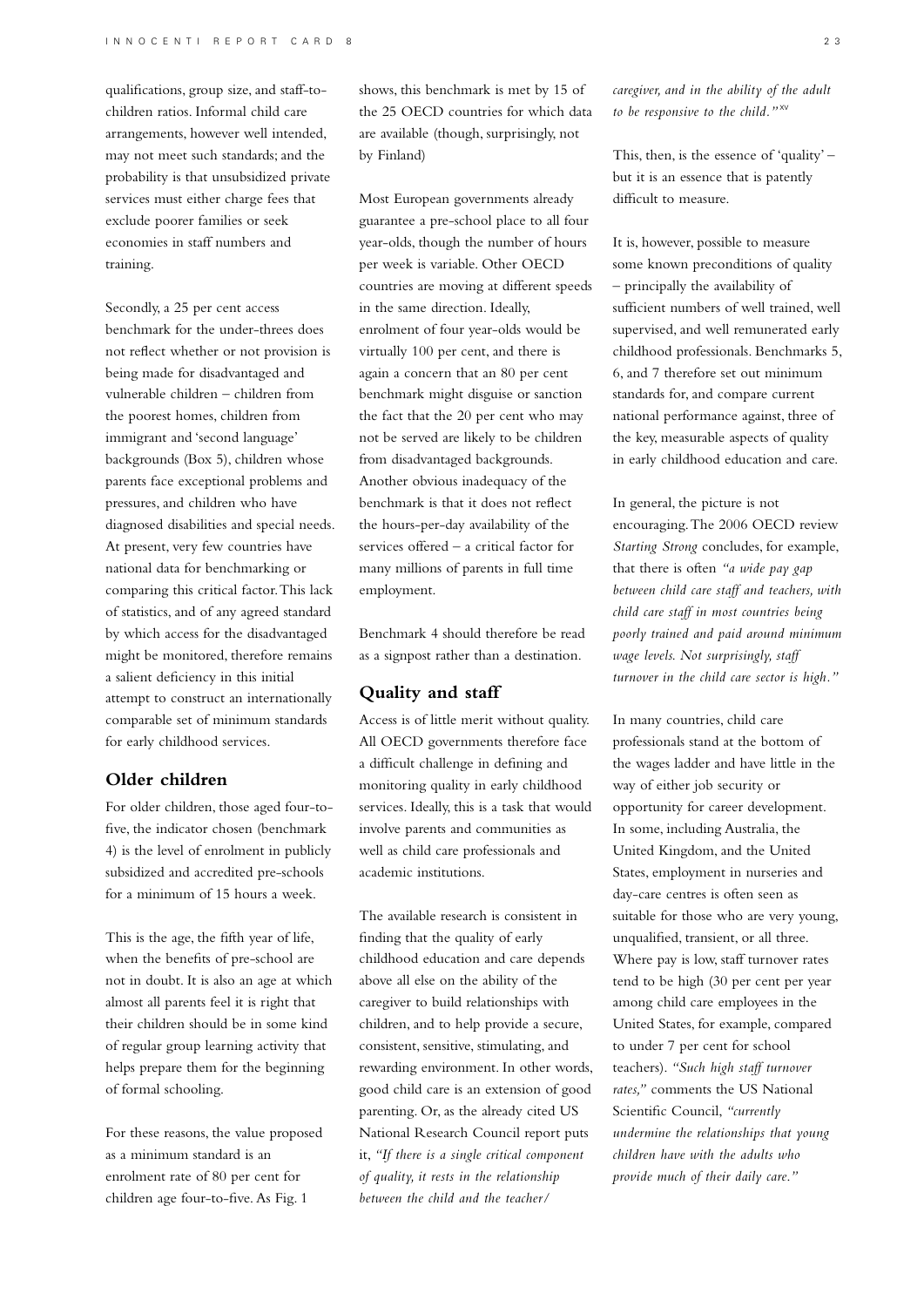This is child care on the cheap. And it will not serve.

As a rule of thumb, approximately three quarters of the costs of providing early childhood services are accounted for by salaries. As there is substantial evidence that staff with higher levels of education and more specialized qualifications provide more stimulating and supporting interaction with children, the scope for cost-cutting is therefore limited if quality is to be maintained. Moreover, services that

fall short of the required quality will not deliver benefits and may do harm; they are therefore a waste of money no matter how inexpensive they may be. Worse, from the point of view of the best interests of the child, they squander an opportunity that will not come again.

Benchmark 5 asks that all staff should have at least initial training before taking up employment in early childhood education and care. The suggested 80 per cent value currently

attached to this benchmark applies to all staff working regularly with young children, including neighbourhood and home-based caregivers. If untrained staff have to be employed to cover short-term needs, then an approved induction course in early child care and education should be a statutory obligation. Benchmark 5 also attempts to address the issue of staff quality and turnover by stipulating that pay and conditions in line with those of the teaching or social care professions are at least envisaged.

# **Box 6 Child rights: in early childhood**

*"The education of the child shall be directed to the development of the child's personality, talents and mental and physical abilities to their fullest potential."* Article 29, Convention on the Rights of the Child

The Committee on the Rights of the Child is charged by the United Nations with promoting and monitoring progress towards world-wide implementation of the 1989 Convention on the Rights of the Child.

Since the Convention came into force in 1990, the Committee has adopted eight General Comments to guide governments in fulfilling their obligations under the Convention. One of these – General Comment No. 7 on Implementing child rights in early childhood – is of particular relevance to early childhood education and care.

## **General Comment No. 7**

General Comment No. 7 stresses that young children have rights from the beginning of their lives. It also acknowledges the special vulnerability of the very young to poverty, discrimination and other adversities that can compromise their rights and undermine their capacities and well-being.

Early childhood is therefore a critical period for children's rights. All governments are therefore encouraged to work towards fulfilling the rights of the very young through comprehensive policies, laws, programmes, practices, and professional training and research. In particular, the right to education during early childhood is interpreted as beginning at birth.

General Comment No. 7 makes the following points:

- Young children in general must not be discriminated against on any grounds, for example where laws fail to offer equal protection against violence for all children, including young children. Young children are especially at risk of discrimination because they are relatively powerless and depend on others for the realization of their rights.
- Discrimination may take the form of reduced levels of nutrition; inadequate care and attention; restricted opportunities for play, learning and education; or inhibition of free expression of feelings and views. Discrimination may also be expressed through harsh treatment and unreasonable expectations, which may be exploitative or abusive.
- Potential discrimination in access to quality services for young children is a particular concern, especially where health, education, welfare and other services are not universally available and are provided through a combination of State, private and charitable organizations.
- As a first step, the Committee encourages States parties to monitor the availability of and access to quality services that contribute to young children's survival and development, including through systematic data collection, disaggregated in terms of major variables related to children's and families' background and circumstances. As a second step, actions may be required that guarantee that all children have an equal opportunity to benefit from available services.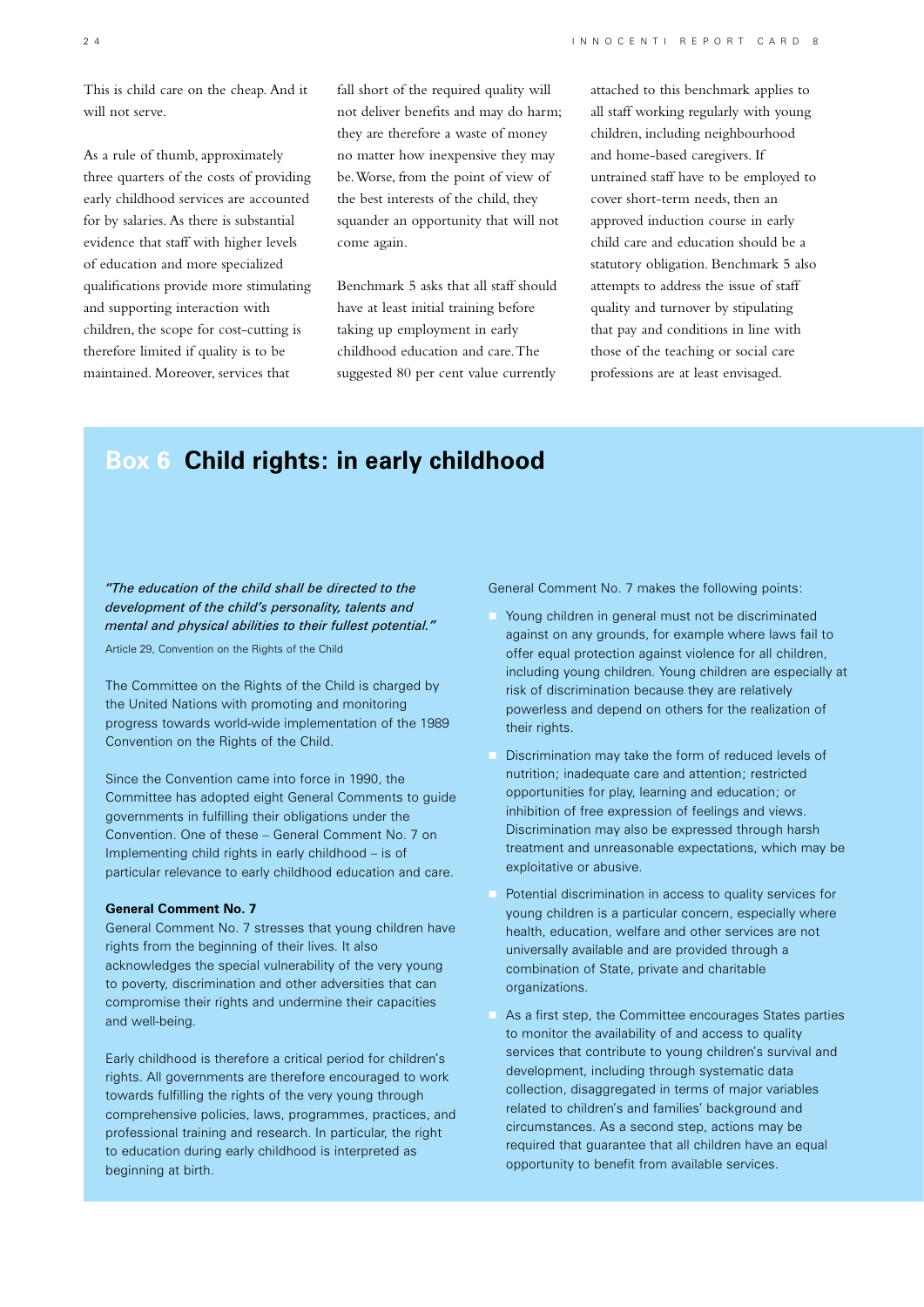This benchmark too has obvious weaknesses, being unable to capture the extent or duration of the training required, or the depth of in-service training and support that personnel in early childhood services need, or the determination of governments to implement rather than 'envisage' an upgrading of the child care profession.

Nonetheless, it is significant, and disturbing, that only 17 of the 25 OECD countries surveyed were able to measure up to this relatively

undemanding benchmark. It is also surprising that Denmark and Norway, with otherwise well-regarded early childhood services, fail to reach the 80 per cent minimum level for the initial training of child care staff.

Benchmark 6 reinforces the training dimension of 'high quality care' by stipulating that a minimum of 50 per cent of staff in early education centres, including classroom assistants and all advisers and teachers, should have a minimum of three years tertiary

education, with specialist qualifications in early childhood studies or a related field. As Fig. 1 shows, 20 out of 25 OECD countries were able to meet this standard, the only exceptions being Austria, Finland, Japan, Norway, and Switzerland.

This benchmark, too, has obvious limitations and has had to be interpreted somewhat liberally in order to admit a) countries in which the qualification required is a two year college diploma and b) countries such

- States parties should at all times aim to provide programmes that complement the parents' role and are developed as far as possible in partnership with parents, including through active cooperation between parents, professionals and others in developing *"the child's personality, talents and mental and physical abilities to their fullest potential"* (article 29 of the Convention on the Rights of the Child).
- Early childhood professionals in both the State and non-state sectors – should be provided with thorough preparation, ongoing training and adequate remuneration. In this context, States parties are responsible for service provision for early childhood development. The role of civil society should be complementary to – not a substitute for – the role of the State. Where non-state services play a major role, the Committee reminds States parties that they have an obligation to monitor and regulate the quality of provision to ensure that children's rights are protected and their best interests served.
- Respecting young children's evolving capacities is crucial for the realization of their rights, and especially significant during early childhood, because of the rapid transformations in children's physical, cognitive, social and emotional functioning, from earliest infancy to the beginnings of schooling.
- Evolving capacities should be seen as a positive and enabling process, not an excuse for authoritarian practices that restrict children's autonomy and selfexpression and which have traditionally been justified

by pointing to children's relative immaturity and their need for socialization. Parents (and others) should be encouraged to offer 'direction and guidance' in a childcentred way, through dialogue and example, in ways that enhance young children's capacities to exercise their rights, including their right to participation (article 12) and their right to freedom of thought, conscience and religion (article 14).

- In order to ensure that young children's rights are fully realized during this crucial phase of their lives (and bearing in mind the impact of early childhood experiences on their long-term prospects), States parties are urged to adopt comprehensive, strategic and time-bound plans for early childhood within a rights-based framework. This requires an increase in human and financial resource allocations for early childhood services and programmes.
- States parties are encouraged to develop strong and equitable partnerships between the government, public services, non-governmental organizations, the private sector and families to finance comprehensive services in support of young children's rights.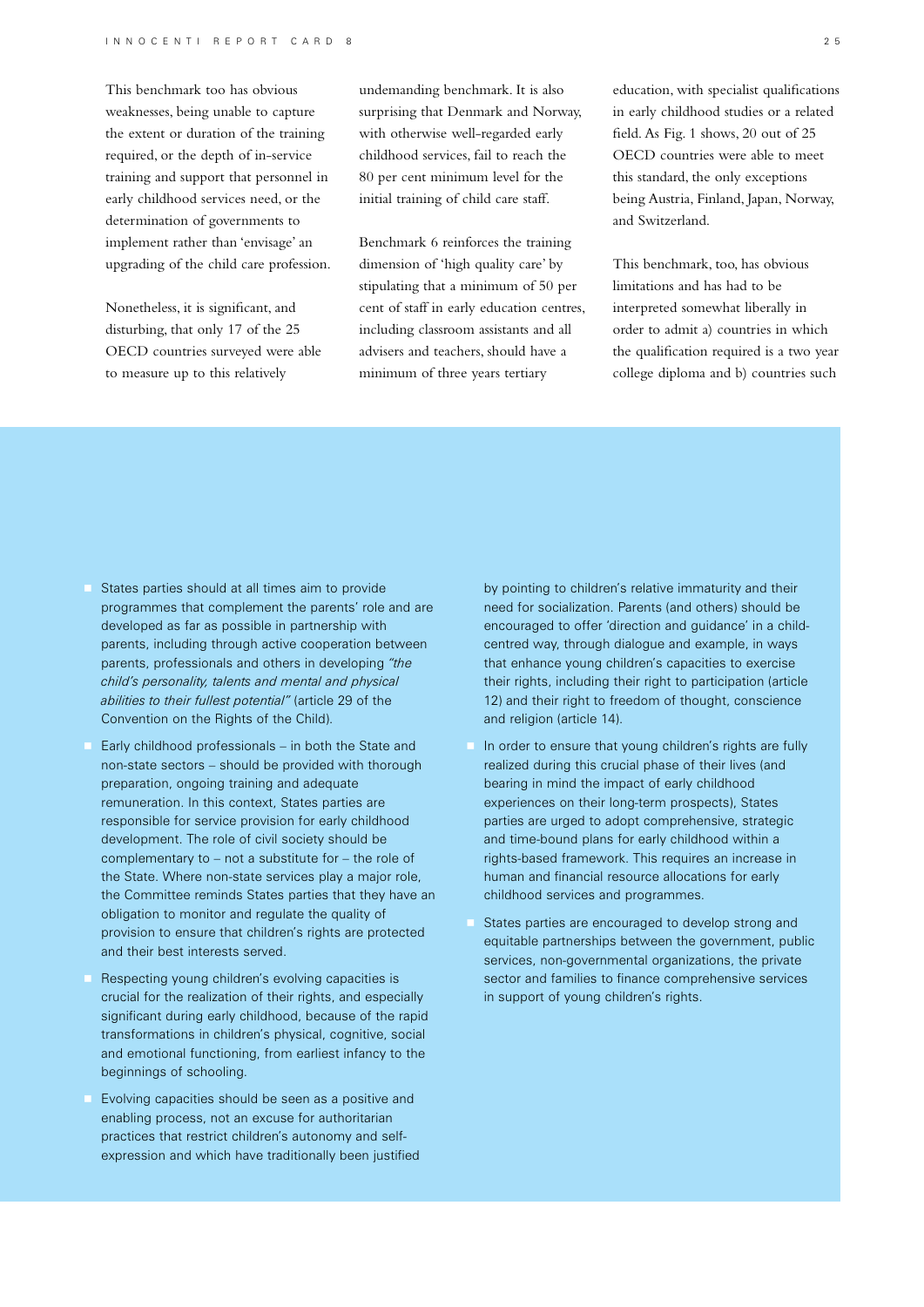as France, Ireland, and the United Kingdom where a primary school teaching qualification, with no special training in the developmental needs of pre-school children, is all that is required.\*

Benchmark 7 focuses on group size and staff-to-children ratios. Specifically, it sets a minimum of one member of staff to every 15 four-to-five year-olds, and a maximum group size of 24. As Fig. 1 shows, only 12 out of 25 OECD countries currently meet this standard.

In many of the countries that fall short of the standard set, significant increases in funding will be required to bring staff-to-children ratios up to 1:15 and group sizes down to a maximum of 24. Mexico, for example, has much to do if it is to meet this benchmark as it rapidly expands pre-school education to its entire child population. But significant increases in spending will also be necessary in some wealthier OECD countries such as Ireland where the youngest children are often assigned to classes with the least favourable staff-to-children ratios.

Acceptable staff-to-children ratios will, in practice, vary with circumstance, including the number of hours per day in child care. But the research shows overwhelmingly that young children need a great deal of one-to-one attention and support – relationships rather than group instruction. It is widely acknowledged that infants and very young children are not ready for group activities; but even in the case of four and five year-olds, smaller groups make it possible to plan activities that are more stimulating and more attuned to each child's interests and stage of development.

Overall, these three 'quality' benchmarks (5, 6, and 7) represent no more than a minimum 'floor' of inputs that are known to be associated with the kind of stimulating, supportive staffto-children relationships that are the core of quality and good practice in early childhood education and care. Currently, only five OECD countries – Iceland, Hungary, the Netherlands, New Zealand, and Sweden – measure up to all three. Six countries – Australia, Belgium (Flanders), Canada, Ireland, Japan, and Norway – meet only one.

In the nations that fail to meet the minimum quality standard for early childhood services, it may be that a prerequisite of rapid progress is a change in public attitudes. In some countries, it is still widely assumed that little or no training is required for looking after infants and toddlers, that slightly more training may be required for those entrusted with three-to-five year-olds, and that higher level qualifications are necessary only for teachers of older children. Such views are now dangerously out of date.

In practical terms, improvements in pay and working conditions would be an obvious step towards changing attitudes and upgrading the profession, as would integrating early childhood care into the wider teaching and caring professions (as is already happening in Denmark, Finland, and Sweden where child care assistants have the opportunity for further training leading to higher qualifications.) The availability of academic opportunities and qualifications in early childhood education and care would also help to raise the status of the profession and to anchor practice in research and evidence-based policy making.

Finally, it should be noted that higher levels of staff training, improved staffto-children ratios, and smaller group sizes are of special importance in

centres serving at-risk children and children with special educational needs. Without the extra resources that this requires, it is much less likely that early childhood education and care will make a significant difference to the lives of disadvantaged children.

## **Budgets**

Overall, the level of national commitment to the quality and availability of early childhood education and care is also reflected in the level of public investment in early childhood services.

Fig. 4 shows the current level of such spending in the 23 OECD countries for which data are available (not including family benefits or the costs of parental leave entitlements).

Once again, such figures need to be treated with caution; official statistics are not always either clear or uniform in recording what is and is not included under early childhood services.\*\* The figure of 1.3 per cent of GDP given for Sweden, for example, is almost certainly an underestimate (given that pre-schools in Sweden are of high quality and available for many hours per day throughout the working year). An additional concern is that in some cases state and local authority expenditures may be excluded from national level figures. Fig. 4 also fails to capture how quickly the child care picture is changing; in the Republic of Korea and in the United Kingdom, for example, government expenditures on pre-school education, have quadrupled over the last decade.

Overall, Fig. 4 shows that the governments of OECD countries are currently spending an average of

<sup>\*</sup> This is one reason why early childhood services in these countries lean towards the 'schoolification' of early childhood education and care, which often means teaching in large groups with little attention given to individual children and their readiness for particular kinds of learning.

<sup>\*\*</sup> For specific recommendations on what should be included in government expenditure on early childhood services, under different funding models, see Chapter III of 'Benchmarks for Early Childhood Services in OECD Countries', *Innocenti Working Paper 2008-02*, available at www.unicef-irc.org.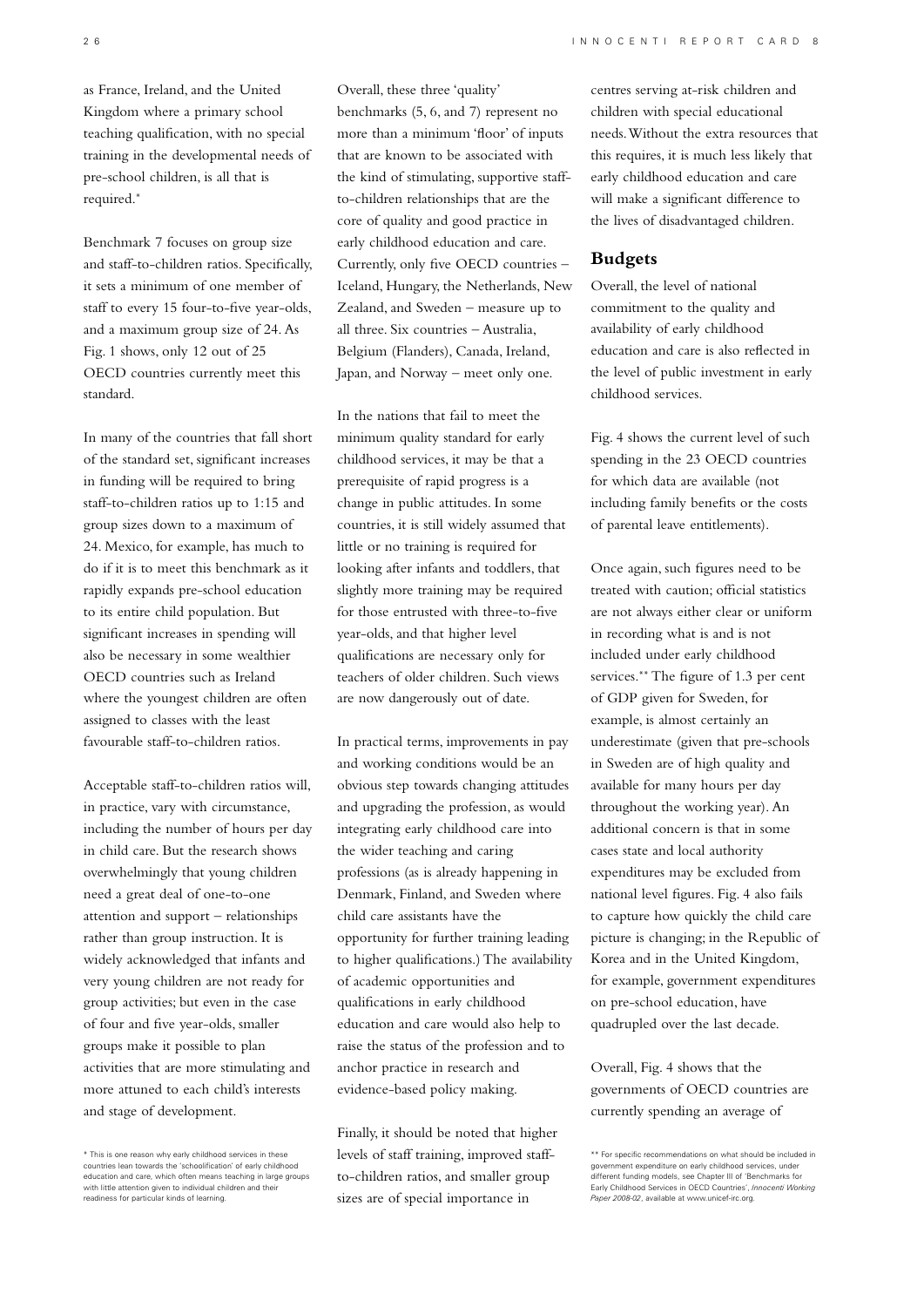## **Fig. 4**

Public expenditure on child care and pre-school education services, per cent of GDP<sup>i</sup>, 2003



#### Child care Child care Pre-school education Pre-school education

*Source: OECD (2007), Social Expenditure database 1980-2003. i Not including family benefits or the costs of parental leave entitlements.*

*ii Germany's low ranking reflects the fact that expenditures on children aged 0 to 3 years are listed at 0 per cent in the OECD Family database from which the data is taken. Federal funds to*  the Bundesländer are not earmarked for early childho *services; investment is therefore at the discretion of each Land. The new Bundesländer (former East Germany) attain among Europe's highest participation rates (37 per cent) for young children in child care services. In the old Bundesländer (former West Germany), there is significant public investment in child care services, reaching over* B*10,000 per child per year in some of the larger cities.*

0.7 per cent of GDP on early childhood services. More revealingly, it shows that the countries at the top of the overall benchmarks table are spending approximately double the OECD average. Only six OECD countries meet eight or more of the benchmarks (Fig. 1) and they are the same six countries that top the table of government expenditures on early childhood services (Iceland, Denmark, Finland, Sweden, France, and Norway).

The broad conclusion to be drawn from the available data is therefore that many OECD countries need to almost double current levels of expenditure on early childhood services if minimum acceptable standards are to be met.

The same broad conclusion may also be arrived at from the opposite direction – by asking how much high quality early childhood education and care is likely to cost per child. Although few data are available,

experience in the United States suggests that the cost is in the region of \$5,000 per child per year for half-day school-year programmes, rising to approximately \$9,000 per year for fullday school-year programmes.<sup>xvi</sup> For children younger than three years, requiring higher staff-to-children ratios, the costs will be greater still.

Such figures suggest that the costs per child are likely to be more than is typically spent on the early years of compulsory education. Nonetheless, the overall message of such studies is that programmes that deliver measurable benefits require high levels of staff and training and that there will be little or no benefit from early childhood services that fall below a certain threshold of cost and quality.

There is therefore strong evidence from both macro and micro levels to support the idea that many OECD countries need to double current levels of expenditure if minimum standards for early childhood services are to be met.

In most countries, the extra investment is needed in the critical areas of outreach to disadvantaged children, more extensive staff training, and increases in the hours-per-day availability of early childhood services in order to meet the needs of both children and parents. In countries where the private sector is the major provider of child care services, extra investment will also be needed for setting and enforcing standards and for enabling parents – via subsidies, tax breaks, or voucher schemes – to choose and pay for accredited child care services.

Attempting to take current realities into account, Benchmark 8 sets the required level of government expenditure on early childhood services at a minimum of 1 per cent of GDP. Only 6 of 25 OECD countries for which data are available reach or surpass this mark. Expenditures have not yet exceeded half of this benchmark level in Australia, Ireland, Japan, Netherlands, New Zealand, the Republic of Korea, Spain, and Switzerland.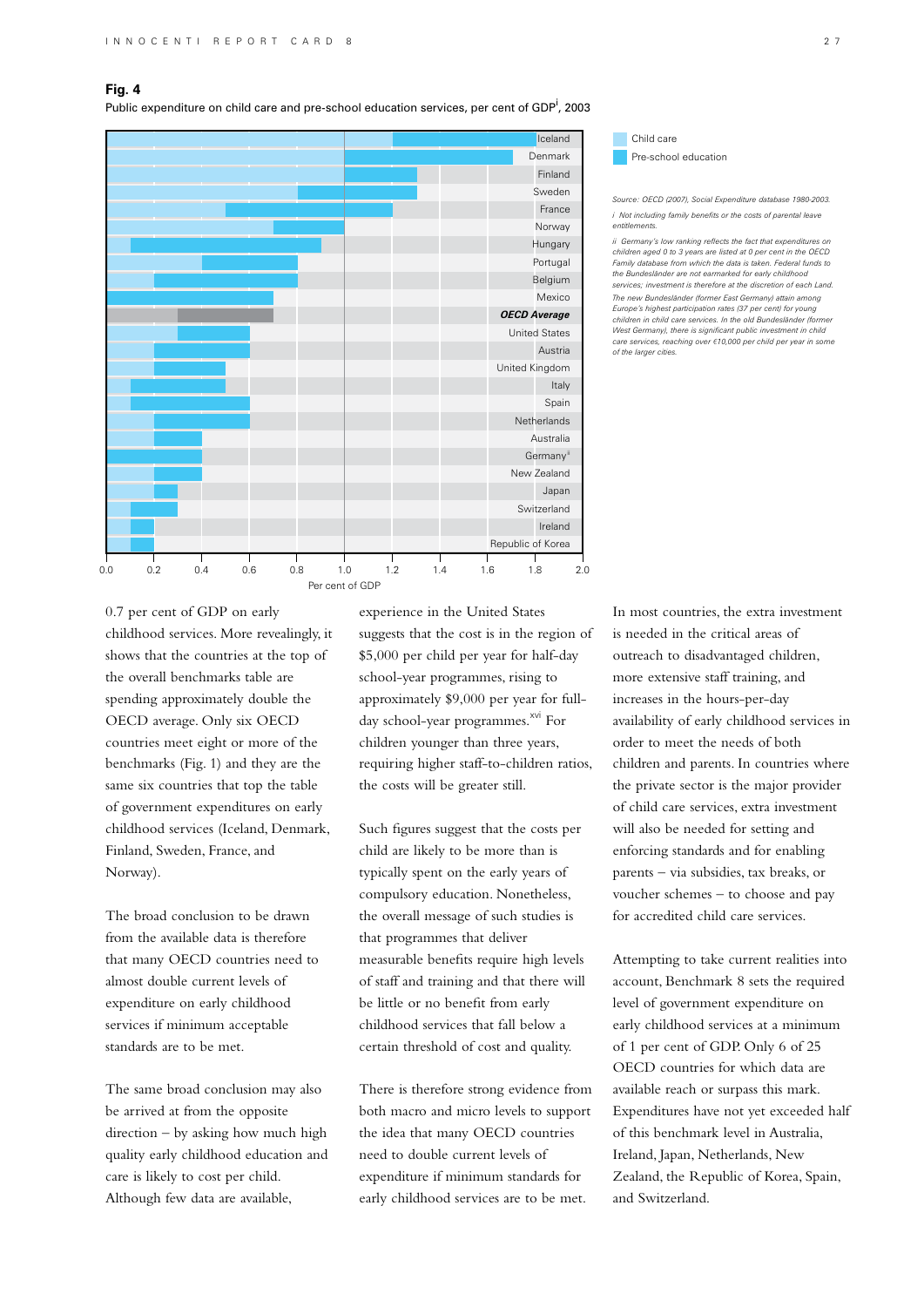# **The wider context**

Finally, the adequacy of early childhood services must also be evaluated in the context in which those services operate. However good such services may be, they cannot be expected, acting alone, to break the grip of poverty and social exclusion. Only long-term policies dealing with employment, housing, skills, discrimination, social transfers, and minimum wage levels can reduce entrenched disadvantage. That is why a report from the US National Research Council on early childhood development makes the striking recommendation:

*"…Congress should assess the nation's tax, wage, and income support policies…with regard to their adequacy in ensuring that no child who is supported by the equivalent of a fulltime working adult lives in poverty, and that no family suffers from deep and persistent poverty, regardless of employment status."*xvii

The precise mechanisms by which low family income tends to compromise children's futures are not fully understood. In addition to the strong associations between disadvantage for children and parental education and income, there are also well established links between economic stress and the incidence of depression, mental ill health, poor self-image, and substance abuse (all of which are themselves associated with inadequate, detached, and sometimes harsh parenting). Overall, it is a consistent finding of research, in many different countries, that poverty in childhood is associated with negative outcomes in adolescence and adult life. More than any other variable, it is low family income that is the most reliable predictor of educational, psychological, and behavioural problems.

This makes it impossible to ignore the wider issue of child poverty in any attempt to suggest minimum standards for early childhood services.

Benchmark 9 therefore suggests that child poverty rates need to be brought to a low level if early childhood services are to fulfil their potential. The child poverty rate is here defined as the percentage of children growing up in families whose income, when adjusted for family size, is less than 50 per cent of the median income for the country concerned.<sup>xviii</sup>

Specifically, it is suggested that the child poverty rate should be lower than 10 per cent. This is in line with *Report Card 6* in this series, which advocated that levels of child poverty in OECD countries should be progressively brought down to below 10 per cent by means of time-bound targets supported by a broad public and political consensus (so that the commitment can be maintained over the long term rather then being dependent on particular political parties).\*

Fig. 1 uses the latest data (2008) to show which OECD countries currently meet the proposed benchmark of 'fewer than 10 per cent of children growing up in poverty'. Of the 25 countries for which data are available, only 10 meet the required standard. Fig. 1 also shows that the 'low child poverty' benchmark is met by 8 of the 10 countries at the top of the overall benchmark league table.\*\*

# **Inclusion**

The transition to out-of-home child care represents a major opportunity to

weaken the links between poverty and poor outcomes for children. Extending the benefits of high quality early childhood education and care to all could be and should be a manageable ideal as the child care transition unfolds.

The greater likelihood – and the currently prevailing pattern in many OECD countries – is that the transition to child care will sharpen existing inequalities. In fact such an outcome may be considered inevitable if the transition is managed in such a way that children from disadvantaged backgrounds receive lower quality early childhood education and care. All other things being equal, low-income families are under the greatest pressure to make child care arrangements at the earliest possible time and at the lowest possible cost. In the absence of specific and well resourced policies to bring high quality services to vulnerable children, the movement towards outof-home child care is therefore likely to add a new twist to the spiral of disadvantage. And if this possibility is not to become a reality, governments will need to plan, deliver, and monitor early childhood services in such a way as to guarantee the inclusion of the disadvantaged. In most cases, this will imply high quality, universally available services subsidized by governmental agencies with flexible budgets and greater concentration of resources, staff and skills in areas of greatest need.

No internationally comparable data are available to measure progress towards such a goal. But in order not to omit this critical factor, benchmark 10 proposes a proxy 'outreach' measure. As a guide to each OECD country's commitment to providing essential services to *all* children, including the poorest and most vulnerable, it looks at the current outreach of basic health care services for children.

<sup>\*</sup> Innocenti *Report Card 6* also suggested that countries which have already achieved the 'less than 10 per cent' child poverty target should aim at a figure of 5 per cent or less.

<sup>\*\*</sup> Unfortunately, data for children of different age groups is not available; the figures given therefore apply to all children and young people up to the age of 17. Further refinement of the benchmarks would be assisted by the availability of data that is specific to children under the age of six.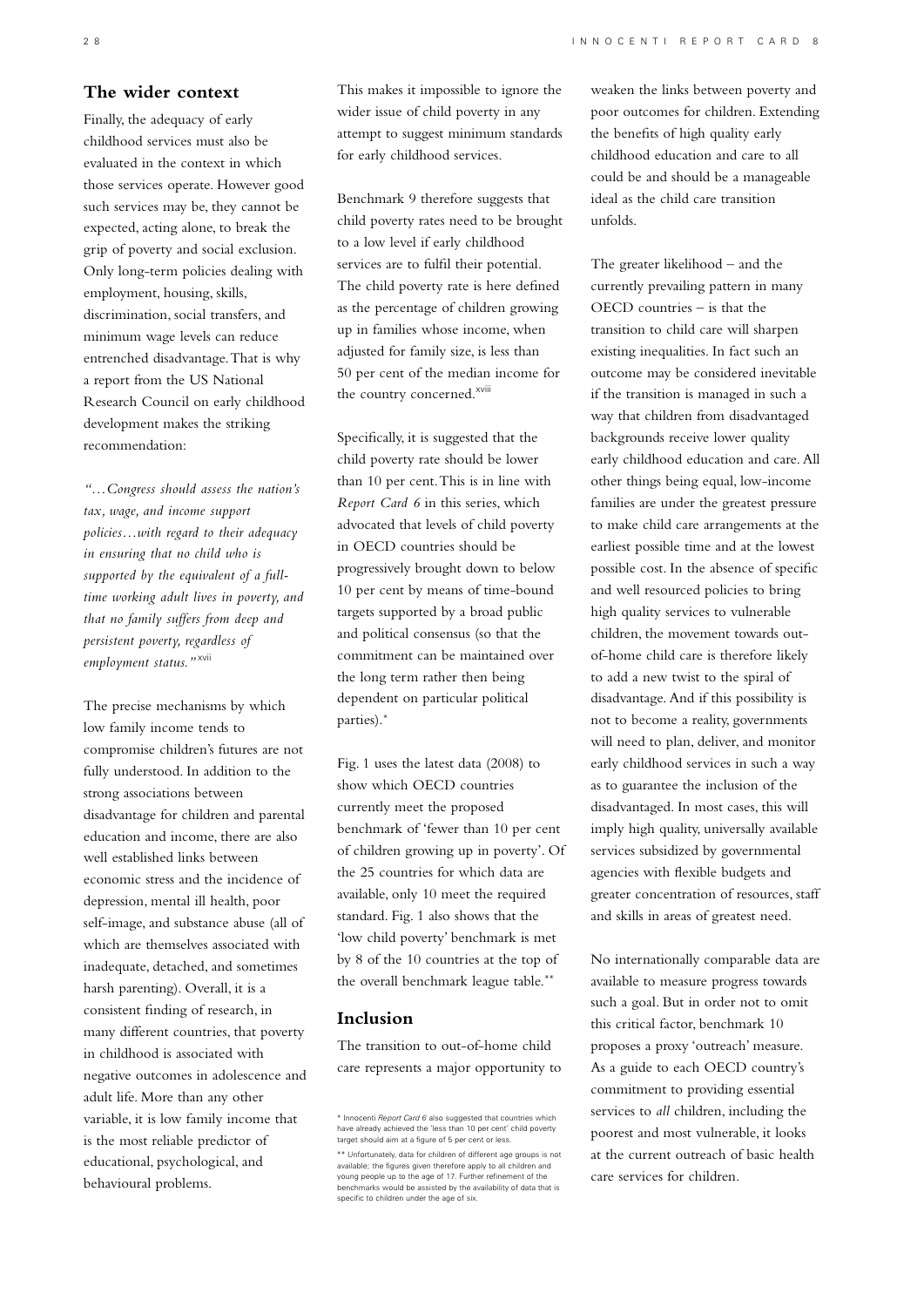#### **Fig. 5** Outreach of essential services (benchmark 10)

There is at present no direct way of measuring and comparing the commitment of OECD governments to providing high quality early childhood services for the most disadvantaged families. Benchmark 10 offers a proxy guide by measuring the outreach of essential mother-and-child health services. Setting the bar deliberately high – an infant mortality rate of less than 4 per 1,000 live births, a low birthweight rate of less than 6 per cent, and an average immunization rate of more than 95 per cent – it reveals those OECD countries that are succeeding in reaching even the families who are hardest-to-reach by virtue of poverty, cultural isolation and social exclusion.

Countries in **blue** meet at least 2 of the 3 outreach criteria.

#### **Fig. 5a**

Infant mortality rates (2005)

**Fig. 5b** Low birthweight (2005)

## **Fig. 5c**

Immunization coverage 12-23 months (per cent, 2005)

| Deaths per 1,000 live births             |      | % of births below 2,500 grams            |     |                           | <b>Measles</b> | Polio 3 | DPT <sub>3</sub> | avera |
|------------------------------------------|------|------------------------------------------|-----|---------------------------|----------------|---------|------------------|-------|
| <b>Iceland</b>                           | 2.3  | <b>Iceland</b>                           | 3.9 | Hungary                   | 99             | 99      | 99               | 99.C  |
| <b>Sweden</b>                            | 2.4  | <b>Finland</b>                           | 4.1 | Japan                     | 99             | 97      | 99               | 98.3  |
| Japan                                    | 2.8  | Sweden <sup>"</sup>                      | 4.2 | Mexico                    | 96             | 98      | 98               | 97.3  |
| <b>Finland</b>                           | 3.0  | <b>Republic of Korea</b>                 | 4.3 | Netherlands               | 96             | 98      | 98               | 97.3  |
| Slovenia <sup>"</sup>                    | 3.0  | Norway <sup>"</sup>                      | 4.8 | <b>Sweden</b>             | 94             | 99      | 99               | 97.3  |
| <b>Norway</b>                            | 3.1  | <b>Denmark</b>                           | 4.9 | <b>Finland</b>            | 97             | 97      | 97               | 97.0  |
| Portugal                                 | 3.5  | Ireland <sup>ii</sup>                    | 4.9 | <b>Republic of Korea</b>  | 99             | 96      | 96               | 97.0  |
| France                                   | 3.6  | Canada <sup>ii</sup>                     | 5.9 | <b>Belgium (Flanders)</b> | 94             | 98      | 98               | 96.7  |
| <b>Belgium (Flanders)</b> <sup>iii</sup> | 3.9  | <b>Slovenia</b> <sup>i</sup>             | 6.0 | Spain                     | 97             | 96      | 96               | 96.3  |
| Germany                                  | 3.9  | New Zealand <sup>"</sup>                 | 6.1 | <b>Slovenia</b>           | 94             | 96      | 96               | 95.3  |
| Ireland                                  | 4.0  | Netherlands                              | 6.2 | France                    | 87             | 98      | 98               | 94.3  |
| Spain                                    | 4.1  | Australia <sup>"</sup>                   | 6.4 | <b>Denmark</b>            | 95             | 93      | 93               | 93.7  |
| Austria                                  | 4.2  | Italy <sup>ii</sup>                      | 6.7 | <b>United States</b>      | 93             | 92      | 96               | 93.7  |
| Switzerland                              | 4.2  | Austria                                  | 6.8 | <b>Iceland</b>            | 90             | 95      | 95               | 93.3  |
| <b>Denmark</b>                           | 4.4  | <b>Belgium (Flanders)</b> <sup>iii</sup> | 6.8 | Italy                     | 87             | 97      | 96               | 93.3  |
| Italy                                    | 4.7  | France <sup>ii</sup>                     | 6.8 | Portugal                  | 93             | 93      | 93               | 93.0  |
| <b>Netherlands</b>                       | 4.9  | Germany                                  | 6.8 | Australia                 | 94             | 92      | 92               | 92.7  |
| Australia                                | 5.0  | Switzerland                              | 7.0 | Canada                    | 94             | 89      | 94               | 92.3  |
| <b>New Zealand</b>                       | 5.1  | Spain <sup>"</sup>                       | 7.1 | Germany                   | 93             | 94      | 90               | 92.3  |
| <b>United Kingdom</b>                    | 5.1  | Portugal                                 | 7.5 | <b>Norway</b>             | 90             | 91      | 91               | 90.7  |
| Canada <sup>i</sup>                      | 5.3  | <b>United Kingdom</b>                    | 7.5 | Switzerland               | 82             | 95      | 93               | 90.0  |
| <b>Republic of Korea</b> "               | 6.0  | <b>United States</b>                     | 8.1 | Ireland                   | 84             | 90      | 90               | 88.0  |
| Hungary                                  | 6.2  | Hungary                                  | 8.2 | <b>United Kingdom</b>     | 82             | 91      | 91               | 88.0  |
| United States <sup>1</sup>               | 6.8  | <b>Mexico</b>                            | 8.8 | <b>New Zealand</b>        | 82             | 89      | 89               | 86.7  |
| Mexico                                   | 18.8 | Japan                                    | 9.5 | Austria                   | 75             | 86      | 86               | 82.3  |
|                                          |      |                                          |     |                           |                |         |                  |       |

*Source: 2005, OECD Health Data 2007 – Version: October 2007.*

*Note:*

*i 2004, OECD Health Data 2007. ii 2005, World Health Statistics 2007.*

*iii 2005 Kind en Gezin, Child in Flanders.*

In order to identify those countries that have demonstrated sustained determination to ensure that even the children of the most marginalized families are reached, benchmark 10 sets the bar high. Specifically, it proposes an infant mortality rate of less than 4 per 1,000 live births, a low birthweight rate of less than 6 per cent, and an immunization rate of more than 95 per cent for 12 to 23

*Version: October 2007. Note:*

*i Transmonee 2007 Features.*

*ii 2004, OECD Health Data 2007.*

*iii 2005, Kind en Gezin, Child in Flanders.*

*Source: 2005, OECD Health Data 2007 –* 

month-old children (for immunization against the major vaccine-preventable diseases of childhood). Countries fulfilling two of these three minimum standards are considered to have met benchmark 10. At present only 8 out of 25 countries do so (Fig. 5) – Finland and Sweden (which meet all three outreach criteria), plus Belgium (Flanders), Iceland, Japan, Norway, the Republic of Korea, and Slovenia.

*Source: UNICEF/WHO estimates 2005.*

*i 2005, Kind en Gezin, Child in Flanders.*

*Note:*

Many wealthy countries have excellent child health services and extraordinary progress has been made in reducing infant mortality, low birthweight, and vaccine-preventable disease to unprecedentedly low levels. But for the purposes of benchmark 10, what counts is not progress in health services *per se* but the commitment to reaching *all* children, and particularly those at most risk by

verage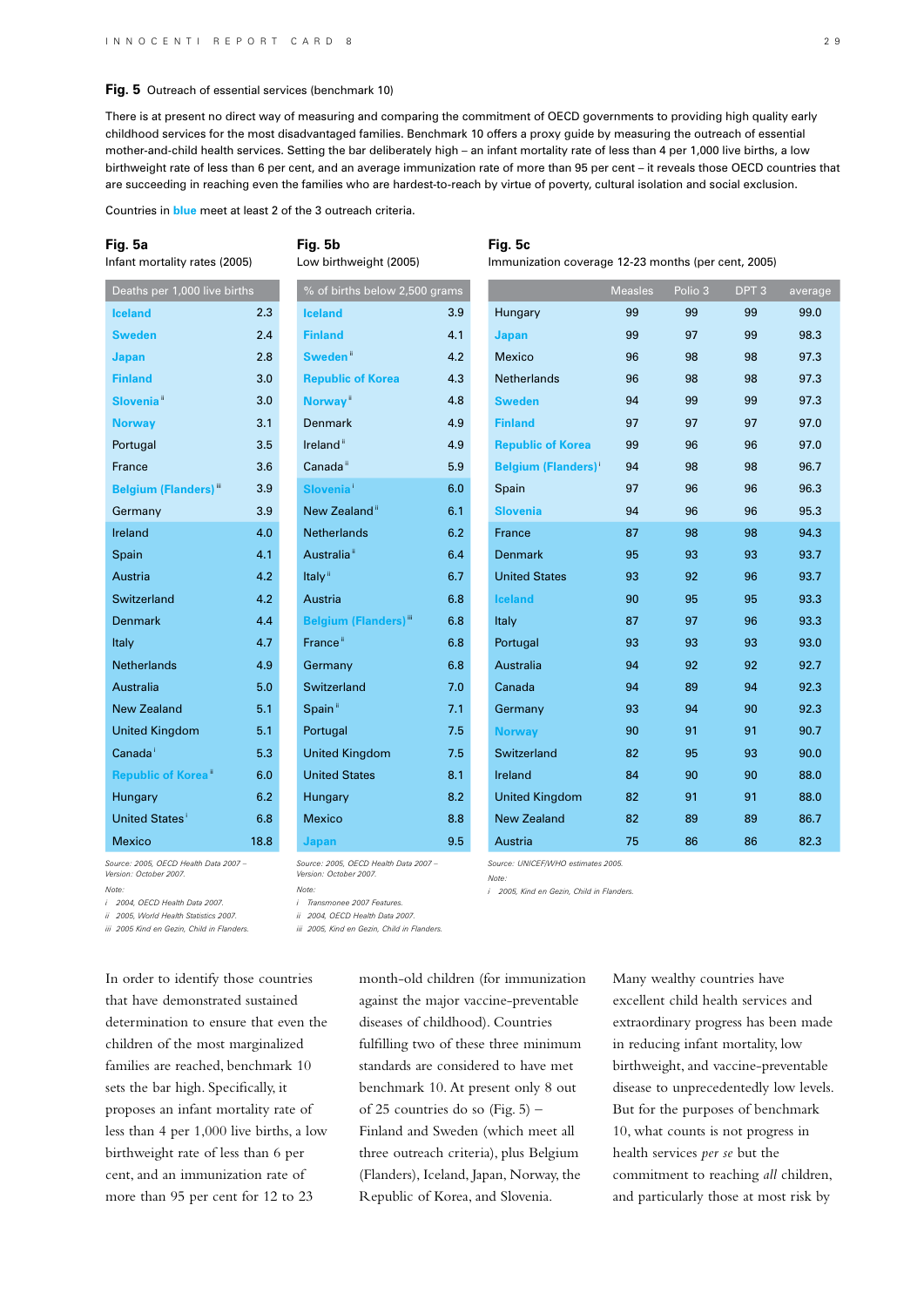# **Box 7 The data: a weakness for children**

*Report Card 8* aims to address an important gap in *Report Card 7 – An overview of child well-being in rich countries* – which compared overall levels of child well-being in 21 industrialized countries. Though deploying a total of 40 separate indicators of well-being, the report carried almost no data on pre-school children and acknowledged that *"a particularly important omission is the level of participation by three and four year-olds in early childhood education*.*"*

For the present report, a determined effort was therefore undertaken to begin closing this 'data gap'.

Nonetheless, difficulties continue, and the selection of benchmarks in this report is heavily circumscribed by the availability of internationally comparable data.

In part, the weakness of the data, even at national level, can be put down to the often private and informal nature of out-of-home child care, and of the decentralised and rapidly changing nature of early childhood services. But in part, also, it reflects a lack of recognition of the importance of the early childhood period and of the need to monitor the services on which millions of young children increasingly depend.

At present, Ministries of Health and Social Affairs typically collect data only on all children under 15, while Ministries of Education collect data on children only when formal schooling begins. Data that relate specifically to pre-school children is much less common.

More broadly, the available data reflect an assumption that children younger than four or five need care as opposed to education – an unhelpful distinction which, institutionalised, tends to downgrade early childhood services. Staff qualifications and training, teaching methods and curriculum, monitoring and evaluation – all are as important in early childhood education and care as they are in education systems serving older children.

virtue of poverty, cultural isolation and social exclusion.

# **Reducing disparity**

The 10 benchmarks proposed should be regarded as a first step towards establishing a common core of minimum standards for early childhood services. Further refinement will depend on commonly agreed definitions, more sensitive indicators, and better data.

At present, no outcome indicators are proposed. Concern and controversy surround currently available methods of evaluating the progress and attainments of the very young, and most authorities question the value of intensive testing for children as young as three.\* Further down the line, however, it would be valuable to have a widely agreed means of measuring the extent of the disparities between children's abilities *at the point of entry into the formal education system*. It would then be possible, in principle, to measure the overall efficacy of early childhood services by the extent to which they succeed in reducing such disparities. This would be difficult, but there is nothing impossible about it. Disparities of this kind have been measured in research projects and pilot studies:<sup>xix</sup> and what can be measured for the few can be monitored for the many. In recent times, a great deal of effort has been devoted to the monitoring of educational inequalities both within and between OECD nations; but the considerations raised in this report would suggest that such efforts have placed too much emphasis on the finishing line and too little on the starting line.

The question now is not whether early childhood education and care *can* reduce disadvantage and inequality

<sup>\*</sup> Sweden, with long experience of early childhood services, rejects the testing of young children, preferring instead the regular evaluation of child care centres.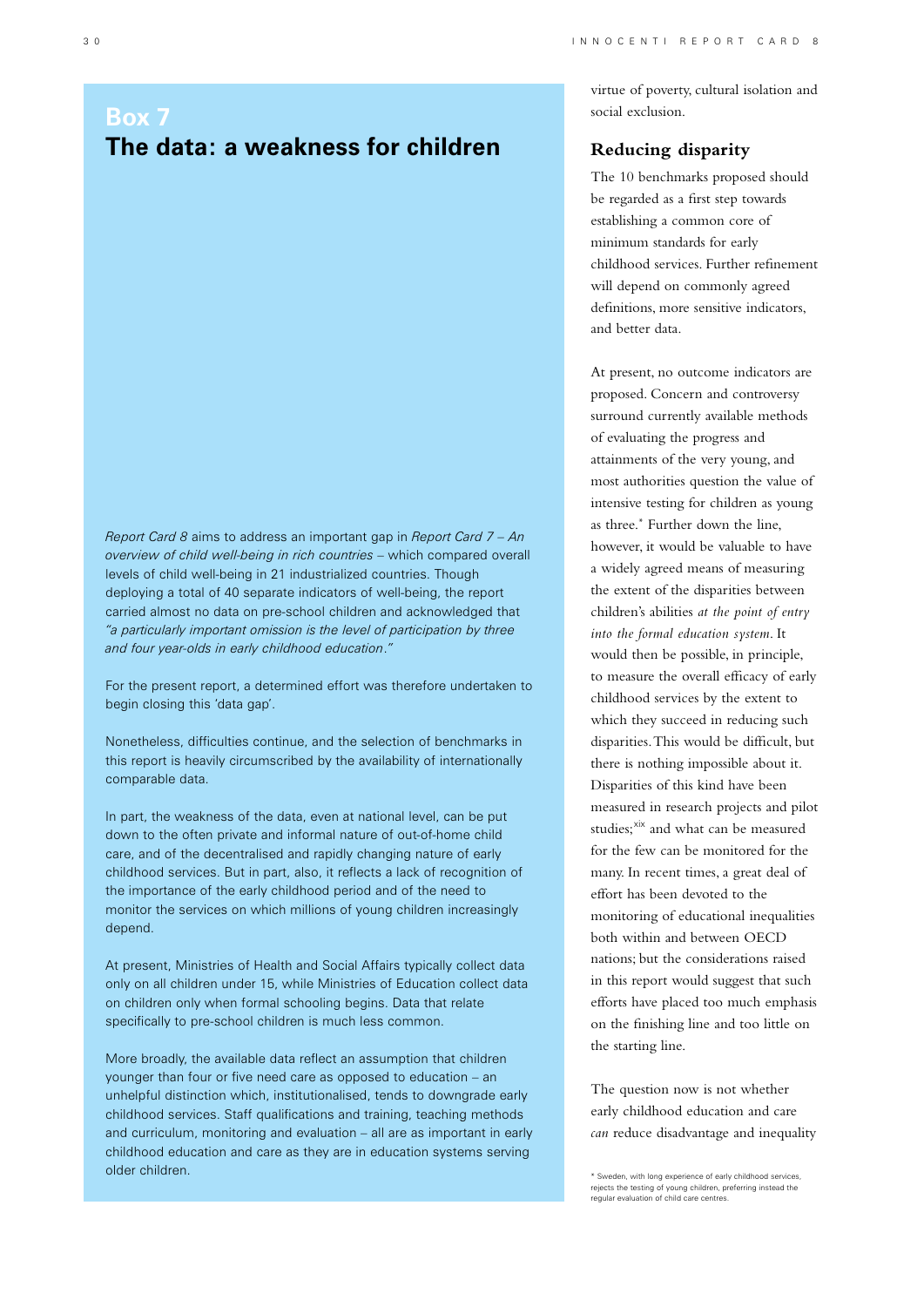of opportunity, it is whether countries will apply what is known in order to achieve this. As the report *From Neurons to Neighbourhoods* concludes:

*"The overarching question of whether we can intervene successfully in young children's lives has been answered in the affirmative and should be put to rest. However, interventions that work are rarely simple, inexpensive, or easy to implement. The critical agenda for early childhood intervention is to advance understanding of what it takes to improve the odds of positive outcomes for the nation's most vulnerable young children and to determine the most costeffective strategies for achieving welldefined goals."* xx

This will not be easy. Seeking to support disadvantaged families, and to counter the effects of poverty and risk in the home, is a formidable and expensive task. Any progress will be hard won. Nonetheless, improving the quality of early childhood education and care remains the most potent of all available opportunities for resisting the entrenchment of disadvantage. And without new ways to measure progress towards this goal, the opportunity is likely to be missed. The collection of basic data on such issues as health, educational, and economic trends has for some time been harmonized across the countries of the OECD. It is now time for essential data on early childhood services to be included in standardised data sets. Without definitions there can be no measurement; without measurement there can be no data; without data there can be no monitoring; and without monitoring there can be no evidence-based policy, effective advocacy, or public accountability.

## **Generating commitment**

It will be clear from this overview that early childhood services in many OECD countries are falling short of

what is needed. It is equally clear that if the movement towards out-of-home child care is to fulfil its potential for benefit rather than harm, then the level of debate and investment in availability, quality, and equity will have to be increased not marginally but substantially. In many OECD countries, as performance against benchmark 8 suggests, successfully managing the transition to out-of-home child care will require at least a doubling of current investment levels.

In many of those countries it may be argued that such a significant increase in public spending is not politically feasible. But this may be too pessimistic.

First, there is already a large and growing public demand for high quality, subsidized early childhood education and care.

Second, high quality care – and only high quality care – offers long term benefits to society in the form of increased productivity and incomes and higher returns on investments in education (Box 2).

Third, there is widespread recognition that many of the social, educational and behavioural problems that affect the quality of life in economically developed nations have their origins in poor parenting and disadvantaged backgrounds. As several long-term studies have demonstrated, high quality early childhood education and care can help to prevent or mitigate such problems. The savings to be made for society as a whole – in remedial education, in coping with social exclusion, in responding to antisocial and criminal behaviour, and in the treatment of long-term mental ill health – are likely to be many times greater than the amounts needed to increase investment in high quality early childhood service. In the costbenefit studies conducted so far,

benefits have commonly been found to outweigh costs by as much as eight to one.

Fourth, there is today no convincing reason for spending less on early childhood education and care than on the educational needs of older children. When children reach the age of five or six, all countries accept high levels of public expenditure on education because the public benefits clearly justify the public costs. Yet in the light of today's knowledge it is clear that the same case can be made even more convincingly for investments in younger children. Indeed as understanding of early childhood development increases, present patterns of educational investment are coming to seem increasingly anomalous and oldfashioned: where the impact could be greatest, investment is least.

## **Conclusion**

What we are now witnessing across the industrialized world can fairly be described as a revolution in how the majority of young children are being brought up. And to the extent that this change is unplanned and unmonitored, it could also be described as a highstakes gamble with today's children and tomorrow's world.

The trend towards early childhood education and care has enormous potential for good – for giving children the best possible start in life, for limiting the early establishment of disadvantage, for advancing progress towards equality for women, for boosting educational achievement, and for investing in citizenship. Poor quality care, on the other hand, has the potential for both immediate and long-term harm.

Some OECD countries have engaged closely with this issue and put in place policies and investments designed to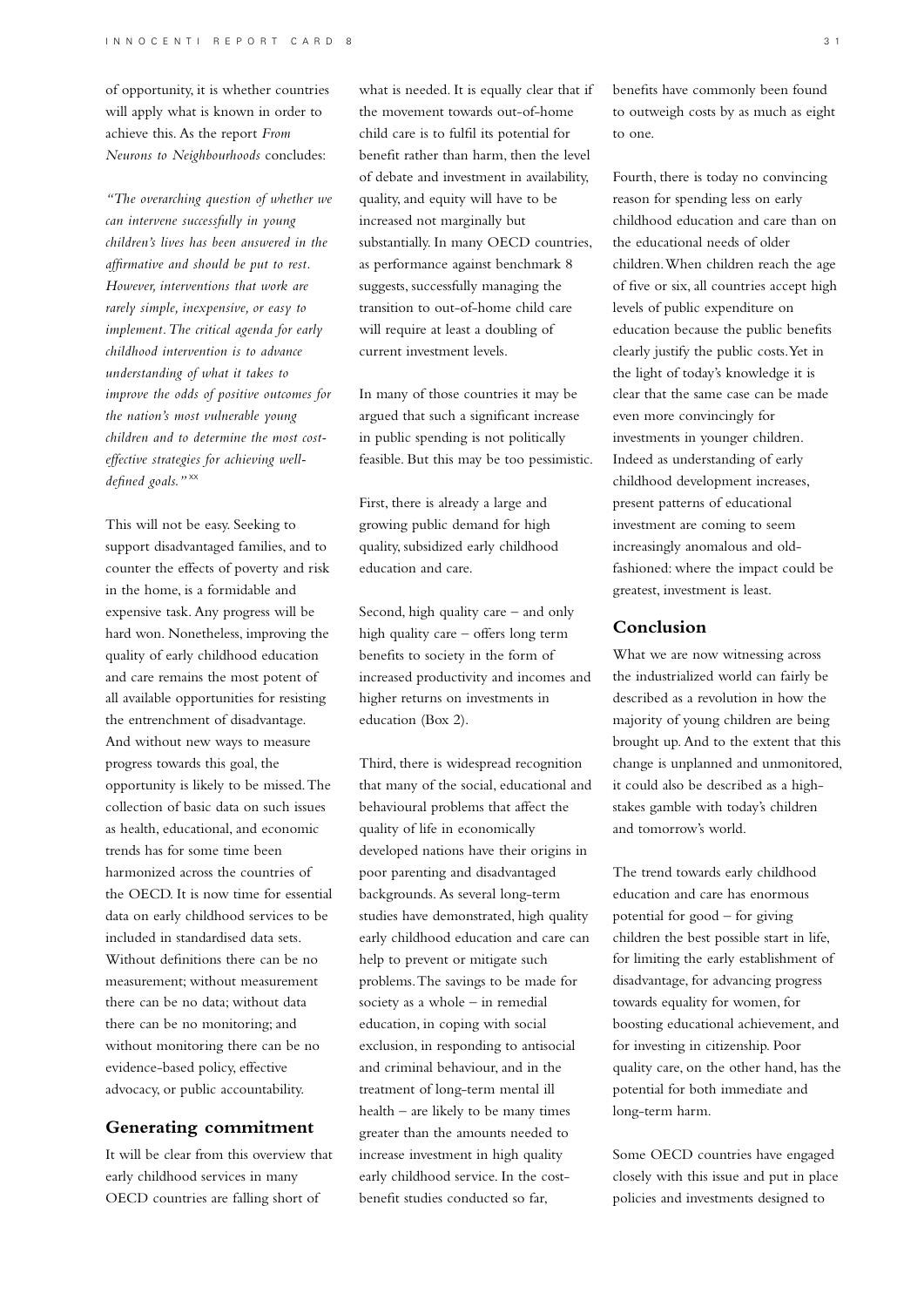realize the potential benefits. In others, the mass movement towards out-ofhome child care is proceeding in an ad hoc way with minimal assurances of quality. In such cases, it is the potential for harm that is more likely to be realized.

Ultimately the issue of whether today's children will benefit or suffer from these changes will come down to the availability of effective parental leave and to the availability, affordability, and quality of early childhood services. At the heart of the quality question are child care staff who are well trained, well motivated, well remunerated and well respected in their communities. The evidence from OECD countries to date suggests there are no short-cuts or bargain-basement options that do not compromise children's futures.

In practice, there is a clear danger that the potential benefits of early childhood education will be reserved for children from better off and better educated families while the potential for harm will be visited mainly on children from disadvantaged homes. It is in the poorest families that the pressures for the earliest possible return to work are felt most acutely and in which resources for securing high quality child care are least likely to be found. In the absence of specific

and large-scale action to give special emphasis to high quality early childhood services for at-risk children, 'double disadvantage' is likely to become the norm and the child care transition will become a new and potent source of inequality.

If this is allowed to happen, then an historic opportunity will be lost. Beginning more than a century ago, publicly financed primary and secondary education brought accelerated progress towards equality of opportunity. But in more recent decades, progress towards this ideal appears to have stalled. And it is clear that if further significant gains are to be made then the theatre of action must shift to early childhood. In other words, the rise of early childhood education and care offers a chance to re-accelerate past progress towards a world in which the opportunities of life are not circumscribed by the circumstances of birth. As it has become clear that disadvantage becomes established in the earliest years of life, so it has become necessary to focus our concern on what happens in those early months and years. It is here that action can be taken that will enable all children to become all that they can be. And it is here, if at all, that the selfperpetuating cycle of disadvantage will be broken.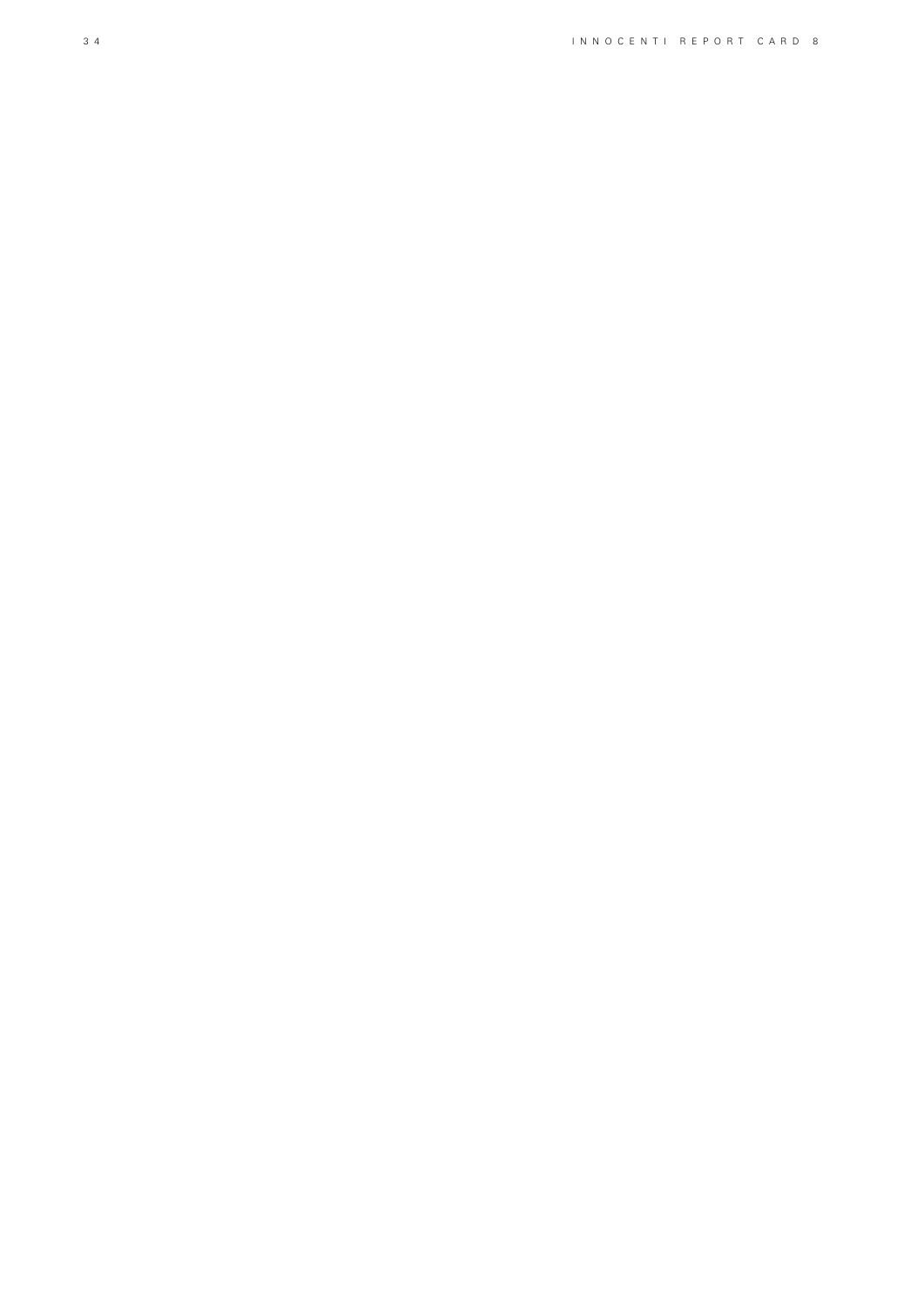## notes

This *Report Card* is supported by two background papers commissioned by the UNICEF Innocenti Research Centre and written by John Bennett. The first of these – 'Early Childhood Services in the OECD Countries', *Innocenti Working Paper 2008-01* – provides background and references to the arguments presented and includes a literature review. The second – 'Benchmarks for Early Childhood Services in OECD Countries', *Innocenti Working Paper 2008-02* – sets out a more detailed commentary on the child care benchmarks proposed. Both background papers are available on the Innocenti website at www.unicef-irc.org.

Sources and references are provided in the background papers.

## **Additional references**

i Belsky, J., 'Developmental Risks (Still) Associated with Early Child Care', Emanuel Miller Lecture, *Journal of Child Psychology and Psychiatry and Allied Disciplines*, vol. 42, no. 1, 2001, pp. 845-859.

ii National Research Council and Institute of Medicine, *From Neurons to Neighborhoods: The science of early childhood development*, Committee on Integrating the Science of Early Childhood Development, Shonkoff, J. P. and D. A. Phillips (eds.), Board on Children, Youth and Families, Commission on Behavioral and Social Sciences and Education, National Academy Press, Washington, D.C., 2000.

iii National Scientific Council on the Developing Child, *The Science of Early Childhood Development, Closing the Gap Between What We Know and What We Do*, Center on the Developing Child at Harvard University, Cambridge MA, 2007, pp. 1 and 4.

iv Committee on the Prevention of Reading Difficulties in Young Children, Snow, C., M. S. Burns and P. Griffin (eds.), *Preventing Reading Difficulties in Young Children,* National Academy Press, Washington, D.C., 1998. See also Hart, B., and T. Risley, *Meaningful Differences in the Everyday Experiences of Young American Children,* Paul H. Brookes Publishing. Co., Baltimore MD, 1995.

v Cleveland, G. and M. Krashinsky, *Financing ECEC Services in OECD Countries*, University of Toronto, Toronto, 2003.

vi National Research Council and Institute of Medicine, *From Neurons to Neighborhoods*, op. cit., pp. 309 and 11.

vii Organisation for Economic Cooperation and Development, *Starting Strong II, Early Childhood Education and Care,* OECD, Paris, 2006, pp. 35-36.

viii National Scientific Council on the Developing Child, *The Science of Early Childhood Development,* op. cit., p. 2.

ix Heckman J. J. "Skill Formation and the Economics of Investing in Disadvantaged Children', *Science*, vol. 312. no. 5782, 30 June 2006, pp. 1900-1902.

x National Institute of Child Health and Human Development, National Institutes of Health News Release, 'Child Care Linked To Assertive, Noncompliant, and Aggressive Behaviors Vast Majority of Children Within Normal Range', 16 July 2003.

xi Sylva K., et al., *The Effective Provision of Pre-school Education (EPPE) Project, Findings from the Pre-school Period*, Institute of Education, London, March 2003.

xii 'Nursery Tales', *The Guardian*, July 8 2004.

xiii UNICEF Innocenti Research Centre, *Report Card 4: A league table of educational disadvantage in rich nations*, UNICEF Innocenti Research Centre, Florence, 2002.

xiv Organisation for Economic Co-operation and Development, *Starting Strong II*, op. cit, p. 14.

xv National Research Council, *Eager to Learn: Educating our preschoolers*, Committee on Early Childhood Pedagogy, Bowman, B. T., M. S. Donovan and M. S. Burns (eds.); Commission on Behavioral and Social Sciences and Education, National Academy Press, Washington, D. C., 2001, p. 322.

xvi Bennett, J., *Benchmarks for Early Childhood Services in OECD Countries, Innocenti Working Paper 2008-02*, UNICEF Innocenti Research Centre, Florence, p. 41.

xvii National Research Council and Institute of Medicine, *From Neurons to Neighborhoods*, op. cit., p. 396.

xviii UNICEF Innocenti Research Centre, *Report Card 6: Child poverty in rich countries 2005*, UNICEF Innocenti Research Centre, Florence, 2006, p. 11.

xix Feinstein L., 'Inequality in the Early Cognitive Development of British Children in the 1970 Cohort', *Economica*, vol. 70, no. 277, 2003, pp. 73-97.

xx National Research Council and Institute of Medicine, *From Neurons to Neighborhoods*, op. cit, p. 10.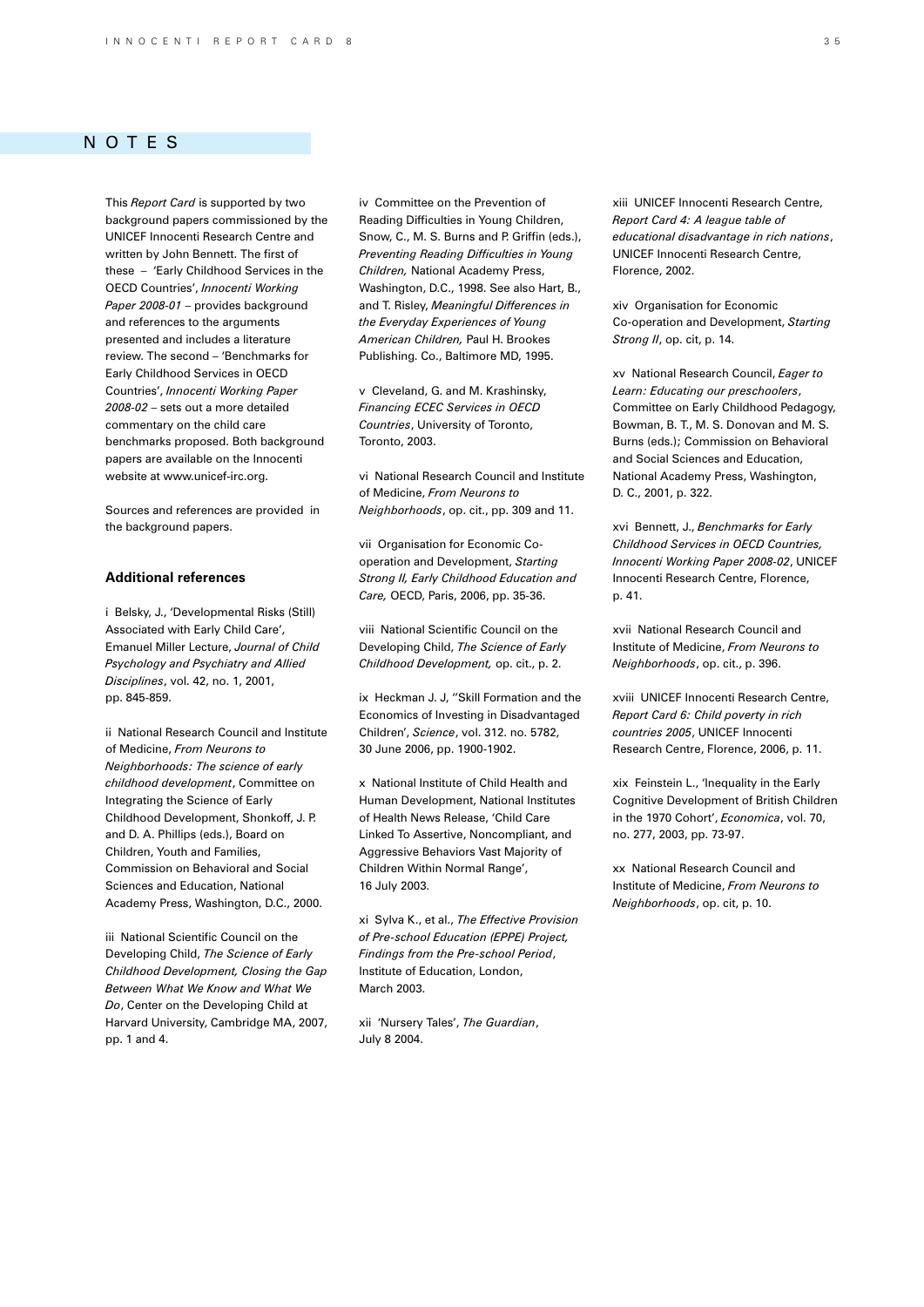# A cknow l edgements

*Innocenti Report Card 8* was written by Peter Adamson drawing on research by John Bennett. The project was coordinated by the UNICEF Innocenti Research Centre assisted by an international panel of advisors. Two background papers to this report are available on the UNICEF website: www.unicef-irc.org.

## **UNICEF Innocenti Research Centre advisors**

*Marta Santos Pais* Director

*David Parker* Deputy Director

*Eva Jespersen* Chief, Social and Economic Policies Unit

*Marco Kools* Programme Officer

## **External advisors**

*Ms. Bea Buysse* Senior Advisor Kind & Gezin Brussels, Belgium

*Ms. Päivi Lindberg* Senior Planning Officer **STAKES** Helsinki, Finland

*Mr. Hans Eirich*  Director Bavarian State Ministry for Labor and Social Affairs, Family and Women Munich, Germany

*Ms. Marta Korintus* Research Director National Institute for Family and Social Policy Budapest, Hungary

*Ms. Sachiko Kitano* Associate Professor Fukuoka University of Education Fukuoka, Japan

*Ms. Mugyeong Moon* Research Fellow Director Korea Institute of Child Care and Education Seoul, Republic of Korea

*Dr. Myunglim Chang* Research Fellow, Director Korea Institute of Child Care and Education Seoul, Republic of Korea

*Mr. Lars Olof Mikaelsson* Deputy-Director Education and Culture Department Division for Schools Stockholm, Sweden

*Ms. Sandra Griffin* Executive Director National Collaborating Centre for Aboriginal Health University of Northern British Columbia Prince George, BC, Canada

*Ms. Luísa Ucha*  Director of School Education Service Ministry of Education Lisbon, Portugal

*Prof. Hirokazu Yoshikawa*  Harvard Graduate School of Education Cambridge, MA, USA

*Ms. Erika Bernacchi* Technical Coordination ChildONEurope Secretariat Florence, Italy

*Dr. Mary Eming Young* Child Development Knowledge Lead Specialist World Bank Washington D.C., USA

*Dr. Nurper Ulkuer* Senior Adviser, Early Childhood Development **UNICEF** New York, NY, USA

## **External reviewers**

*Dr. Simon Chapple* Economist, Child Well-Being Project Organisation for Economic Co-operation and Development Paris, France

*Prof. Patrice Engle* Department of Psychology and Child **Development** California Polytechnic State University San Luis Obispo, CA, USA

*Prof. Hirokazu Yoshikawa*  Harvard Graduate School of Education Cambridge, MA, USA

*Dr. Joan Lombardi,*  Chair, Birth to Five Policy Alliance Washington D.C., USA

*Mr. Mark Pearson* Head of Social Policy Division Organisation for Economic Co-operation and Development Paris, France

*Dr. Nurper Ulkuer* Senior Adviser, Early Childhood Development UNICEF New York, NY, USA

*Dr. Gerlinde Ziniel* Research Manager European Foundation for the Improvement of Living and Working Conditions Dublin, Ireland

Design and layout by Garry Peasley and Angela Bartlett of mccdesign.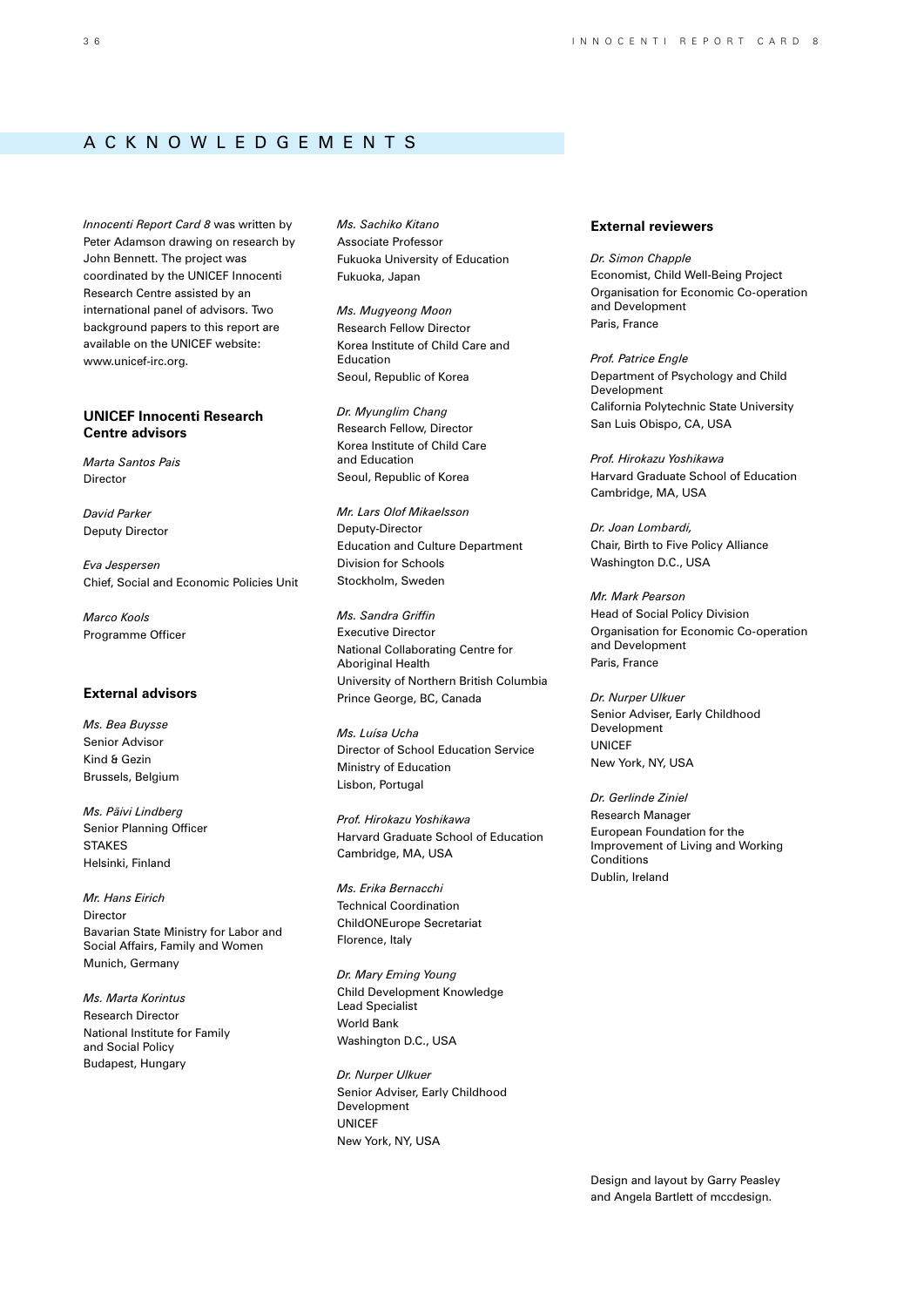Previous issues in this series:

*Innocenti Report Card 1*

**A league table of child poverty in rich nations**

*Innocenti Report Card 2*

**A league table of child deaths by injury in rich nations**

*Innocenti Report Card 3*

**A league table of teenage births in rich nations**

*Innocenti Report Card 4*

**A league table of educational disadvantage in rich nations**

*Innocenti Report Card 5*

**A league table of child maltreatment deaths in rich nations**

*Innocenti Report Card 6* **Child Poverty in Rich Countries 2005**

## *Innocenti Report Card 7*

**Child poverty in perspective: An overview of child well-being in rich countries**

Graphics: mccdesign.com Printed by: ABC Tipografia, Florence, Italy